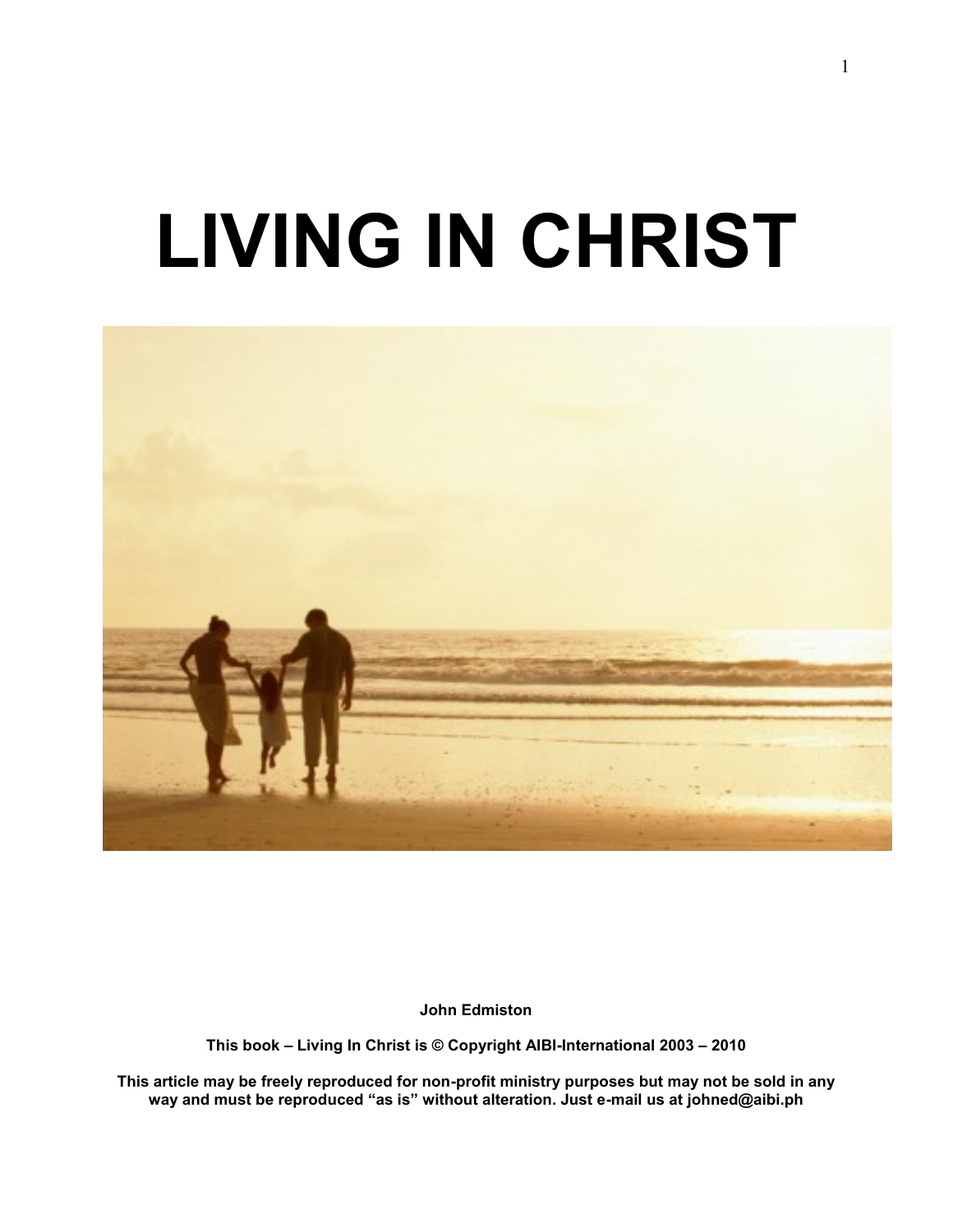# **Table of Contents**

| <b>Walk Worthy</b>                                            | 3  |
|---------------------------------------------------------------|----|
| The Basis of Christian Unity                                  | 5  |
| That He Might Fill All Things                                 |    |
| <b>Gifts From Above</b>                                       | 9  |
| The Church: A Living Community of Mature Christlike Believers | 11 |
| The Church is to be Radically Different from the World        | 13 |
| Putting On the New Man                                        | 15 |
| Putting Off the Old Man                                       | 17 |
| Walk In Love                                                  | 19 |
| Sin is Serious Stuff                                          | 21 |
| Living in the Light                                           | 23 |
| Redeeming the Time                                            | 25 |
| Be Filled with the Spirit                                     | 28 |
| <b>Order in Relationships</b>                                 | 30 |
| <b>Parents and Children</b>                                   | 32 |
| <b>Slaves and Master</b>                                      | 34 |
| The Armor of God                                              | 36 |
| An Ambassador in Chains                                       | 40 |
|                                                               |    |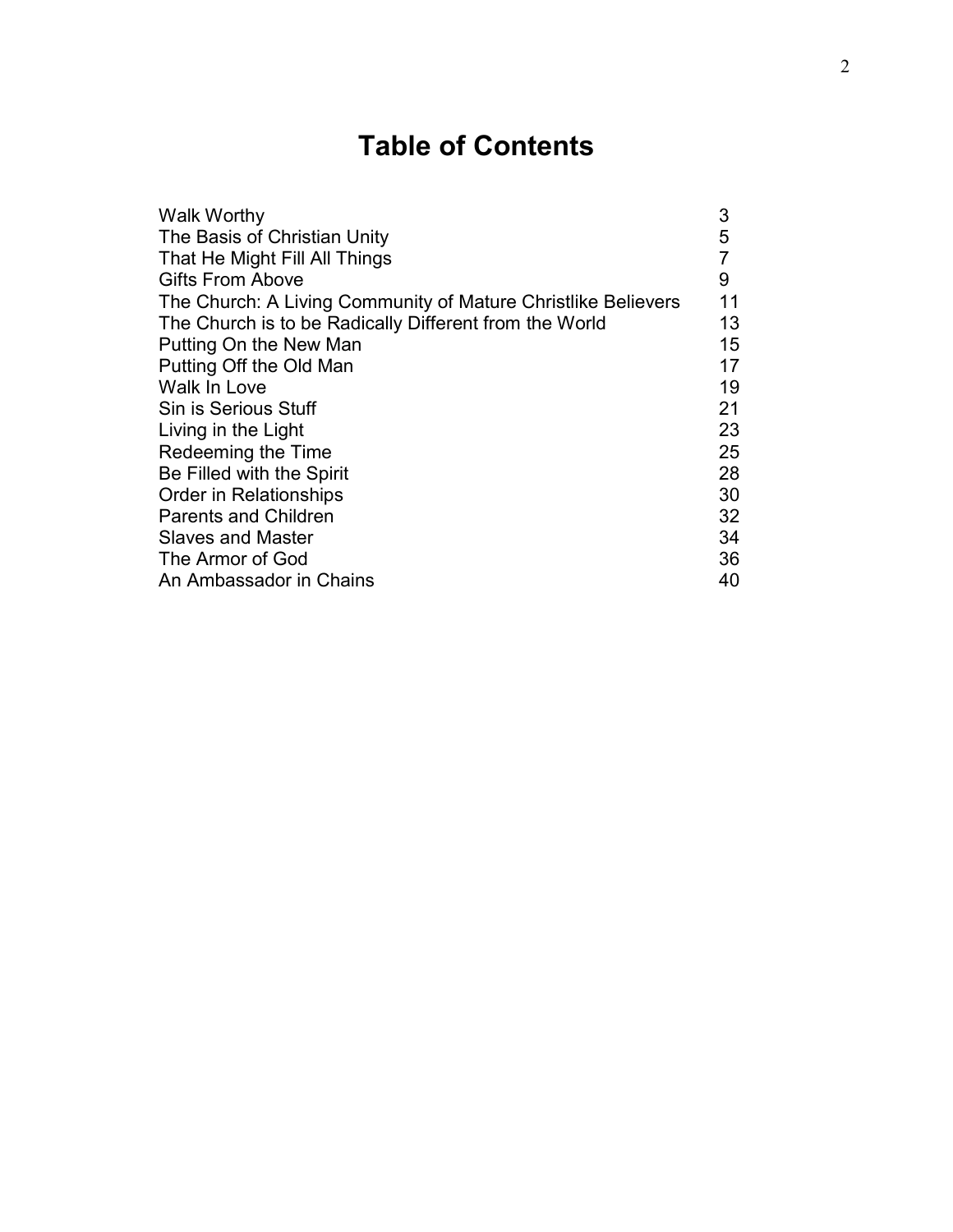# **Walk Worthy!**

**I therefore, the prisoner in** *the* **Lord, beseech you that you walk worthy of the calling with which you are called, (2) with all lowliness and meekness, with long-suffering, forbearing one another in love, (3) endeavoring to keep the unity of the Spirit in the bond of peace. (Ephesians 4:1-3)**

Our series on Ephesians moves from Life In Christ (chapters 1-3) to Living In Christ (chapters 4-6) - and from an emphasis on "being and being in" to an emphasis on "doing and working out". Having established our place and privilege in Christ - we now find out what a God-indwelt life looks like in the Church, (chapter 4) in the family and society (chapter 5) and in the Heavenly realms (chapter 6).

The connecting verse is Ephesians 4:1 with its injunction to "walk worthy of the calling with which you are called," We have a high calling – how then do we live it out? If God calls us saints and places us in the heavenly realms with Christ – how should we then live?

Paul does not answer this question in terms of material lifestyle. We are not told that as "God"s kids" we should live in luxury. Walking worthily of the high calling is not a matter of possessions and gracious living but of obedience and gracious attitudes.

Living worthily of our high calling means we will be humble and peaceful: "with all lowliness and meekness, with long-suffering, forbearing one another in love, endeavoring to keep the unity of the Spirit in the bond of peace."

Let"s play it in reverse: "With haughtiness and arrogance, with impatience, being easily offended, engaging in faction-fighting at every opportunity, and maintaining carnality and immaturity in an atmosphere of conflict."

Put like this it is obvious what is of the Spirit, and what is of the flesh. (Galatians 5:16-23).

Life in the Spirit is NOT characterized by back-biting, gossip and conflict. Rather the life of the saint is patient and humble, loving and kind, and gives each person space to grow in Christ.

Many of the attitudes inculcated into us when we first learn social skills – are of the flesh. Young adults are often encouraged to be elitist, proud, and haughty. They are taught to jump on minor social infractions, to reject others and to separate from others and form cliques. Unfortunately some of this sub-standard socialization makes its way into the Church.

The Church should not be like the world, and should not be driven by the flesh and by human pride and factionalism. Rather the Church should be a place where saints can be grown.

The Church should be forbearing of new Christians, meek and gentle to the hurting, free of pecking orders and cliques and humble in a real and solid kind of way. Such people are saintly and saintly people are worthy of their calling.

Let"s look at these spiritual virtues in a bit more depth:

Lowliness – the opposite of haughtiness. Without superiority or class distinctions, able to serve, delighting in lifting up another person, never putting someone down. The lowly person surrenders the best seat. Lowly people lift others up by getting underneath. This is why the Son of God called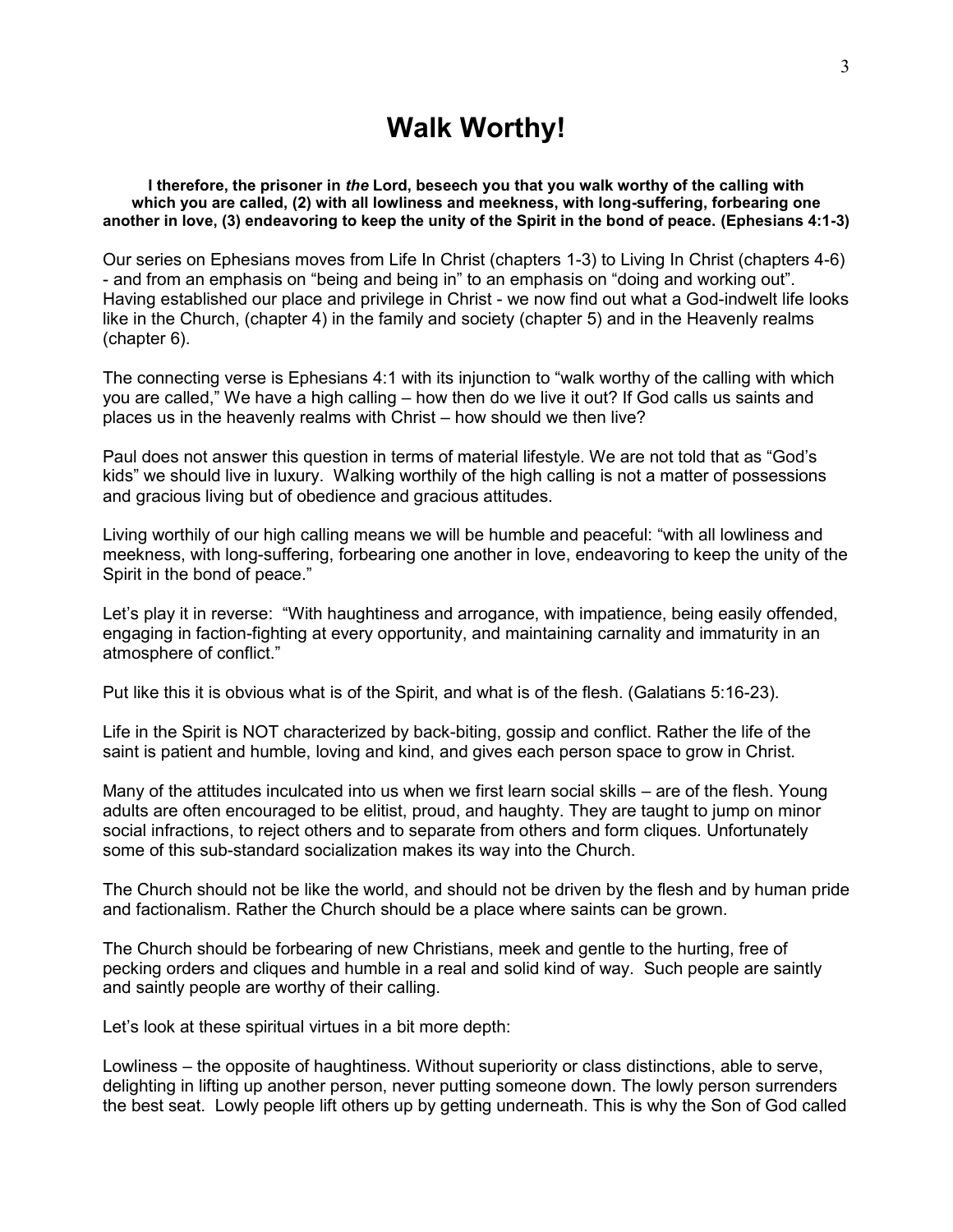Himself "lowly":

(Matthew 11:29) Take My yoke on you and learn of Me, for I am meek and lowly in heart, and you shall find rest to your souls.

Lowliness is commended throughout the Scriptures and is something that God regards and gives grace to - (Job 22:29, Ps 138:6, Prov. 3:34, 11:2, 16:19; Luke 1:52) and the true apostles were lowly of heart (2 Corinthians 7:6, 10:1) and it is an essential part of the Philippians 2 section on humility: Let nothing be done through strife or vainglory, but in lowliness of mind let each esteem others better than themselves (Philippians 2:3).

With lowliness there are no pecking orders.

Meekness: The opposite of arrogant abusiveness. Meek people are safe and gentle. They display true spiritual greatness, God defends the meek (Ps 76:9, 147:6) and they will inherit the earth (Psalm 37:11, Matthew 5:5). Moses was exceptionally meek (Numbers 12:3) and it is one of the characteristics of the triumphant Messiah (Psalm 45:4., Isaiah 11;4, Zech 9:9) and of course Jesus was meek (Matthew 11:29,) in fact it was one of His kingly virtues at His triumphal entry (Matthew 21:5).

As the opposite of abusiveness and arrogance - meekness is to characterize NT church-discipline (1 Corinthians 4:21, 2 Corinthians 10:1, Galatians 6:1, 2 Timothy 2:25) and especially the life of the Christian teacher, apologist and defender of the faith (2 Timothy 2:25, 1 Peter 3:15, Titus 3:2, James 3:13). It is also part of being a truly godly Christian woman (1 Peter 3:4) and an attentive disciple (James 1:21).

Long-suffering and forbearance: The opposite or irritability and swift judgementalism. The ability to put up with others and give them room to grow – as we ourselves would like others to give us grace and understanding. These attributes are at the very heart of the glory of God (Exodus 34:6,7). Immature people lack them entirely. People who are forever fuming and fretting and being annoyed, need to grow up in Christ. While we can demand our rights now and then most of the time we should not be so fussy. Maturity involves "put-up-ability".

Finally, we should have a spirit of cooperation and unity, a good "team spirit", that is from the Holy Spirit, so that we are "forbearing one another in love, endeavoring to keep the unity of the Spirit in the bond of peace."

Thus walking worthily is thus not about spiritual elitism, fractious legalism, or divisive judging; neither is it about being a superior Christian – it is about being a lowly, meek , patient, loving and cooperative saint. If we are walking worthily we will not over-emphasize denominational differences or divide off from others but endure their faults, pray for them and be meek and lowly towards them.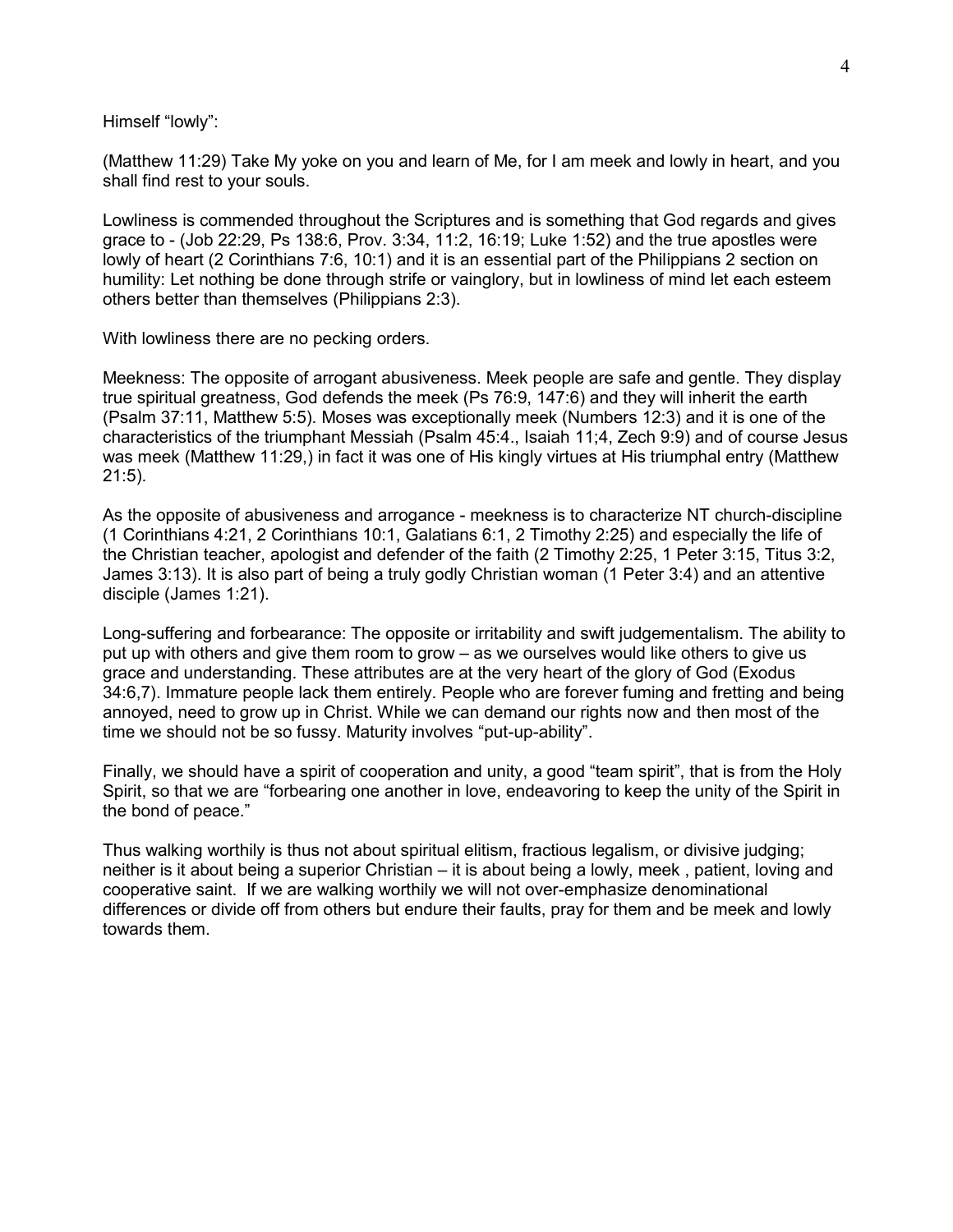# **The Basis of Christian Unity**

#### **There is one body and one Spirit, even as you are called in one hope of your calling, (5) one Lord, one faith, one baptism, (6) one God and Father of all, who is above all and through all and in you all. (Ephesians 4:4-6)**

All born-again Christians share a basic existential unity in the Spirit. The foundations of our life in Christ are the same for all - and are invariant through time and culture.

Though we may belong to different churches, denominations and organizations we are a part of "one body" the body of Christ.

Even though we may express ourselves in a hundred different ways - we are indwelt by the one Holy Spirit.

Even though we may have different tasks - we all have one common hope in the return of the Lord Jesus Christ and one common calling - to be like Christ.

Even though we may have diverse teachers and leaders we only have one Lord – Jesus Christ.

Even though we may believe differently about certain non-essential matters there is only one faith – in the crucified, risen, ascended and soon returning Lord Jesus Christ.

While our theology may vary, there is only one God that we are trying to describe and know, and He is the God and Father of us all.

And all born-again Christians relate to God in the same three basic ways – He is above us all, through us all and in us all - binding us together as one in Himself.

So outwardly and organizationally we are diverse, but in the Spirit and in Christ, we are one.

The spiritual unity manifests itself in times of persecution, then we do not care so much whether someone is a Baptist or a Pentecostal or an Anglican but only that they are a true believer in the Lord.

Now we tend to sing the same songs and study the same theological text-books and visit the same Internet sites and work for the same inter-denominational missions. In fact I used to lecture at both a Baptist and an Assemblies of God seminary. I took similar teaching in both, taught out of the same texts and the Baptists thought I was a great Baptist and the Pentecostals thought I was one of them! But both thought each other"s seminary was plain wrong! While in fact they were getting much the same lessons!

We are much closer than we think! Both Baptists and Pentecostals believe in being Spirit-filled in the sense of Ephesians 5:18, both believe in spiritual warfare, both believe in the Trinity, the necessity of conversion, believer"s baptism - and so forth. There is much more that unites us than that which divides us.

Since this is so, then we ought to put differences aside and forebear one another in love.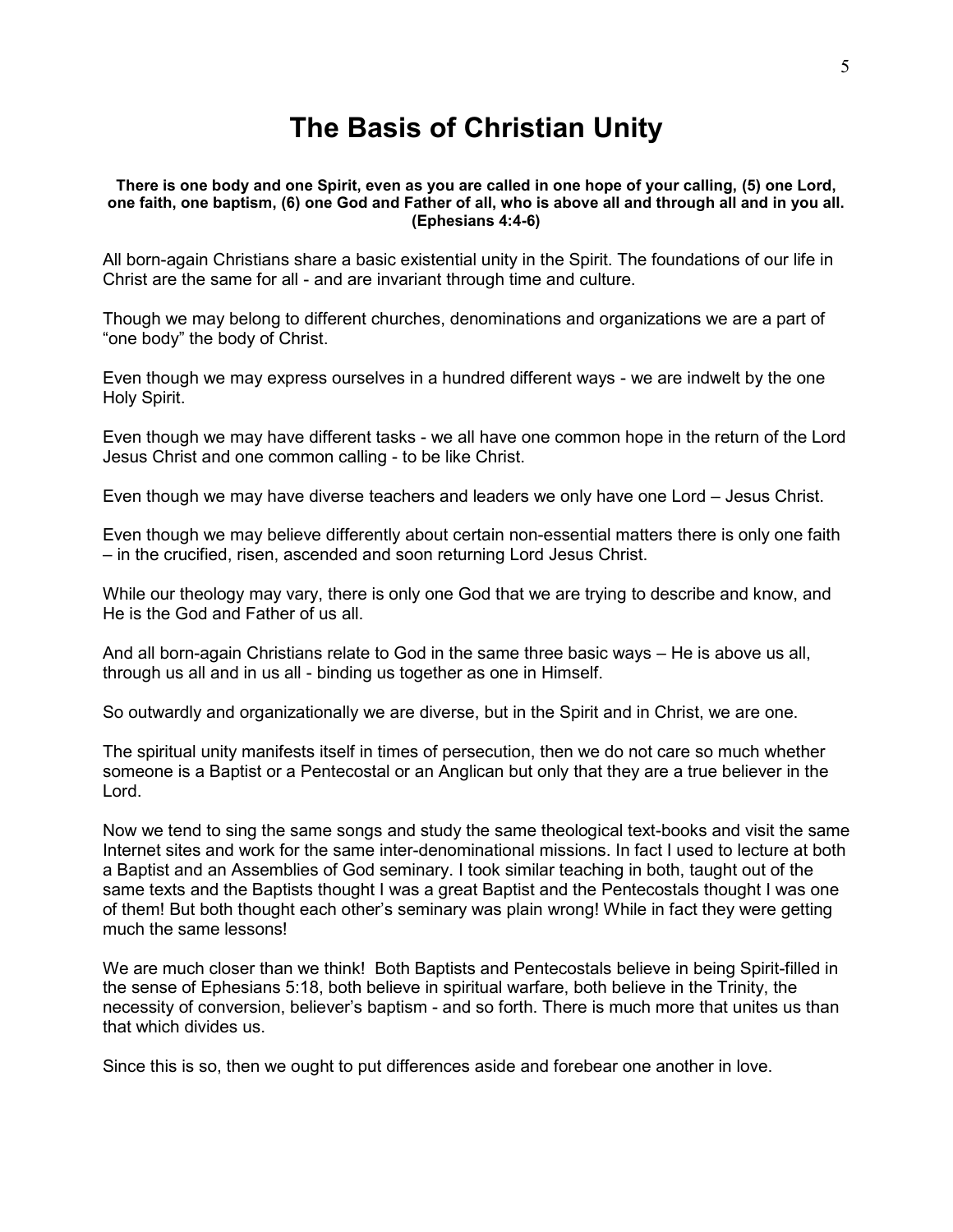Let's do some "math": If each of us has 85% of our theology "correct" that still leaves 15% each that is debatable or a maximum of 30% difference where two parties are involved. They can be 85% right and we can be 85% right and still there be substantial differences. Now we have to learn to live with those differences - as long as they do not affect the core doctrines about Christ.

No-one can deny fundamental doctrines such as the incarnation, the divinity of Jesus, the crucifixion, the resurrection and the physical return of Christ without stepping outside of the Christian faith and fellowship.

There can be no spiritual unity with false teachers, cults or other religions.

But there can be great spiritual unity between born-again, bible-believing Christians whether they are Baptist, Methodist, Presbyterian, Anglican, Pentecostal or Charismatic. In fact there is more unity between born-again people of different denominations than between born-again and unsaved people within a single denomination.

We all have unsaved people in our pews, and some of those have been there a long time, while they may be part of our local church, they are not part of the body of Christ.

The body of Christ is made up of those who have Christ in their hearts through faith and it transcends denominational and organizational boundaries.

There are born-again, bible-believing Catholics, Orthodox, Protestant and Charismatic Christians. These are all part of the body of Christ. Thus no single church can claim ownership of the gospel or to be the sole dispenser of the grace of God.

Thus we should seek unity with and develop tolerance and acceptance of other born-again, biblebelieving Christians - and enter into a gracious dialogue with them over areas of difference.

On the other hand heretics, liberal theologians, false teachers and other religions are not "brethren" and their rituals and teaching may in fact be demonic (1 Corinthians 10:20,21, 1 Timothy 4:1) in their teaching. They are to be firmly corrected in all meekness, once or twice, then left alone (1 Timothy 6:5, 2 Timothy 2:25).

We should be in the unity that builds up the body of Christ and yet separated from all lies and wickedness so that we may walk in righteousness and truth.

This balance between unity and separation is captured in the epistle to the Hebrews: Hebrews 12:14 (14) Follow after peace with all men, and the sanctification without which no man shall see the Lord:

We are to pursue peace with all men, Buddhists, Hindus and Muslims, yet in this pursuit of peace and unity we are never to compromise our essential holiness, without which we cannot see God.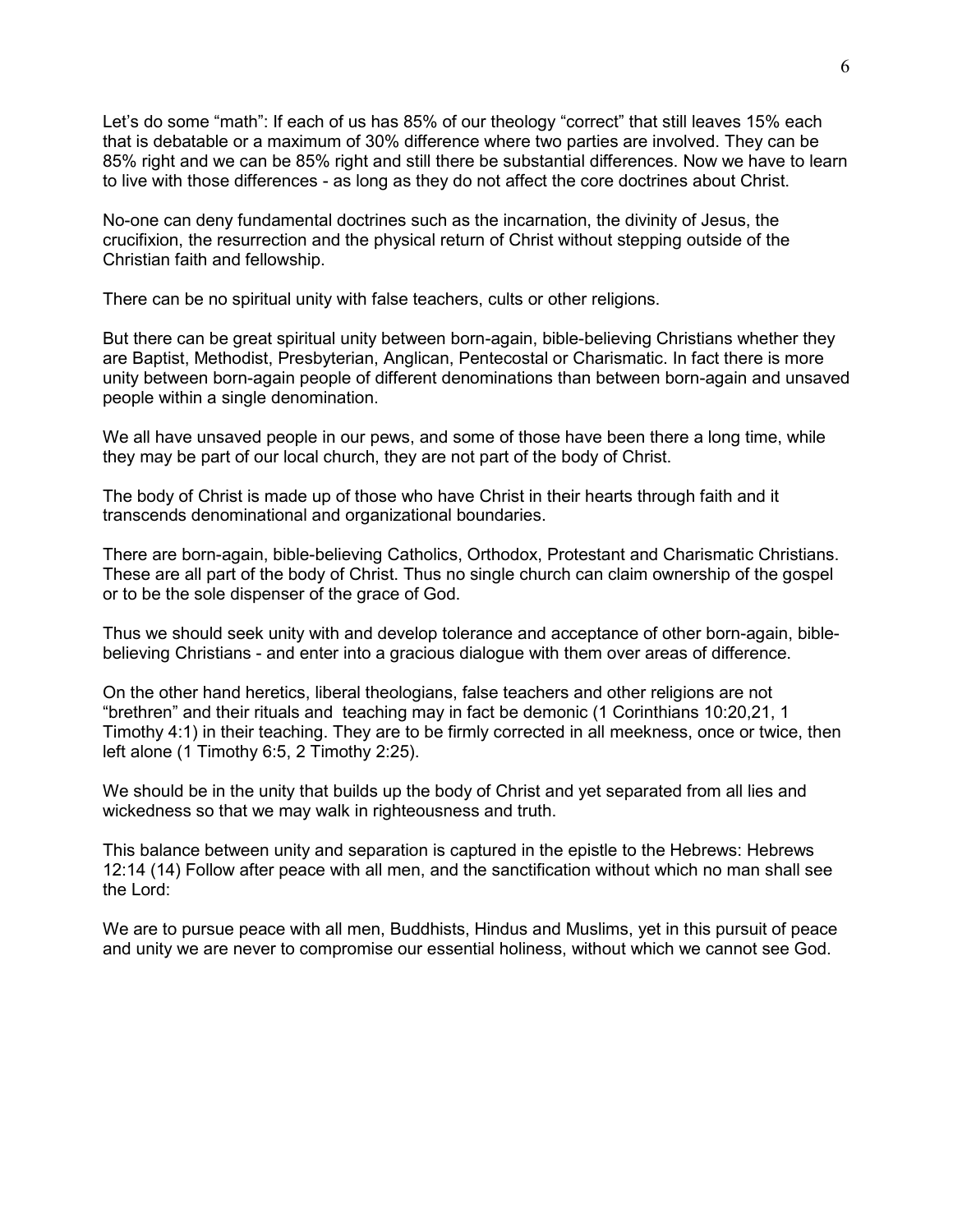# **That He Might Fill All Things**

**But to every one of us is given grace according to the measure of the gift of Christ. (8) Therefore He says, "When He ascended up on high, He led captivity captive and gave gifts to men." (9) (Now that He ascended, what is it but that He also descended first into the lower parts of the earth? (10) He who descended is the same also as He who ascended up far above all heavens, that He might fill all things.) (Ephesians 4:7-10)**

Yesterday we learned about Christian unity. Today we move into discussing Christian ministry based on the gifts of the Spirit.

Why discuss unity before we discuss gifts? Because our gifts differ from one another and are sometimes the stuff of comparisons and disputes. The lowliness, meekness, forbearance and unity of verses 1-6 are the necessary prelude to the discussion of gifts in verses 7 –16.

Paul starts his discussion of the gifts with a brief theological prelude in verses 7 to 10 above. It"s a bit confusing so please follow closely.

Spiritual gifts are grace, they are a gift from Jesus and are given as a result of His conquest of the spiritual realm. During Jesus' crucifixion, descent into the grave, resurrection and ascension through the heavens to the right hand of the Father evil was conquered and a fundamental change took place in the way the spiritual powers were arranged.

The powers that held people captive, were themselves taken captive. That is why it says that Jesus "took captivity captive".

In Colossians Paul puts it another way:

Colossians 2:13-15

(13) And you, being dead in your sins and the uncircumcision of your flesh, He has made alive together with Him, having forgiven you all trespasses,

(14) blotting out the handwriting of ordinances that was against us, which was contrary to us, and has taken it out of the way, nailing it to the cross.

(15) Having stripped rulers and authorities, He made a show of them publicly, triumphing over them in it.

The powers and principalities were disarmed at the cross, triumphed over in the resurrection and taken captive during the ascension into heaven. (Ephesians 1:20; 2:6; 4:7-10; 1 Peter 3:22; Colossians 2:10,13-15)

The triumph of Christ has resulted in a time of gift-giving. The battle is won, now the Victor is distributing gifts. Now Jesus "gives gifts to men". These gifts are not silver and gold, but eternal and spiritual, they are as Hebrews says "the powers of the age to come" (Hebrews 6:5).

God has plundered the wicked spiritual beings and distributed spiritual power to His Church. This will be Satan's defeat. The demonic enemy has been routed and the Devil's prisoners are now freed and given weapons to fight back. These are spiritual weapons for a spiritual battle.

In verse 9 above it says that Jesus descended into "the lower parts of the earth" – that is into direct subterranean conflict with Satan and the forces of evil. We are told very little of the details of this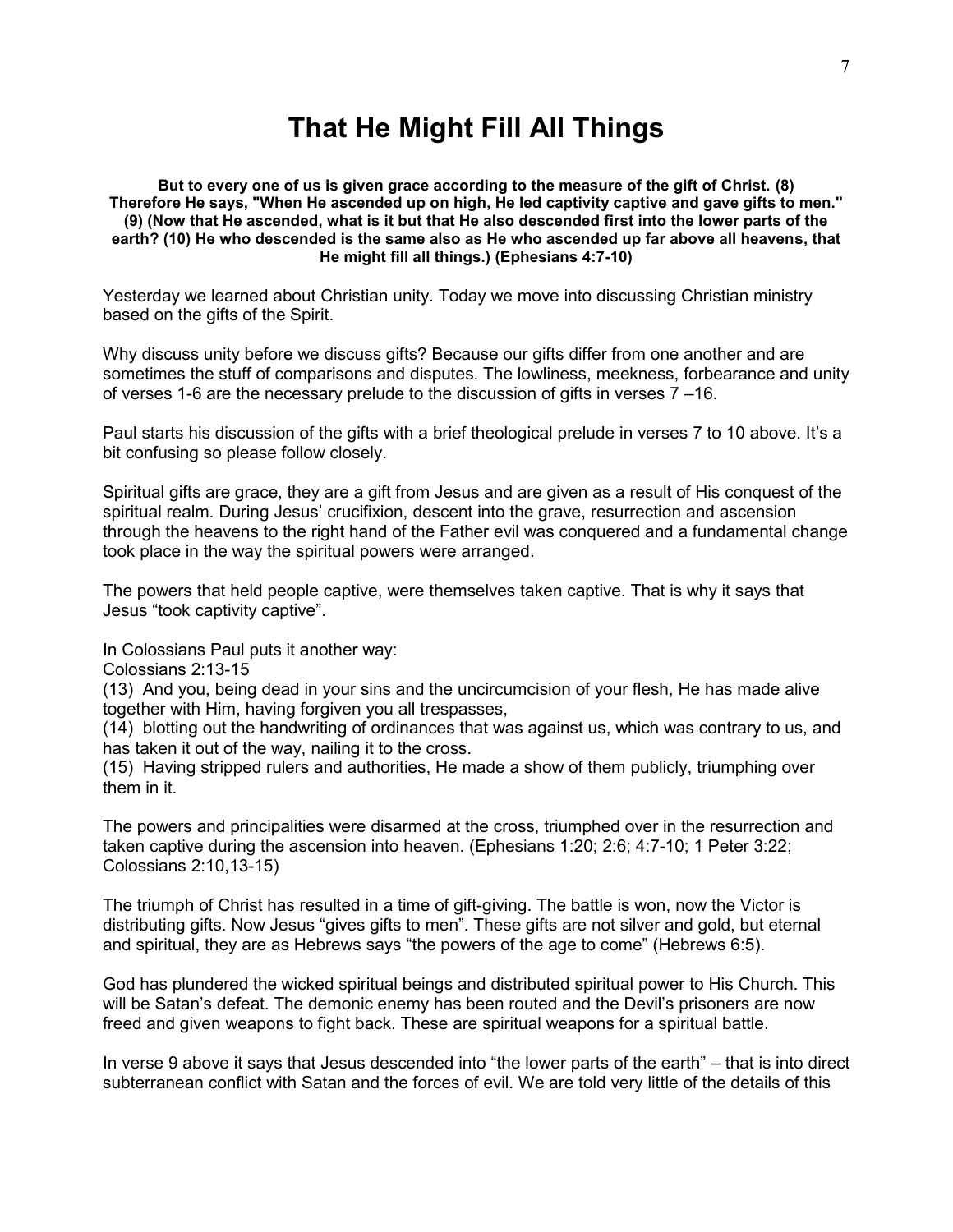conflict, just that it occurred, that it involved Jesus preaching to imprisoned spirits (1 Peter 3:19) and that He was victorious. Further speculation will probably only lead us astray.

After descending Jesus ascended into Heaven or more correctly He ascended through the heavenly realms to sit at the right hand of God.

Eph 4:10 He who descended is the same also as He who ascended up far above all heavens, that He might fill all things.

As I mentioned in an earlier devotional the word Heaven, is always plural in the original languages (Hebrew and Greek). In fact there are at least three different levels of Heaven. In 2 Corinthians 12:2-4 Paul talks about the Third Heaven, which he also calls Paradise, a holy and wonderful place of inexpressible things. In Revelation 14:6-9 we hear about a mid-heaven where angels fly and proclaim the gospel and announce judgment. And in Psalm 104:12 we hear about the first heaven, which we call the sky or firmament, the place where the "birds of the heaven" fly. (This is covered in detail in the life in Christ series – especially in Eternity DBS numbers 228 and 229).

So Jesus ascended through these three levels of Heaven, through the firmament, the mid-heaven and Paradise, to be right there at the right hand of God. He did this so He could "fill all things". To fill something with water you have to be above it. Jesus pours Himself out, into us and into His Church and into His world, and into the Universe He sustains by His powerful Word (Hebrews 1:1- 3) - filling all things from His high position in the heavenly realms.

Earlier on in Ephesians Paul puts it like this:

(Ephesians 1:20-23) Which He worked in Christ in raising Him from the dead, and He seated Him at His right hand in the heavenlies, (21) far above all principality and authority and power and dominion, and every name being named, not only in this world, but also in the coming age. (22) And He has put all things under His feet and gave Him to be Head over all things to the church, (23) which is His body, the fullness of Him who fills all in all.

Jesus uses His high position to fill us with the Holy Spirit, and He pours out his love that we might be filled with the fullness of God.

On the day of Pentecost Peter proclaims:

(Acts 2:33) Therefore being exalted to the right of God, and having received from the Father the promise of the Holy Spirit, He has poured out this which you now see and hear.

And in Ephesians 3:19 we see Paul praying that the Ephesians: (Ephesians 3:19) And to know the love of Christ which passes knowledge, that you might be filled with all the fullness of God.

Part of the reason that Jesus ascended into heaven was so that he could pour out the Holy Spirit into your life and fill you with Himself and with the loving fullness of God and give you spiritual gifts so that you could build up His Church.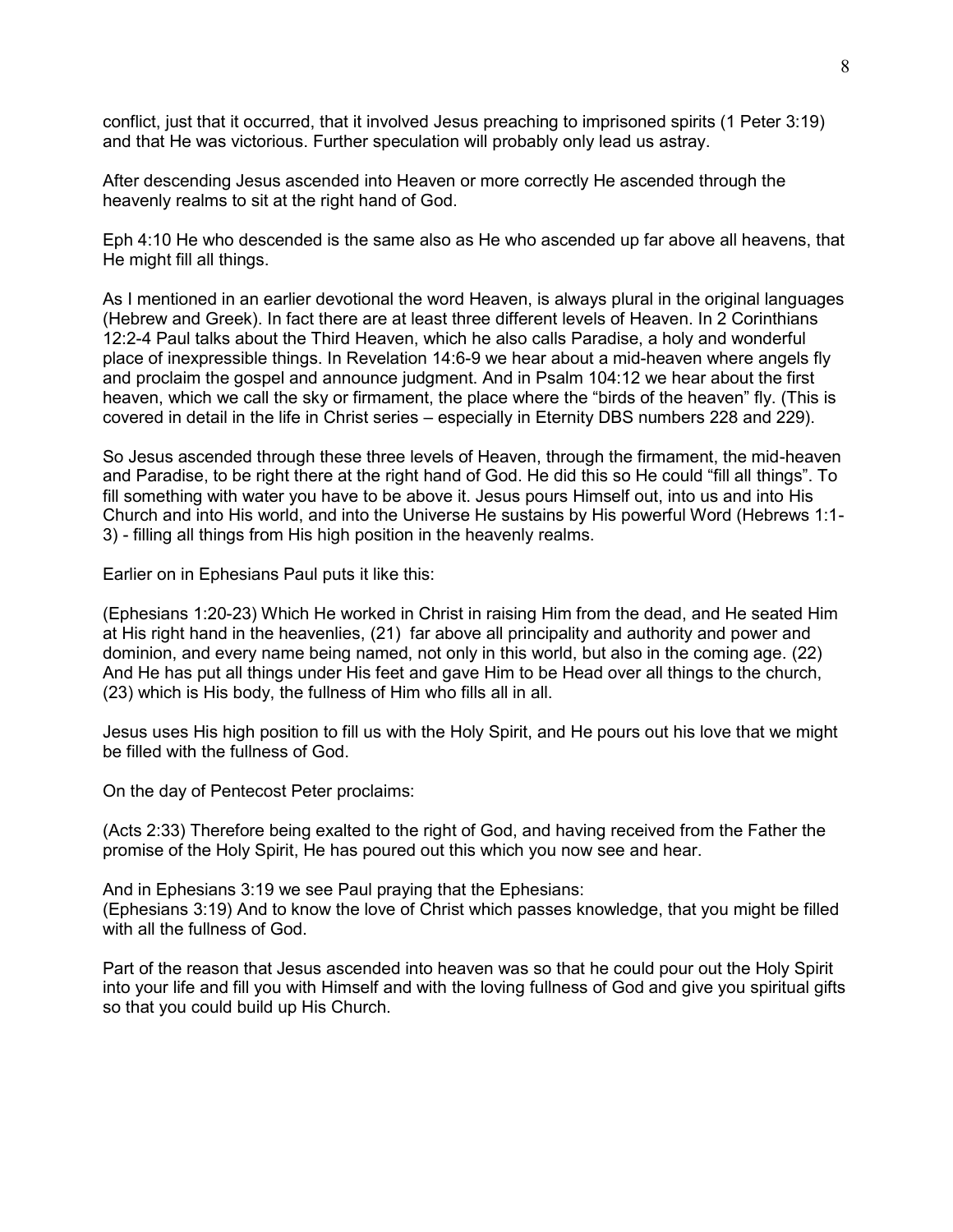# **Gifts From Above**

**And truly He gave some to be apostles, and some to be prophets, and some to be evangelists, and some to be pastors and teachers, (12) for the perfecting of the saints, for the work of the ministry, for the edifying of the body of Christ. (Ephesians 4:11-12 MKJV)**

#### **It was he who "gave gifts to people"; he appointed some to be apostles, others to be prophets, others to be evangelists, others to be pastors and teachers. (12) He did this to prepare all God's people for the work of Christian service, in order to build up the body of Christ. (Ephesians 4:11-12 GNB)**

God"s best gifts are people who help us to become like Jesus.

This life is about becoming saved, then becoming holy and being made into the image of Jesus Christ. All our experiences are for our perfection in grace. Therefore the greatest gift we can be given is someone who helps us to become the person that God designed us to be.

The primary function of the apostles, prophets, evangelists, teachers and pastors is to assist us in our journey towards Jesus.

Paul continues:

And so we shall all come together to that oneness in our faith and in our knowledge of the Son of God; we shall become mature people, reaching to the very height of Christ's full stature. (14) Then we shall no longer be children, carried by the waves and blown about by every shifting wind of the teaching of deceitful people, who lead others into error by the tricks they invent. (15) Instead, by speaking the truth in a spirit of love, we must grow up in every way to Christ, who is the head. (Ephesians 4:13-15)

Thus our spiritual gifts do not determine our place in a spiritual hierarchy or organization, rather they determine how we can best help others become like Jesus.

Those who claim ministry gifts should do so not to domineer others, or to attain status, but rather they should speak the truth in love so that believers become saints.

Spiritual gifts must be exercised with great respect for God"s design and destiny for individual people. The teacher or prophet or pastor should minister in ways that help each person to fully be the person God has called them to be in Christ.

What Paul meant by these five roles is not at all clear. Little is known about what is meant by "evangelist" or "pastor" in the New Testament. Ephesians 4:11 is the only reference to the word "pastor" and it is not explained or defined, just mentioned. Evangelist is only mentioned three times (Acts 21:8, Ephesians 4:11, 2Timothy 4:5) and may just be a term for a catechist. By contrast "apostle" is mentioned 80 times in the NT, prophet 157 and teacher 42.

If the New Testament is any guide the best defined and most mentioned and expected ministry roles are apostle, prophet and teacher. These seem to move around a network of house churches in a given city, which in turn are led by a team of elders and deacons.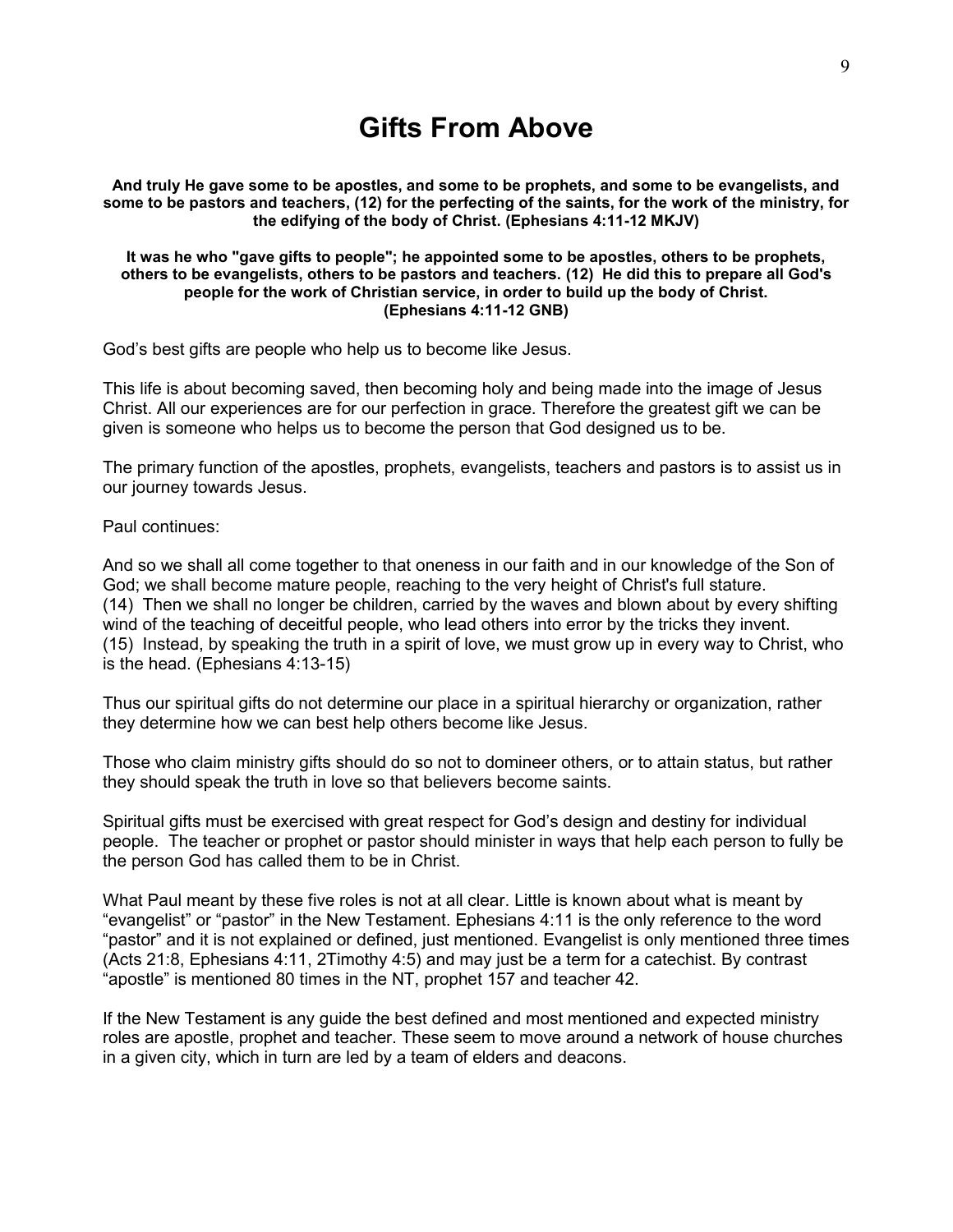In fact there is almost no justification at all for the current practice of a having a "pastor" as a church officer. There are clear NT criteria for elders and deacons as church officers but none for "pastors" and outside this verse "pastors" are never mentioned again, nor is there any sign of them being appointed to church leadership. Timothy, who is frequently called a pastor in sermons – is in fact only described as an "evangelist".

Do we need to return to the NT pattern or is the current system "just fine"? I think we are moving towards the NT pattern without knowing it! Cell groups, home groups and house churches are springing up everywhere, itinerant ministries and the Internet are networking people together, people like Ed Silvoso are popularizing "the church in the city" and helping to organize city-wide meetings of Christian leaders, and there is also a slow recognition of the apostolic and prophetic. We are "getting there" and it may be wise to move cautiously because quite a few of those claiming to be apostles and prophets need further evaluation.

We are also slowly but surely moving towards "every-member-ministry" and Christian leaders seeing their job as equipping the saints rather than doing everything for them. I think the trends are in the right direction. With loving debate and wise discernment we may soon rearrange the old less functional ministry patterns and reproduce some of the dynamism of the NT with its networked, plural leadership of equipped saints who do the work of the ministry.

Well then, what about the apostles and prophets? That is a tough question. I believe in Spirit-led, apostolic and prophetic leadership helping a network of churches to remain true to the gospel and extending the geographical boundaries of the Kingdom. However, I have many reservations about some of those who loudly claim to be apostles and prophets. I think we need to accept the existence of these functions and to do our homework and come up with biblical criteria and ways of acting with discernment regarding apostles and prophets.

Finally, let me repeat that gifts are not about position in a hierarchy but service to the saints. Ministry gifts are to help people grow up in all aspects into Christ and apostles are "set forth as last of all". (1 Corinthians 4:9-13)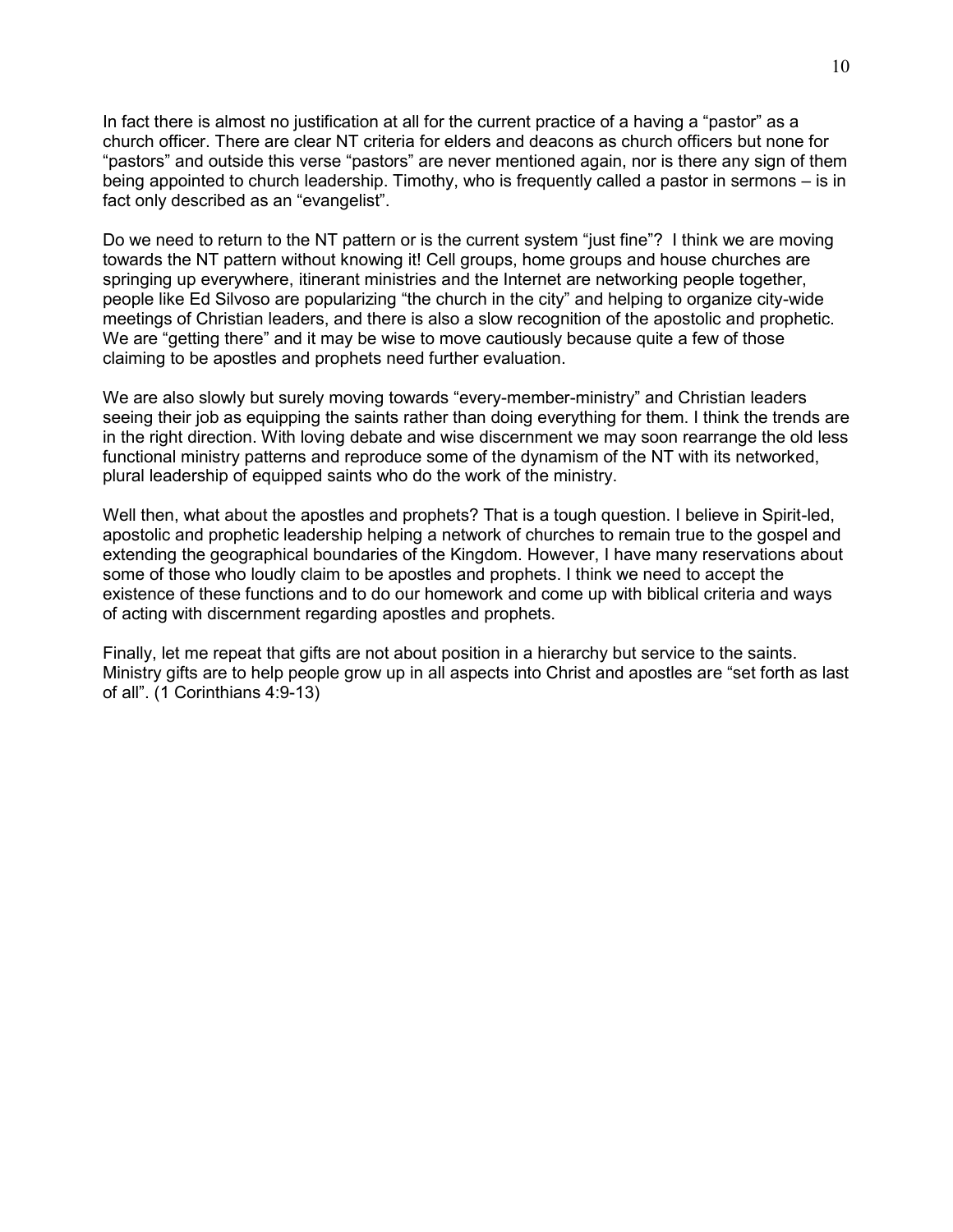# **The Church: A Living Community of Mature Christlike Believers**

**And so we shall all come together to that oneness in our faith and in our knowledge of the Son of God; we shall become mature people, reaching to the very height of Christ's full stature. (14) Then we shall no longer be children, carried by the waves and blown about by every shifting wind of the teaching of deceitful people, who lead others into error by the tricks they invent. (15) Instead, by speaking the truth in a spirit of love, we must grow up in every way to Christ, who is the head. (16) Under his control all the different parts of the body fit together, and the whole body is held together by every joint with which it is provided. So when each separate part works as it should, the whole body grows and builds itself up through love. (Ephesians 4:13-16)**

The Church is the body of Christ, a living diverse community, reaching up to Christ's full stature, growing up in every way unto Christ, anchored firmly in the truth and functioning in love.

Community shapes us and matures us. Our first community is our family, then our school and our peers, then our college, our sports team, our friends, our professional colleagues, our culture, our nation. Each of these makes a contribution to our beliefs, our personality and our character and shapes us a person. Our church, our participation in the community centered on Christ, should also shape us.

In the verses above Paul places a great emphasis on the power of a Spirit-filled and functional community to help us to become like Jesus. Paul states that the result of an effectively functioning body of Christ will be profound:

…we shall become mature people, reaching to the very height of Christ's full stature. (V.13) …we must grow up in every way to Christ, who is the head. (verse 15)

…So when each separate part works as it should, the whole body grows and builds itself up through love. (v. 16)

A Christ-centered community that functions in love can make a huge difference in our lives, it can build us up until we are just like Jesus. On the other hand a dysfunctional community can destroy us.

On CNN today I saw an account of a couple in New Jersey whose four adopted children were under 50lbs in weight – and no-one noticed despite their regular involvement in a local church. Their utilities had been off for five months, the children were found when a neighbor noticed them searching through garbage for food. This can only happen when community breaks down completely. Christians should "see" each other, notice each other, care for each other. No Christian family should have their electricity cut-off or be without food. My wife and I regularly pay other people"s bills despite being on a missionary salary. This is part of loving one another and not closing your heart to human need.

This is how we know what love is: Christ gave his life for us. We too, then, ought to give our lives for others! (17) If we are rich and see others in need, yet close our hearts against them, how can we claim that we love God? (18) My children, our love should not be just words and talk; it must be true love, which shows itself in action. (1 John 3:16-18)

Of course discernment is needed when giving – and that is another issue. But today"s verses tell us that we need to be in community, seeing other people, caring for other people, praying with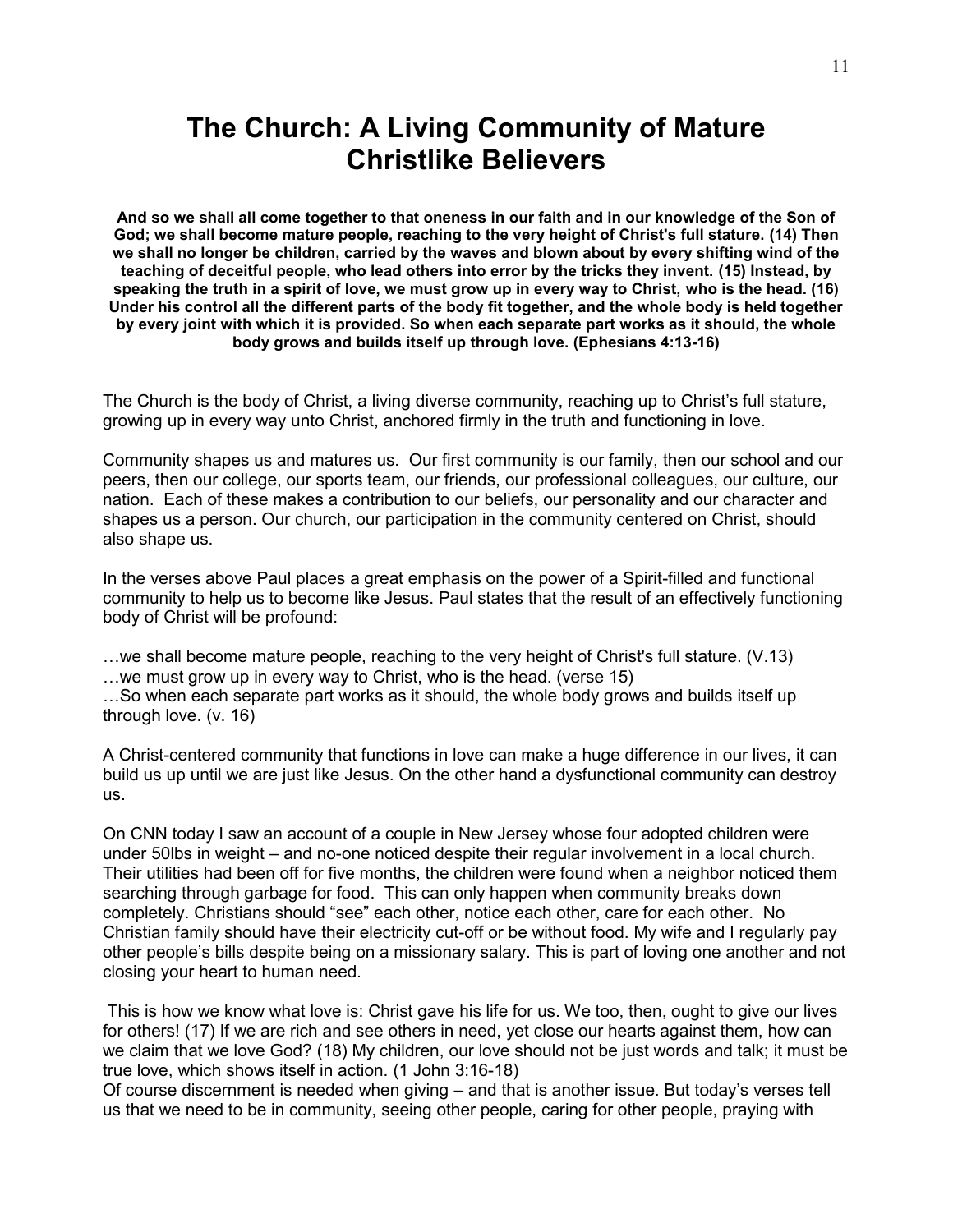other Christians, hearing their stories, mowing their lawns, fixing their cars, baby-sitting their children, being friends and having fun together.

I am convinced that we will mature far more as person by living in love and participating in community than we will in five hundred seminars in a classroom. You learn more about love in baking a casserole for a tired friend than in a book defining all the Greek words – as useful as that is.

We become Christ-like by stretching ourselves, in love, in community.

Now that by your obedience to the truth you have purified yourselves and have come to have a sincere love for other believers, love one another earnestly with all your heart. (1 Peter 1:22)

What would it do for you if you loved other people earnestly with all your heart and kept on doing it?

What would it be like to be part of a bible-believing, Spirit-filled community that loved one another earnestly with all their heart?

It would produce solid, mature people who gave up their negativity and selfishness and who knew Christ and lived in love. This is precisely what Paul is aiming at and precisely what the spiritual gifts are for.

The spiritual gifts are not only for producing a good performance for an hour and a half on Sunday mornings, or for life behind a pulpit or on a stage. They are also for life away from the pulpit, life in the neighborhood and workplace.

For instance, we should pray for the sick at home, in church and in the workplace and in the schoolyard.

We can use gifts of encouragement, exhortation, administration, helps, and generosity – just about any place on Earth, but especially in community, among our brothers and sisters in Christ.

When we learn to function as we should in loving, open-hearted Christian community, then we will set in place spiritual processes that help us to grow up into Christ.

As we speak the truth in love, to one another, as friends and brothers and sisters in Christ, we will grow up in every way into Christ who is the Head. For our community life comes not from a human leader but from Christ in our midst.

Two more things:

1. Valid Christian community must be anchored in the Truth if it is not to be blown hither and yon by every wind of doctrine.

2. A functional Christian community is self-edifying. That is it "builds itself up in love". Once things are set in place, then, quite naturally, people will be built up and grow (verse 16).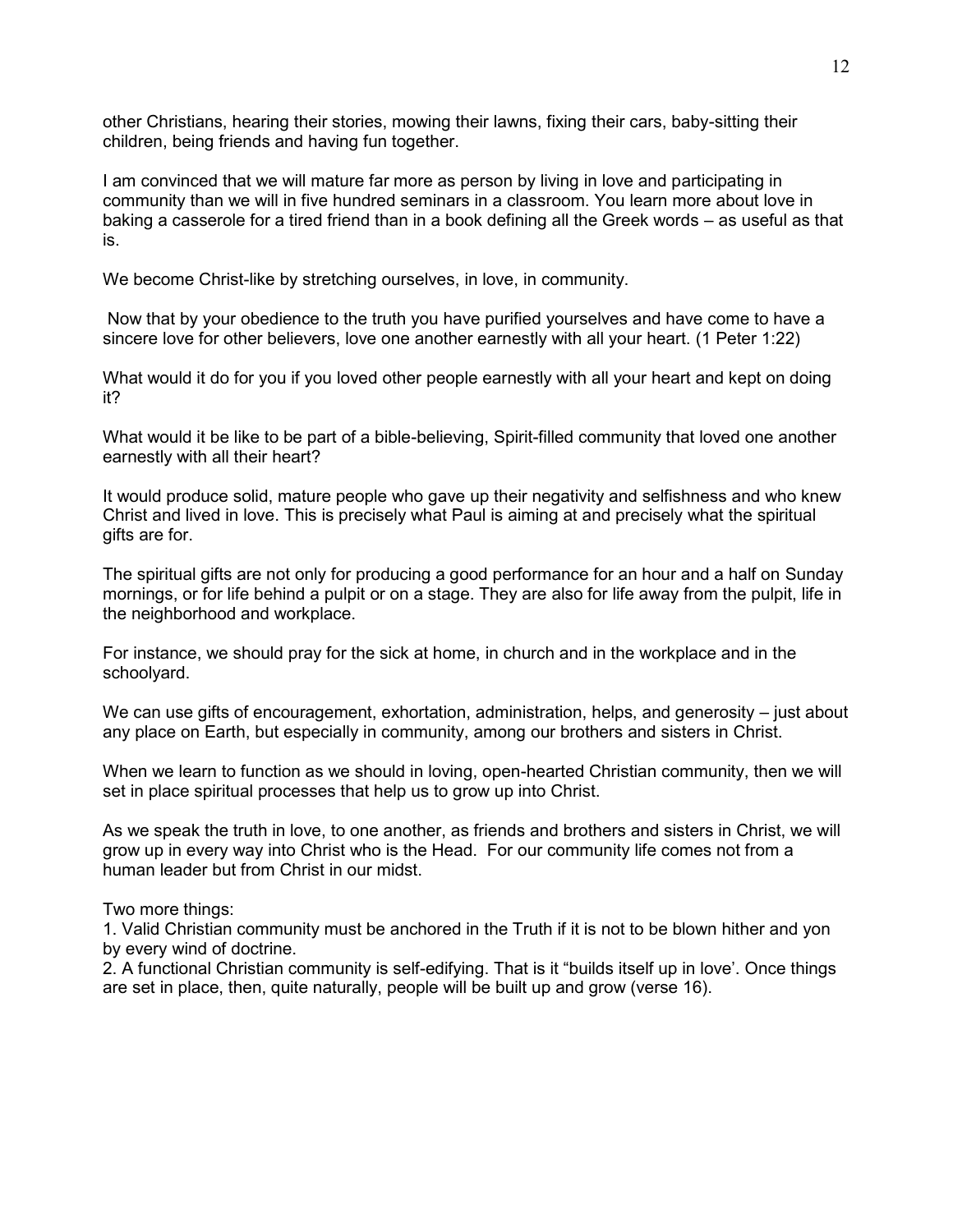# **The Church is to be Radically Different from the World**

**This I say therefore, and testify in the Lord, that you should not walk from now on as other nations (rest of the Gentiles) walk, in the vanity of their mind, (18) having the understanding darkened, being alienated from the life of God through the ignorance that is in them, because of the blindness of their heart. (19) For they, being past feeling, have given themselves up to lust, to work all uncleanness with greediness. (Ephesians 4:17-19)**

The lifestyle of the Christian is not to be like the lifestyle of the spiritually ignorant. We are not to indulge in greediness, uncleanness and lust. We cannot just "blend in" with college parties, office affairs, wife-swapping in the neighborhood or financial corruption in the business world. The Christian must be morally and spiritually distinct from those around.

Christ changes us, Christ gives us a new way of thinking and a new moral sensibility. This is completely incompatible from the past life of the Ephesians. A clean break is demanded. Paul introduces verse 17 with two serious exhortations "I say and I testify in the Lord", thus invoking his personal apostolic authority and the authority of God. He then writes "you should not walk from now on". From the time they receive this epistle on - they are to change, and they are never to go back to their old ways.

Christians must break with the world and its ways and they must never go back. We can still have non-Christian friends but we cannot join them in their excesses. We are to never go back to lust, greed and uncleanness.

Pagans behave like pagans because they are spiritually deficient. Paul uses five terms to describe this spiritual deficiency: (lit. = literal translation from the Greek)

- 1. The vanity of their mind lit. inutility, futility, depravity of thinking.
- 2. Having the understanding darkened lit. the imagination and deep thinking is obscured.
- 3. Being alienated from the life of God lit a "non-participant" in true spiritual life.
- 4. Through the ignorance that is in them lit. indwelt by the quality of ignorance.
- 5. Because of the blindness of their heart lit. stupidity or callousness of heart.

This may seem an extreme view of the non-Christian, but in areas where there is little or no Christian influence I have found it to be very true. In some developing nations I have worked in corruption and moral incomprehension abound and a kind of callous stupidity settles over all life and activity.

People without light - fall over in the dark. The stumbling, the moral accidents, and the moral chaos is simply the result of an almost complete lack of spiritual light and truth. Consistent morality is not normal in a non-Christian environment; rather moral confusion is the order of the day.

Christians are NOT to live a morally confused lifestyle or to unthinkingly accept the values of those without God. Rather we are to break with such values and to walk "in the light". As we will see in the next devotional we are to "put on the new man" and this new self is created in righteousness and holiness.

Two errors in teaching are causing Christians to accept unbiblical levels of worldliness.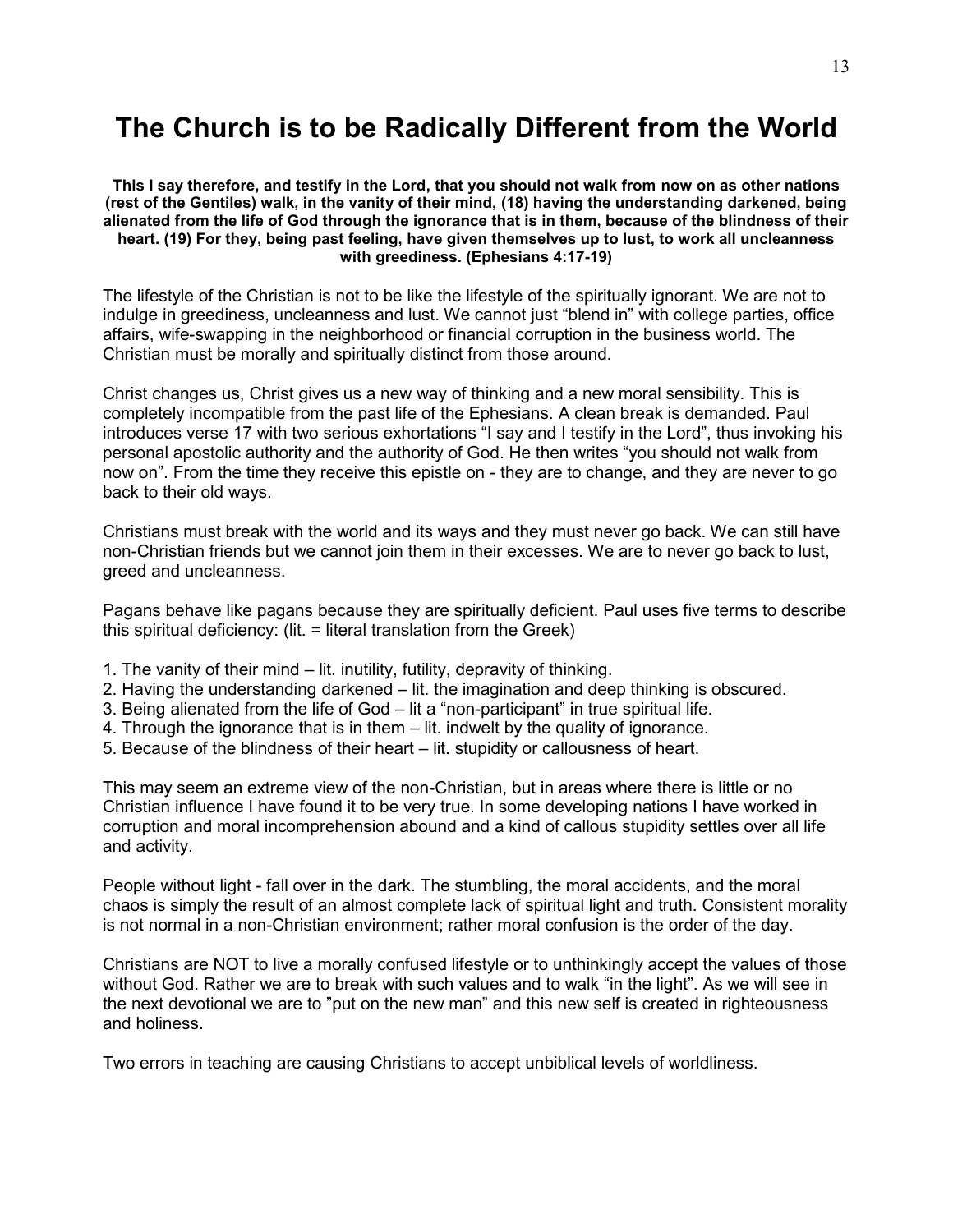Firstly, we are being given a false view of grace, which teaches that we can sin all we like and God will forgive us. While I do not wish to minimize God"s forgiveness for those who truly need it and want it, grace is not a type of "Get Out Of Jail Free" card. Grace is given to assist us in the task of becoming holy. Grace gives us the chance to start over in the task of being righteous and good and godly. Grace is not a dispensing with morality but an encouragement in being moral.

Secondly, we are taught that we have to reach out to and accept non-Christians wherever they are and that we must not be "too overtly Christian". Thus in a not-so-subtle way non-Christian values are given priority over Christian values. It is strongly implied that we should not offend non-Christians by living holy lives.

But accepting non-Christians does not mean accepting their values as our own or participating in their immorality. We should accept and love non-Christians without adopting their ways or becoming morally confused ourselves. And there is nothing wrong with being "overtly Christian" if that means being righteous, holy and morally courageous.

Paul goes on to characterize the Gentiles as "past feeling" or apathetic, morally insensate. That is they lack the proper moral sentiments and outrage over sin. Stealing is seen as trivial, creative bookkeeping is viewed as a joke, adultery is glamorized and abortion is viewed as just a means of contraception.

The Christian, on the other hand should have strong moral emotions that flow from deep spiritual values. Powerful moral emotions characterize the men and women of God. Jesus was outraged at cruel hard-hearted Pharisees, the prophets thundered forth at injustice; Paul was grieved at the idolatry in Athens. A quick inspection of the biographies of the great Christians will soon find that they felt very deeply and profoundly about moral and spiritual issues. The Spirit-filled, biblebelieving, born-again Christian should never be apathetic. Rather we should be alive and passionate and filled with the very emotions of God when we view the world around us.

If we have the light of God in our souls, and the truth of God in our hearts we must live lives that are clearly distinct from that of the society around us. We must make a clean break with lust, greed and uncleanness. We should develop a Spirit-filled Christian lifestyle of righteousness and holiness and have the deep passions of the Spirit that raise us above the apathy and moral disinterest of the world.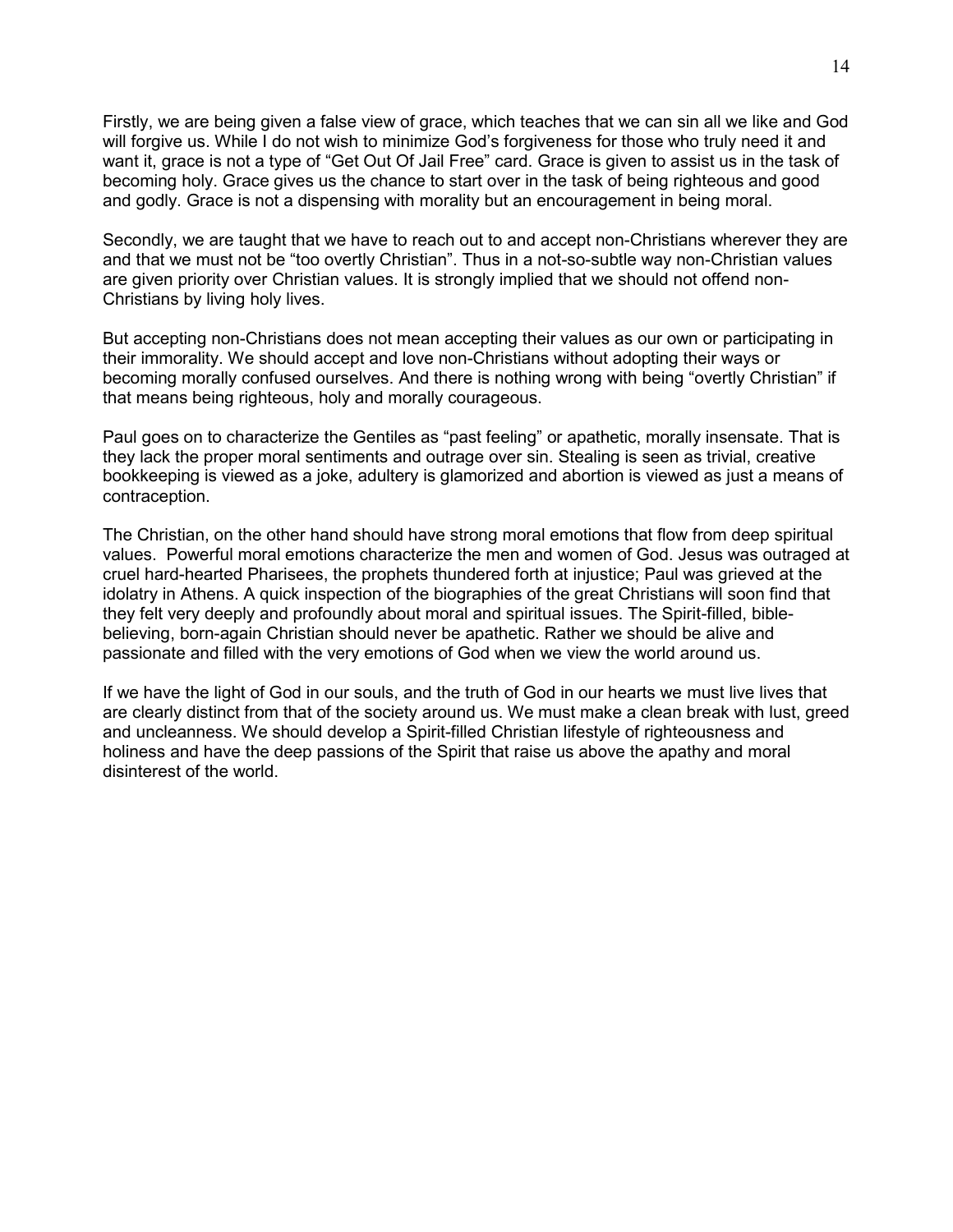# **Putting on the New Man**

#### **But you have not so learned Christ, (21) if indeed you have heard Him and were taught by Him, as the truth is in Jesus. (22) For you ought to put off the old man (according to your way of living before) who is corrupt according to the deceitful lusts, (23) and be renewed in the spirit of your mind. (24) And you should put on the new man, who according to God was created in righteousness and true holiness. (Ephesians 4:20-24)**

Firstly, the convert to Christ is a person who learns from Christ, who is taught by Him, who hears Him, and knows His Master"s voice, and learns the truth that is in Jesus, from Jesus.

Secondly, the convert to Christ is a new man, with a new self created in righteousness and holiness and must put off the sinful ways of the person he was prior to conversion.

We are all disciples of Christ. According to Paul we learned Christ, heard Him, were taught by Him and have discovered the truth that is in Him. (V. 20,21 above).

Christ is our Teacher, our master and our disciple: "Nor be called teachers, for One is your Teacher, even Christ" (Matthew 23:10).

God teaches us, through the Bible, through the renewed conscience, and through Christ who dwells in us. The new self, is teachable and hungry for truth and wisdom. And this new self is instructed by God.

But the anointing which you received from Him abides in you, and you do not need anyone to teach you. But as His anointing teaches you concerning all things, and is true and no lie, and as He has taught you, abide in Him. (1 John 2:27)

Our inner instructor, this anointing, that teaches us Christ, does not teach us "greed, lust and uncleanness" (Eph 4:19,20) rather it teaches us to be righteous and holy.

Learning Christ is much more than learning a gospel outline. Rather it is learning to "obey all that I commanded you" (Matthew 28:19-20) including how to live out the Sermon On The Mount, how to love difficult people, how to pray and how to live a holy life in God.

Thus putting on the new man means adopting a holy and righteous lifestyle that is consistent with the new self, the new creation, made in holiness and truth.

This new self is variously said to be "born of God" and "born from above". It is a new order of being that is Christ in us. The deep inner core of a born-again Christian is a new being of great holiness and purity, that is created by God.

The concept of a truly holy new creation explains the following puzzling verses from 1 John: Everyone who has been born of God does not commit sin, because His seed remains in him, and he cannot sin, because he has been born of God. (1 John 3:9)

(see also 1 John 4:7; 5:1,4,18)

This new self, comes from an eternal and incorruptible origin, the seed of the Word of God.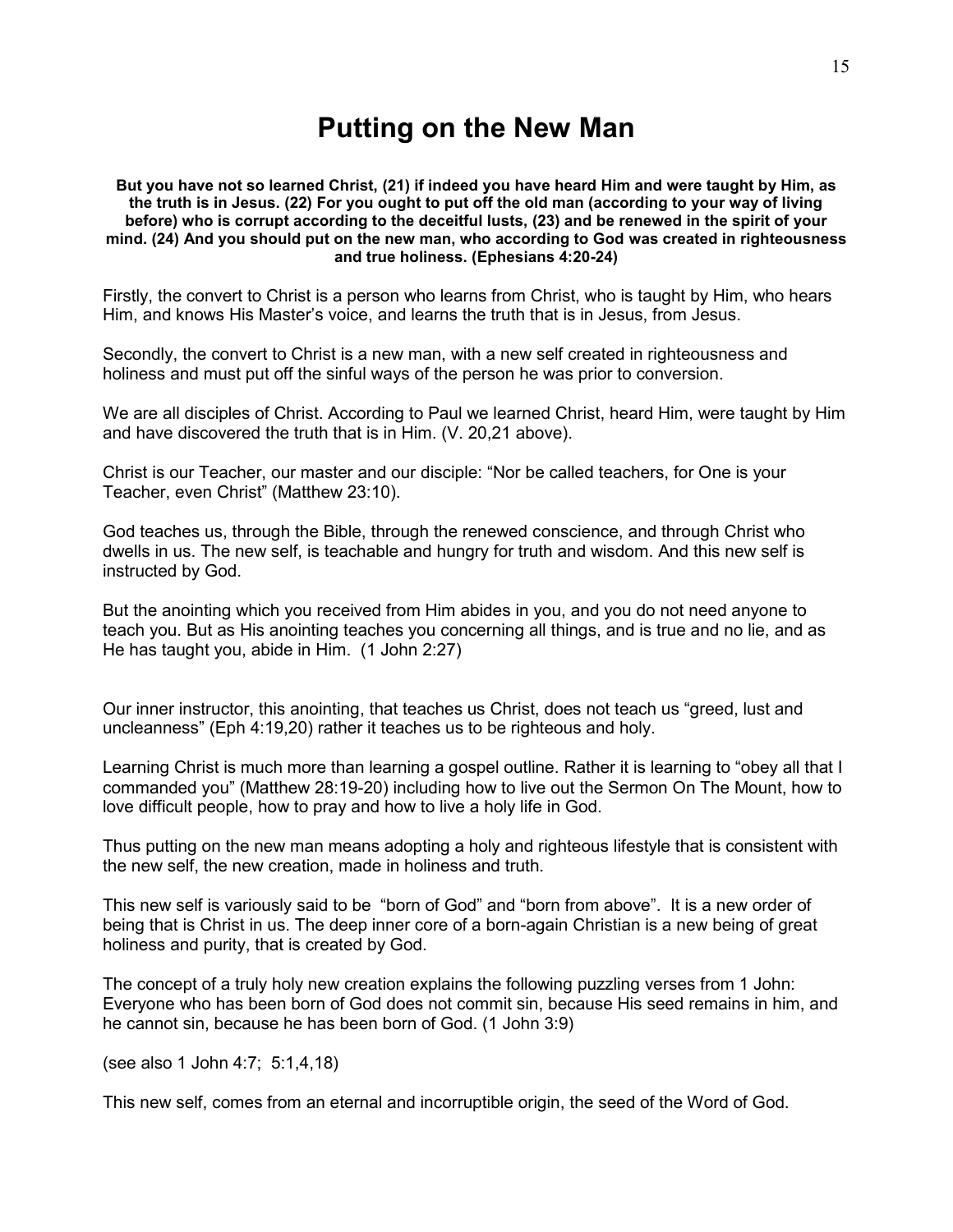Having been born again, not of corruptible seed, but of incorruptible, through the living Word of God, and abiding forever. (1 Peter 1:23)

Thus for a born-again Christian the new man, the inner man is already holy and righteous and all the Christian has to do is to put him on. The old self, the old nature and the flesh are far from holy and war against this new nature. (Galatians 5;16-18).

We have to put off this old nature, which is no longer "truly us" in an eternal sense and put on who we really are in Christ.

The key to this is "to be renewed in the spirit of your mind". The spiritual alignment of the mind is critical. Where we set our mind makes all the difference.

For they who are according to the flesh mind the things of flesh, but they who are according to the Spirit the things of the Spirit. (6) For to be carnally minded is death, but to be spiritually minded is life and peace. (Romans 8:5-6)

How does Satan get our mind on his side of the fence? By deceiving us through our lusts and our inappropriate desires. If Satan can get us thinking greedy, lustful, scheming thoughts then he has us.

How do we get over to God"s side of the fence and life and peace? By prayerfully, carefully, deliberately setting our minds on the things of God.

Now this does not mean that you abandon reality and go off to a monastery. That may help some people but it is a drastic solution. Rather you think about ordinary life in holy ways. You think honest, good, pure and diligent thoughts.

Paul gives his instructions for inner peace and life in Philippians 4:6-9

Do not be anxious about anything, but in everything by prayer and supplication, with thanksgiving, let your requests be made known to God. (7) And the peace of God which passes all understanding shall keep your hearts and minds through Christ Jesus. (8) Finally, my brothers, whatever things are true, whatever things are honest, whatever things are right, whatever things are pure, whatever things are lovely, whatever things are of good report; if there is any virtue and if there is any praise, think on these things. (9) Do those things which you have also learned and received and heard and seen in me. And the God of peace shall be with you.

Put on a new mind, and a new man, and learn Christ in holiness and righteousness that you may dwell in life and peace.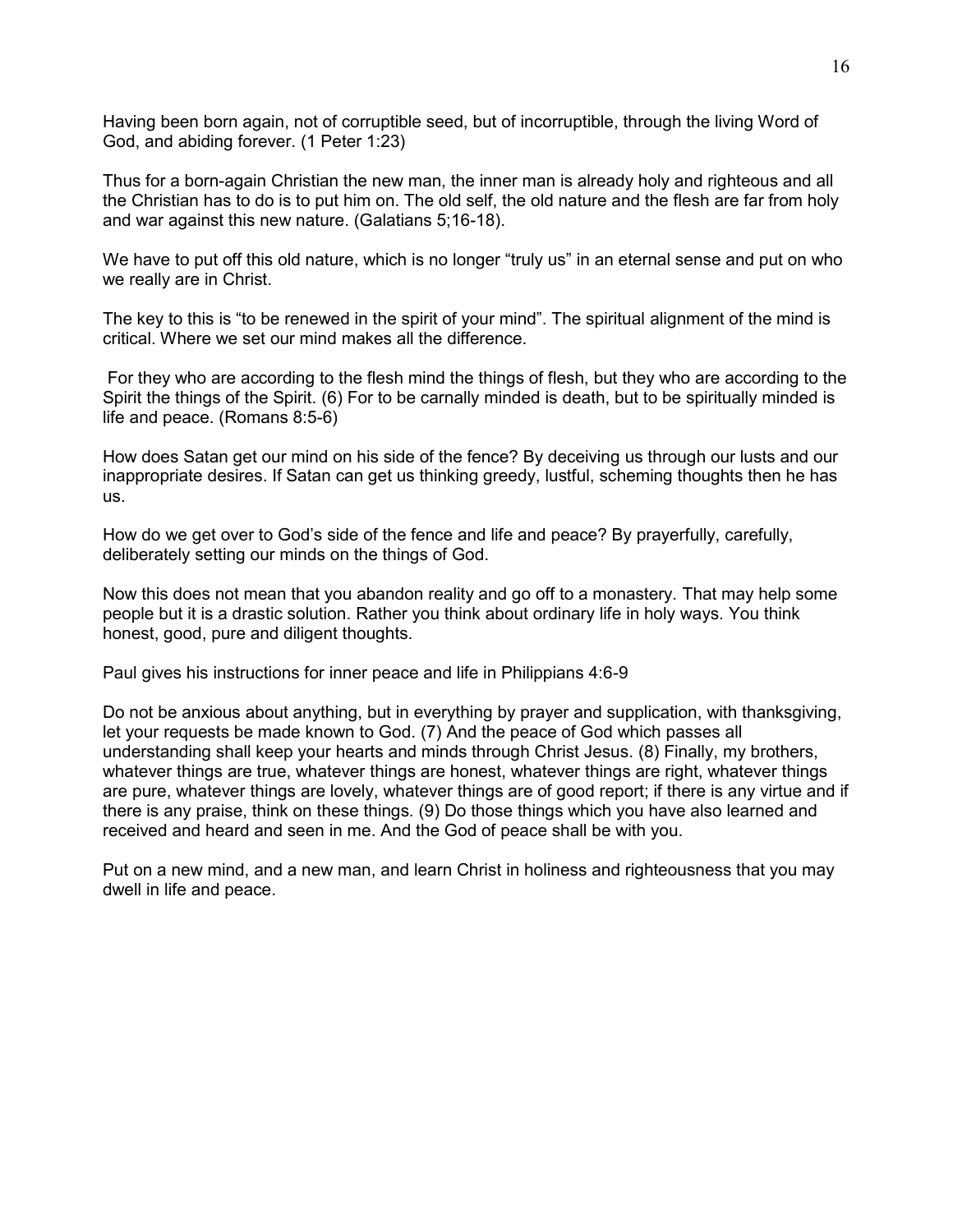# **Putting Off the Old Man**

**Therefore putting away lying, let each man speak truth with his neighbor, for we are members of one another. (26) Be angry, and do not sin. Do not let the sun go down upon your wrath, (27) neither give place to the Devil. (28) Let him who stole steal no more, but rather let him labor, working with his hands the thing which is good, so that he may have something to give to him who needs. (29) Let not any filthy word go out of your mouth, but if any is good to building up in respect of need, that it may give grace to the ones hearing. (30) And do not grieve the Holy Spirit of God, by whom you are sealed until the day of redemption. (31) Let all bitterness and wrath and anger and tumult and evil speaking be put away from you, with all malice. (32) And be kind to one another, tenderhearted, forgiving one another, even as God for Christ's sake has forgiven you. (Ephesians 4:25-32)**

Since we are a new person in Christ, and since this new self is created by God, in righteousness and holiness – then unholy behavior is incompatible with who we really are and must not be engaged in.

Putting away lying (v.25) – Lying is incompatible with the new self that is formed in the truth. We cannot tell lies for God or fib for evangelistic purposes. While a few bible verses seem not to condemn lying in war-time or when life is in danger, on the whole, the Scripture condemns falsehood. I am very concerned about some "undercover" ministries that require Christians to live double lives. This is spiritually damaging. We need to live in the truth, openly, but wisely, and not practice deception – even for a so-called "good cause".

In my opinion if an environment is so hostile that we cannot go there openly as a Christian then we should not go there. We either "wipe the dust off our feet" (which is the NT response to such hostility, since the workers are few) or go and suffer the consequences, or we find other means of evangelism such as radio, literature or the Internet.

But most lies are just plain selfish – and have little to do with good causes. Whether it is lying on a tax-return, or lying about sexual behavior, or lying about qualifications or padding a resume, or lying in order to impress someone – it is evil.

Putting away wrath, malice and inappropriate anger (v. 26 & 31) - Verse 26 makes it clear that we can be angry for a short-while and in a controlled manner, without abusive language (v.29) or cursing (which may be the meaning of "giving place to the Devil") (V.27). We are not to let anger put us into a state of turmoil, tumult, wrath or malice. This is evil and only works evil.

#### James 1:19-20

(19) Therefore, my beloved brothers, let every man be swift to hear, slow to speak, slow to wrath. (20) For the wrath of man does not work out the righteousness of God.

Putting away stealing (v28.) – There are many ways that Christians can steal. Underpaying Christian employees is stealing from your workers (James 5:4). According to the US Center for World Missions Global Missions Statistics

[\(http://www.uscwm.org/mobilization\\_division/global\\_mission\\_statistics.html\)](http://www.uscwm.org/mobilization_division/global_mission_statistics.html) dishonest treasurers pilfer more from church coffers (18 billion) than is spent on world missions (17 billion). Pilfering and financial dishonesty cost Judas, Ananias and Sapphira very dearly and we need to realize that it is a common but very deadly sin. Instead of getting easy money through theft Christians are to be constructive contributors to others (v.28) working with their hands and earning their way.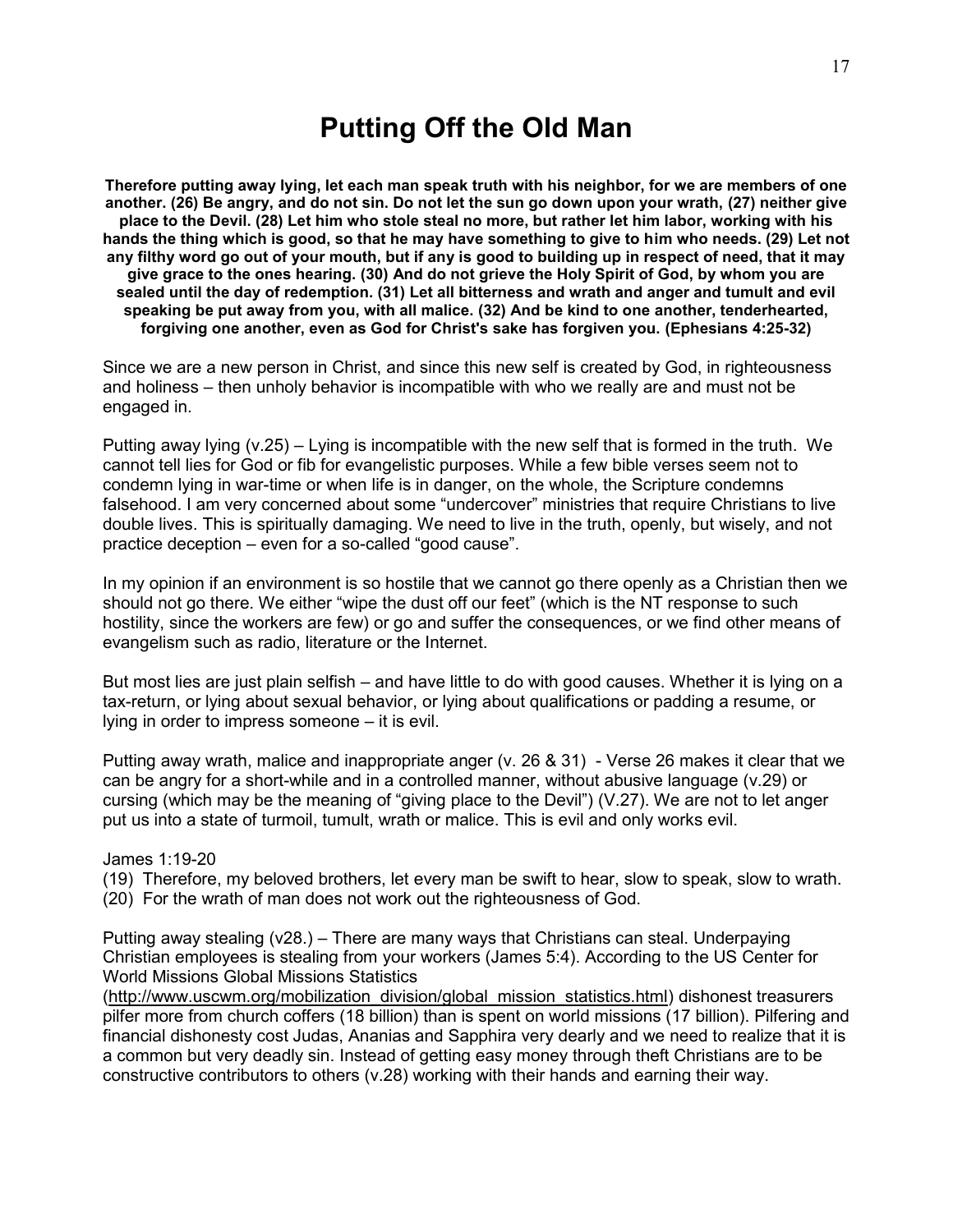Putting away filthy speech (v.29) and evil speaking with all malice (v. 31). We are never to speak words that are malicious, evil or filthy. They are not to "come out of our mouth". It is not "cool" to swear, neither does it "make a point". Abusiveness, swearing, filthy talk and crude jokes are never from the Holy Spirit. Rather we are to work at speaking graciously, to build others up, not to tear them down or to defile them.

"Do not grieve the Holy Spirit of God" – base, vile and intemperate behavior grieves the Holy Spirit along with malice, ill-will, hatred and strife. The flesh and the Spirit are at war (Galatians 5;16-18) and God desires us for His own, so much so that the Spirit becomes jealous if we love the world and its ways (James 4:4,5) . This verse also tells us that God is personal and the Holy Spirit is more than a mere "force", rather He is a divine Person, who is sensitive to our spiritual state and who is pained when we relish sin.

This Holy Spirit seals us until the day of redemption (v. 30). He is the mark upon our spirit that God recognizes, He is the seal upon the servants of God. God has put His mark on us, and that mark is a Spirit of holiness. Our distinctiveness is our purity, our righteousness our true identity. Therefore since we have been sealed with the Holy Spirit and set aside for redemption by a holy God, then we should strive to live holy lives.

Finally the positives – we are "members of each other" (verse 25) – joined in a spiritual unity, so to tear down a Christian is to hurt ourselves. So we should tell the truth to each other as we would tell the truth to our own selves (verse 25) and to be tender-hearted, forgiving, kind, remembering that God for Christ"s sake has forgiven us, so we also ought to forgive others. (see Matthew 18:21-35)

The Holy Spirit is gentle and gracious and the God-indwelt life will be kind and loving, not harsh and demanding.

We must live as forgiven folk, soft in God, and glorying in the gospel and free from all angry tumult of self and the clamor of ego. The new life beckons, let us part with the old.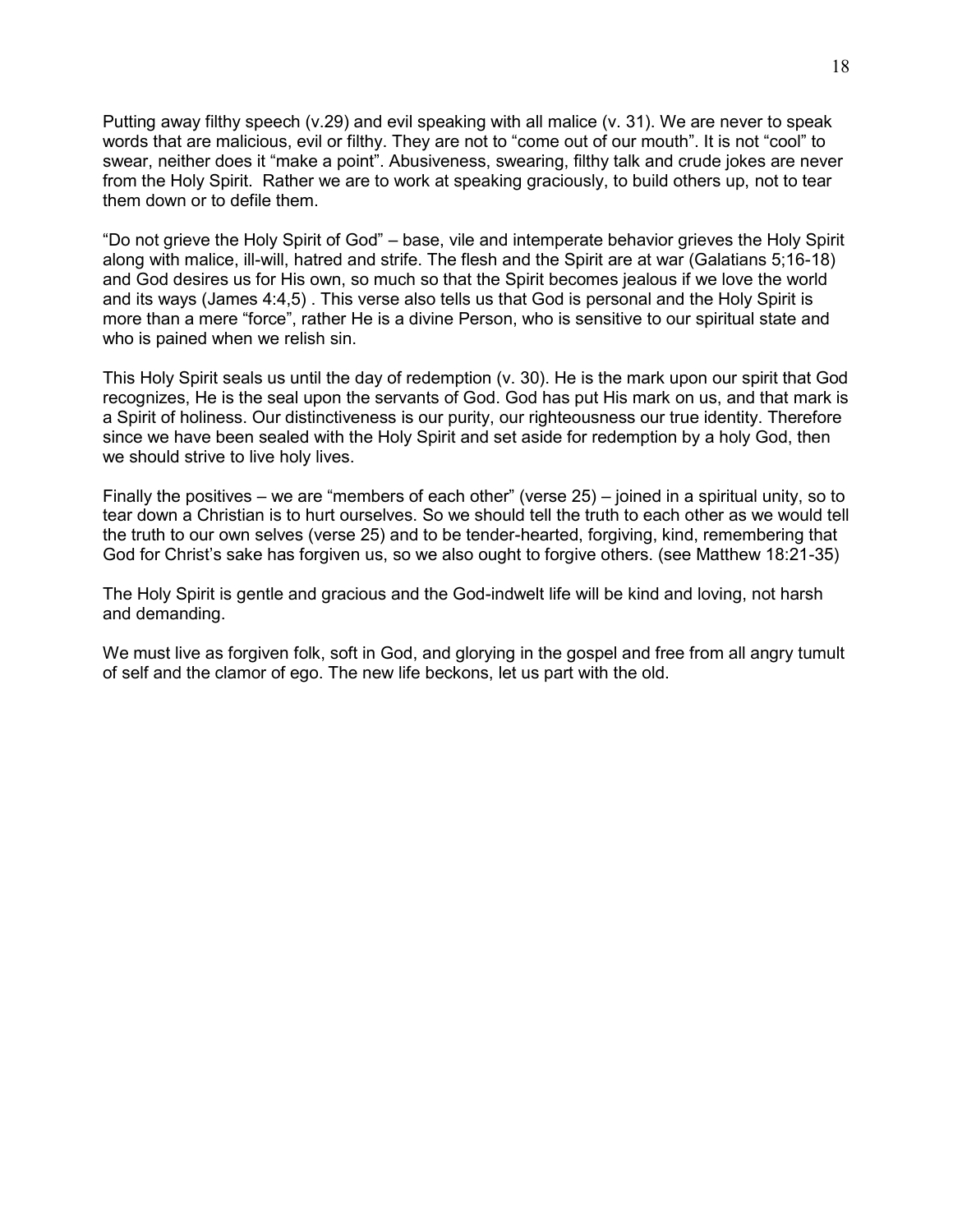# **Walk In Love**

#### **Therefore be followers of God, as dear children. (2) And walk in love, as Christ also has loved us, and has given Himself for us as an offering and a sacrifice to God for a sweet smelling savor. Ephesians 5:1-2**

Followers of God have a daily lifestyle of sacrificial love.

It is a high calling to be "follower of God". To follow a philosopher is one thing, to follow a great leader another, but to follow God – that is the highest of all possible callings.

We are to walk in the footsteps of Christ – who is God. We are to live as He lived and do as He would do as the novel "In His Steps" made clear with its ethical question "What would Jesus do?"

We are to follow, not as slaves being dragged along, or as prisoners at gunpoint, or as hypnotized followers of a draconian tyrant, but as children – as those who love their heavenly Father and follow out of freedom, out of likeness of nature, and out of love and relationship.

By saying "be followers of God" Paul indirectly tells the Ephesian Christians that they cannot follow the world, or the pagan rituals, or the Greek philosophers, or even each other - but Christ alone and God alone.

When the Corinthians divided into factions over who they would follow "I follow Paul, I follow Apollos" they were rebuked with "Is Christ divided?" (1 Corinthians 1:12,13) We are to follow leaders "as they follow Christ", and the role of a Christian leader is to get Christians to follow Christ alone – not the leader.

"And walk in love.." – In bible language "to walk" indicates a habitual lifestyle. It means to "travel through life". In Exodus God tested Israel to see if they would "walk in My Law" (Exodus 16:4) the Israelites were not to walk in the ways of Egypt (Lev 18:3) or of Canaan (Lev 20:23) but were to walk in God"s ways (Deuteronomy 28:9). The cursed person "walked in the stubbornness of their heart" (Deuteronomy 29:19, Jeremiah 13:10) and Ahab "walked in the sins of Jeroboam son of Nebat" that is in traditional idolatry. (1 Kings 16:31). On the other hand the righteous walked in the fear of God (Nehemiah 5:9), truthfulness (Psalm 26:11) in the light of Jehovah (Isaiah 2:5) and in the name of God (Micah 4:5) and thus gained prosperity which is described as "walking in a broad place" (Psalm 119:45)

Life can be tough though and some can "walk in the midst of trouble" (Psalm 138:7) or through the valley of death (Psalm 23:4) and even in darkness and affliction (Isaiah 59:9) but God is with the righteous in such times. Sound wisdom and judgment keep the Christian from stumbling as they walk (Proverbs 3:23) and guide them from walking in the paths of the wicked and in their counsel (Proverbs 1:15, Micah 6:16) and in the ways of darkness. (Proverbs 2:13). The Holy Spirit is the voice that helps us to know which way to go as we walk. (Isaiah 30:21, Ezek 36:27)

And your ears shall hear a word behind you, saying, This is the way, walk in it, when you turn to the right hand and when you turn to the left. (Isaiah 30:21)

Walking after our own heart and thoughts has a certain integrity (Ecclesiastes 11:9) and is better than living a compromised life, but can lead to moral disaster and judgment (Eccl 11:9, Isaiah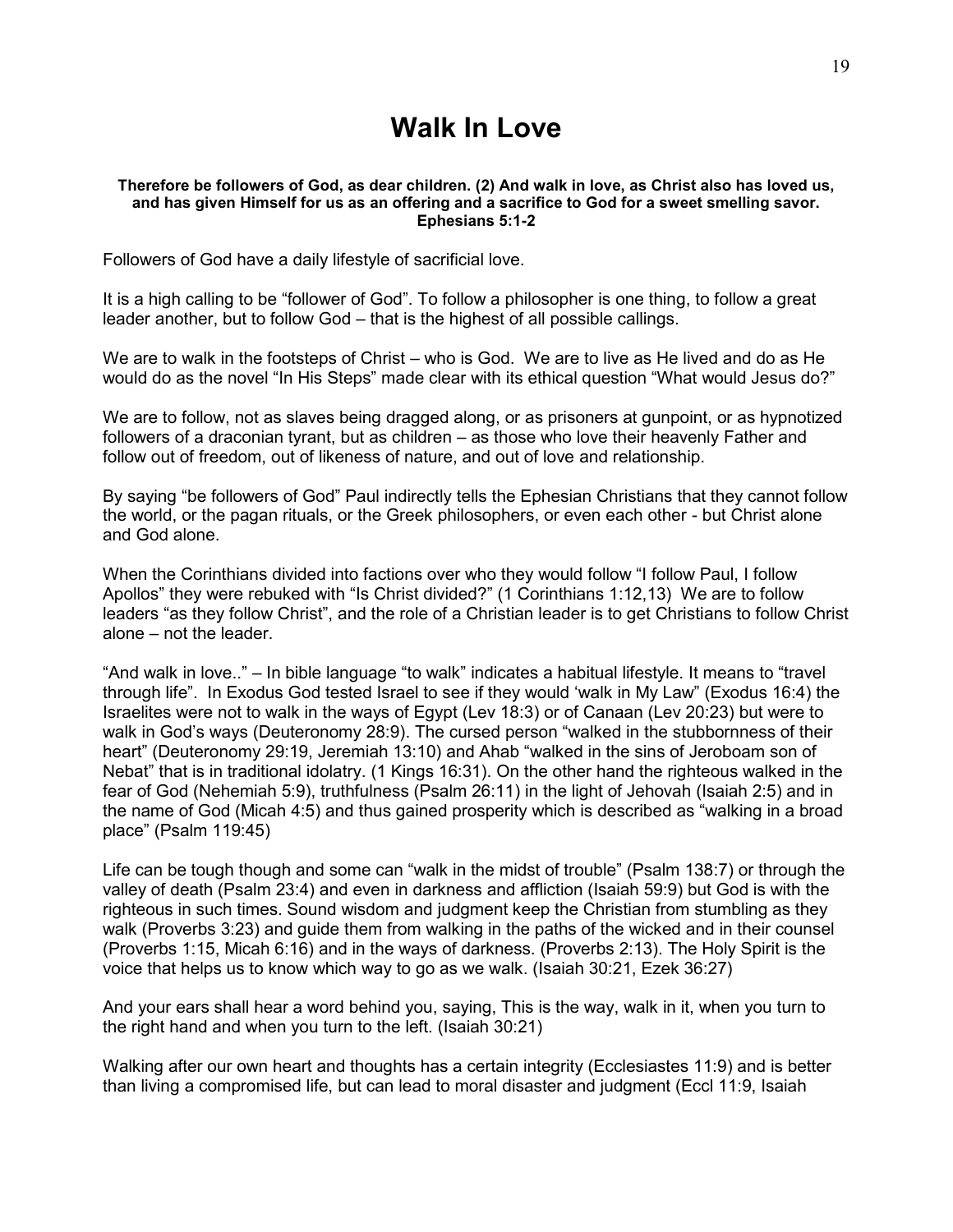65:2). We need to stick to the "old paths" and the good way not to the "by-paths" (Jeremiah 6:16, 18:15)

False prophets "walk in false-hood" (Jeremiah 23:14) while the Holy Spirit keeps us on the right track (Ezekiel 36:27). Those who "walk in pride" God is able to humble. (Daniel 4:37) and the Pharisees are described as "walking in long robes" indicating their pompousness. (Luke 20:46). Scoffers "walk after their own lusts" (2 Peter 3:3). Apostates turn back and do not walk with God. (Joh 6:66 From this *time* many of His disciples went back into the things behind, and walked no more with Him.) And lazy Christians "walk naked" for lack of spiritual attainment (Revelation 16;15). Jesus was criticized for "not walking in the traditions of the elders" and for abandoning man-made rules and regulations because He walked with God. (Mark 7:5)

In the New Testament the Christian does not "walk in darkness" but has the light of life (John 8:12) and is to walk by faith (2 Corinthians 5:7), in newness of life (Romans 6:4), in the rule of a new creation (Galatians 6:15,16) in the Spirit (Romans 8:1,4; Galatians 5:16, 25), in good works (Ephesians 2:10, Colossians 1:10), worthily of our high calling (Ephesians 4:1, 1 Thessalonians 2:12), in love (Ephesians 5:2), in the steps of the faith of Abraham (Romans 4:12), "becomingly" in attractive holiness (Romans 13:13), in the spiritual unity of a holy pattern (Philippians 3:16,17), in wisdom (Colossians 4:5) and circumspection (Ephesians 5:15), in the day (John 11:9), in the light not in the darkness (1 John 1:7), and as children of light (Ephesians 5:8), in the truth (3 John 1:3,4) in God"s commandments ( 2 John 1:6), in the manner that Jesus walked (1 John 2:6) and in Christ by faith (Colossians 2:6).

Romans 13:13 tells us that Christians are not to walk in – carousing and drinking, co-habitation and lustful acts, strife and envy. Romans 14:15 says that if we violate our brothers conscience we are not walking in love. Neither are we to walk in carnality (1 Corinthians 3:3) or craftiness (2 Corinthians 4:2), nor by sight ( 2 Corinthians 5:7), nor as the pagans walk (Ephesians 4;17) nor as fools (Ephesians 5:15) or in a lazy and disorderly lifestyle (2 Thessalonians 3:6,11) or strange diets (Hebrews 13:9) or in darkness (1 John 1:6) or hatred (1 John 2:11) or after the flesh (Romans 8:1-6, 2Peter 2:10).

Thus to walk in love is to live a life governed by love as its main principle in the way we travel through life. Our example for this is Christ "as Christ also has loved us, and has given Himself for us as an offering and a sacrifice to God for a sweet smelling savor." (Ephesians 5:2). Thus our lifestyle is to reflect the loving and sacrificial lifestyle of the Lord Jesus Christ.

Love is patient and sacrifices its right to punish. Love is kind and sacrifices legalistic harshness. Love is gentle and sacrifices the wrong use of power. Love is generous and sacrifices what we otherwise would keep. Love is not envious and sacrifices comparing and contrasting and walking in pride and boastfulness. Thus every act of love is also an act of sacrifice. To walk in love is to live as a "offering and sacrifice to God" putting self on the altar at every opportunity.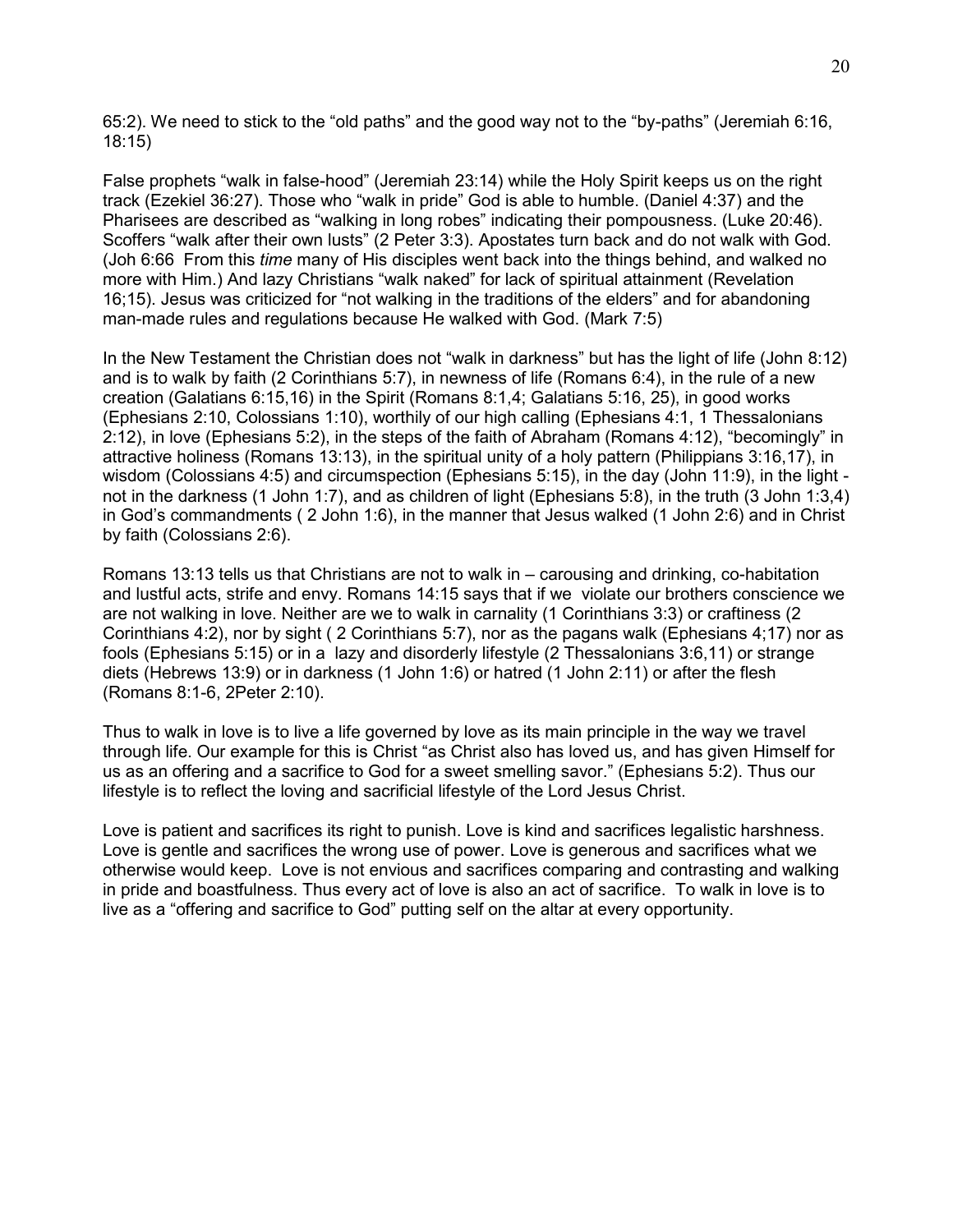# **Sin is Serious Stuff**

**For let fornication and all uncleanness or covetousness not be once named among you, as becomes saints, (4) neither baseness, foolish talking, jesting, which are not becoming, but rather giving of thanks. (5) For you know this, that no fornicator, or unclean person, or covetous one (who is an idolater), has any inheritance in the kingdom of Christ and of God. (6) Let no man deceive you with vain words, for because of these things the wrath of God comes upon the children of disobedience. (7) Therefore do not be partakers with them. (Ephesians 5:3-7)**

Sin brings the wrath of God, and deprives us of our inheritance in the Lord. Therefore sin is not proper or fitting for Christians and we should not participate in sinful activities such as fornication, coarse jesting or covetous scheming and corruption. Rather we should live as saints.

In Ephesians 4:19 Paul names three main categories of sin that were common among the unsaved pagan world of his time.

For they, being past feeling, have given themselves up to lust, to work all uncleanness with greediness.

Paul then revisits these same categories twice in these verses above:

(3) For let fornication and all uncleanness or covetousness not be once named among you,

(5) For you know this, that no fornicator, or unclean person, or covetous one (who is an idolater), has any inheritance in the kingdom of Christ and of God.

Lust, uncleanness and greediness are the sins of the unspiritual person, the person who is insensitive to spiritual realities and who is given to his or her appetites above all else.

Uncleanness is akarthasia which means unclean, lewd, impure or demonic. The pornographer, the paedophile, the crude, the vulgar, the perverted fall in this category. The man with a stack of hardcore pornography is "akarthasisos" – an unclean person. Akarthasia appears in lists of sexual sins (Galatians 5:19, Colossians 3:5) and involves unnatural or degrading sexual passions. (Romans 1:24, 6:19). The condition is spiritual and may be driven by "unclean spirits" – demons that have this nature and impart it to those possessed by them such as the naked, violent Gadarene demoniac (Mark 5:1-13). They are mentioned about 22 times in the New Testament (see Matthew 10:1, 12:43 etc). The deceptive spirits at the end times are "unclean spirits like frogs" (Rev 16:13) and the fallen Babylon of Revelation becomes a haunt for unclean spirits. (Revelation 18:2)

Internet pornography is a wave of "uncleanness" and is, in all probability, a Satanic deception driven by unclean spirits, which can then set up strongholds in the lives of those who give in to it. This uncleanness is not harmless, says the apostle Paul. Rather uncleanness is unfitting for a Christian, prevents us having any inheritance in Heaven and brings the wrath of God on those who disobey Him in this way.

If you are caught up in this, you need to repent, to remove all bookmarks and links to such sites, erase all images from your hard-drive and cancel any subscriptions you may have. Then it may help to find a mature Christian friend who can help you to be accountable. If you have been involved for a while you may need deliverance. (see<http://www.aibi.ph/warfare/> )

Fornication is a general word for sex outside marriage including pre-marital sex (John 8:41) adultery (Matthew 5:32) visiting a prostitute (1 Corinthians 6:18) and incest ( 1 Corinthians 5:1)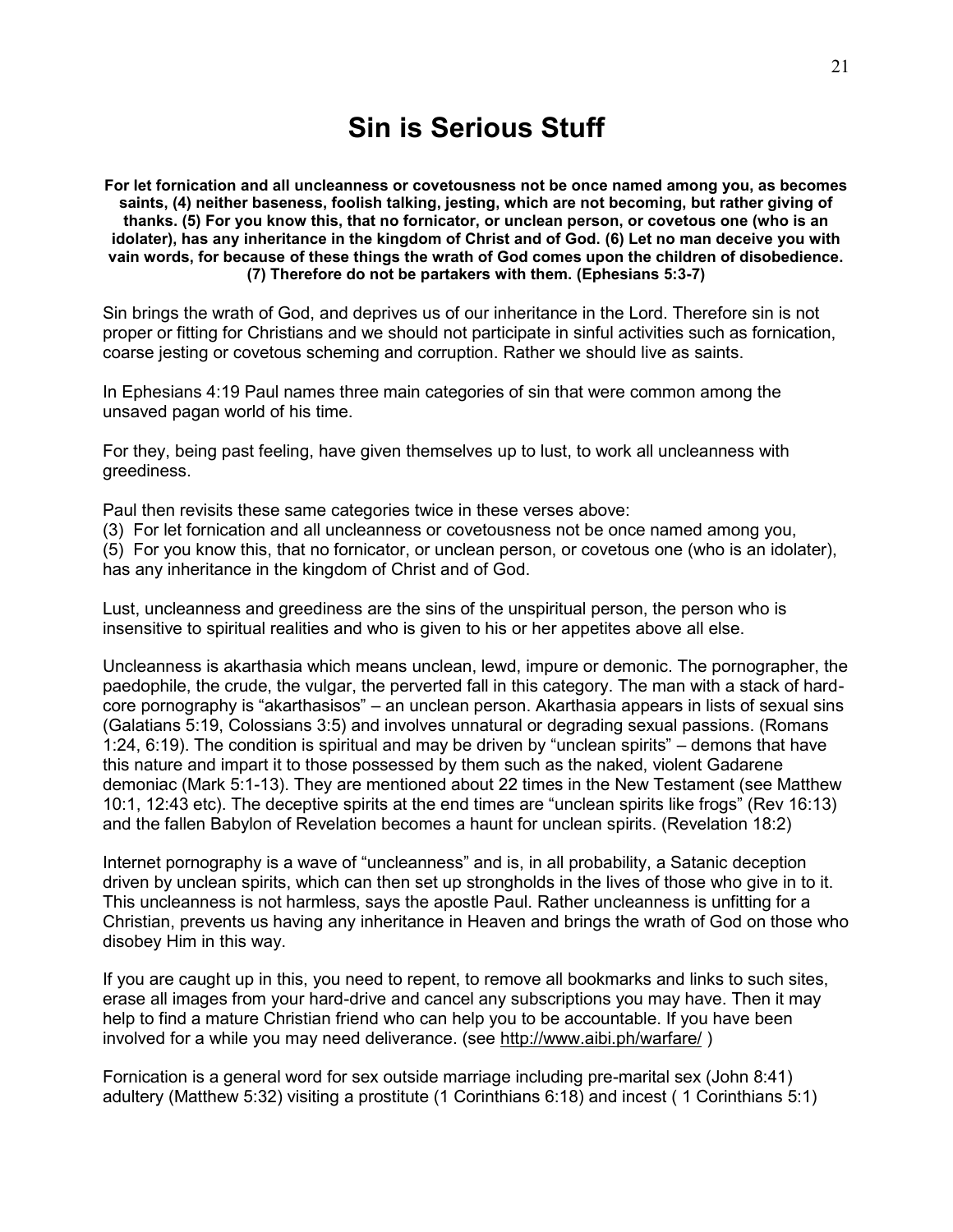and is literally "harlotry" and is one of the main characteristics of the Babylonian harlot (Revelation 17:2,4, 18:3, 19:2).

Fornication (porneia) is condemned throughout the New Testament and there is no hint that Jesus or the apostles made Christianity a religion of sexual license. Grace does not allow or permit sexual sin, but instead helps us to overcome it.

Greed or covetousness literally means "much more" (see Hebrews 9:14) but generally is a word for sweaty, avaricious financial scheming. It is a focus on materialism so great that it is idolatrous. Again it will be a characteristic of the end-times when the final choice will be between "buying and selling" and Christ. (Revelation 13) Financial greed results in many people going astray from the faith and brought about the doom of Judas, Demas, and Ananias and Sapphira.

(1Timothy 6:9-10) But they who will be rich fall into temptation and a snare, and into many foolish and hurtful lusts which plunge men into destruction and perdition. (10) For the love of money is a root of all evils, of which some having lusted after, they were seduced from the faith and pierced themselves through with many sorrows.

Covetousness is closely linked with "extortion" (1 Corinthians 5:10,11; 6:10), flattery especially that of false teachers who "make merchandise" of Christians (1 Thessalonians 2:5, 2 Peter 2:3,14) and idolatry (Ephesians 5;5, Colossians 3:5). It is desire for quick, dishonest gain by dubious means.

The cure for covetousness is honest contentment and Christian simplicity (1Timothy 6:6-8). (6) But godliness with contentment is great gain. (7) For we brought nothing into the world, and it is clear that we can carry nothing out. (8) But having food and clothing, we will be content.

Simplicity of lifestyle is actually commanded by Jesus (Matthew 6:19-21). (19) Do not lay up treasures on earth for yourselves, where moth and rust corrupt, and where thieves break through and steal. (20) But lay up treasures in Heaven for yourselves, where neither moth nor rust corrupt, and where thieves do not break through nor steal. (21) For where your treasure is, there will your heart be also.

As John Stott says "do not lay up treasures on earth" is just as serious a prohibition as any other prohibition that the Lord commands!

I will finish this study with some more word from the Lord in Luke 12:13-21.

And one of the company said to Him, Master, speak to my brother to divide the inheritance with me. (14) And He said to him, Man, who made Me a judge or a divider over you? (15) And He said to them, Watch and keep yourselves from covetousness. For a man's life is not in the abundance of the things which he possesses. (16) And He spoke a parable to them, saying, The ground of a certain rich man brought forth plentifully. (17) And he thought within himself, saying, What shall I do, because I have no room in which to store my fruits? (18) And he said, I will do this. I will pull down my barns and build bigger ones, and I will store all my fruits and my goods there. (19) And I will say to my soul, Soul, you have many goods laid up for many years. Take your ease, eat drink and be merry. (20) But God said to him, Fool! This night your soul shall be required of you, then whose shall be those things which you have prepared? (21) So is he who lays up treasure for himself and is not rich toward God.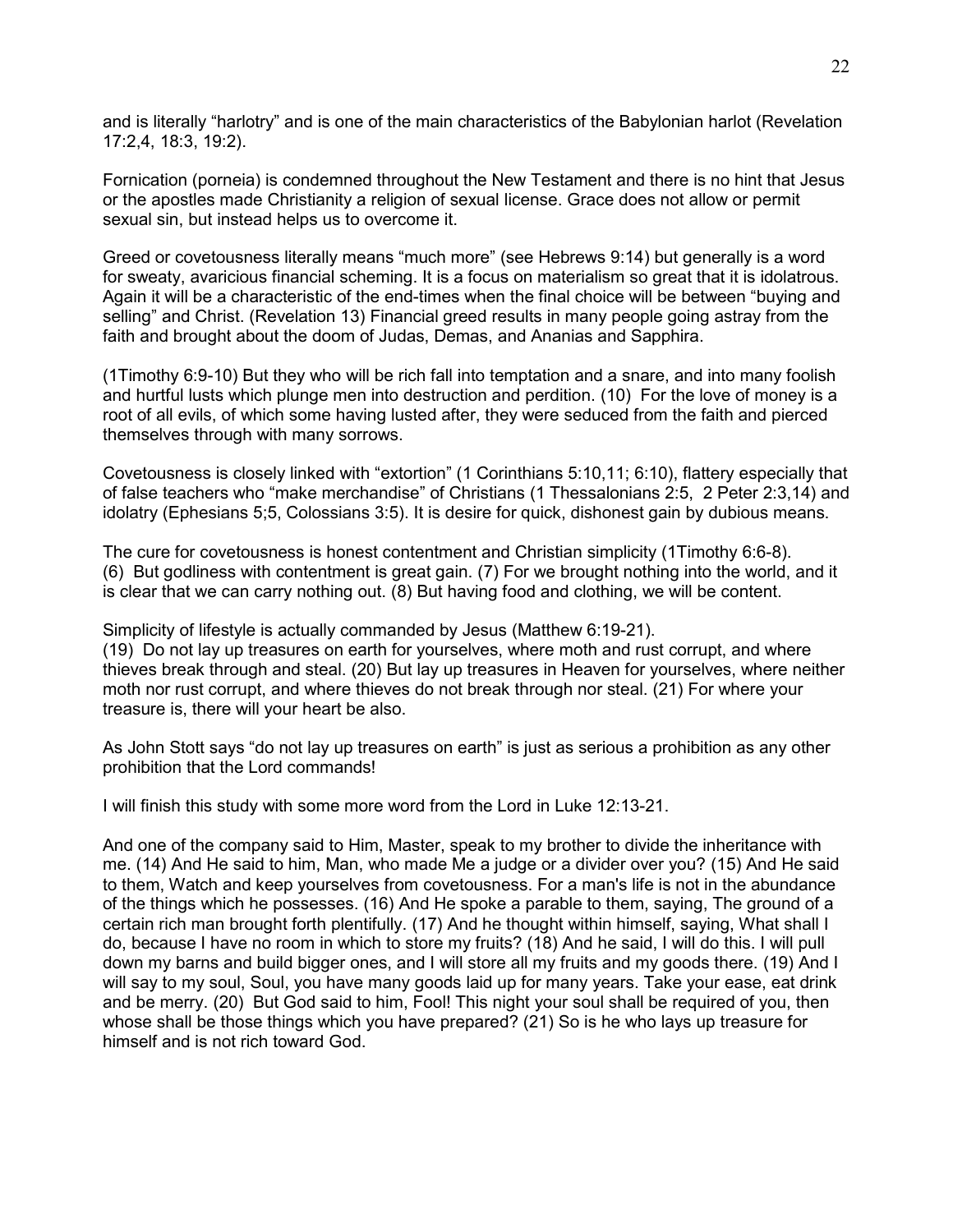# **Living in the Light**

**For you were once darkness, but now you are light in the Lord; walk as children of light (9) (for the fruit of the Spirit is in all goodness and righteousness and truth), (10) proving what is acceptable to the Lord. (11) And have no fellowship with the unfruitful works of darkness, but rather reprove them. (12) For it is a shame even to speak of those things which are done by them in secret. (13) But all things that are reproved are made manifest by the light, for whatever makes manifest is light. (14) Therefore he says, "Awake, sleeping ones! And arise from the dead, and Christ shall give you light." (Ephesians 5:8-14)**

Christians are en-light-ened ones. We are "light in the Lord" (Ephesians 5:8), we are "children of light" (Eph 5;8; 1 Thessalonians 5:5) our inheritance is "with the saints in light" (Colossians 1:12,13) and we are even the light of the world (Matthew 5:14,15). We are to put on an armor of light". (Romans 13:12) and walk in the light (1 John 1:7).

In spiritual terms "light" is the pure, the positive and the good "for the fruit of the Spirit is in all goodness and righteousness and truth".

God is all light, and in Him there is no darkness at all. This does not just mean that there is no evil in God, but also that there is nothing dark or negative, no grumbling, no pettiness, no fits of temper or petulance. God is completely positive and good throughout all His being. And He wants us also to be like that.

Light also exposes and reveals and makes manifest. This is the sense that it is used here in Ephesians. We are to expose dark deeds and rebuke them, uprooting evil from our midst, not brushing it under the carpet.

(11) And have no fellowship with the unfruitful works of darkness, but rather reprove them.

(12) For it is a shame even to speak of those things which are done by them in secret.

(13) But all things that are reproved are made manifest by the light, for whatever makes manifest is light.

Certain sins are often "covered up" in churches – financial dishonesty, sexual molestation, and clerical adultery. While these things do need to be handled sensitively and not broadcast to the media, they should be exposed, brought into the light, and handled fairly and appropriately through the correct channels.

Light also denotes moral vigor. The light shines, the light bursts forth, the light is pure and strong and good. When we live in the light we do not live in the weak grey world of deceptions, moral compromises, fibs, and excuses, rather we live boldly in a straightforward and holy lifestyle.

Living in such a bold and straightforward and truthful way is not always appreciated by those around us. Jesus lived in the light and was rejected for it!

And this is the condemnation, that the Light has come into the world, and men loved darkness rather than the Light, because their deeds were evil. (20) For everyone who does evil hates the Light, and does not come to the Light, lest his deeds should be exposed. (21) But he who practices truth comes to the Light so that his works may be revealed, that they exist, having been worked in God. (John 3:19-21)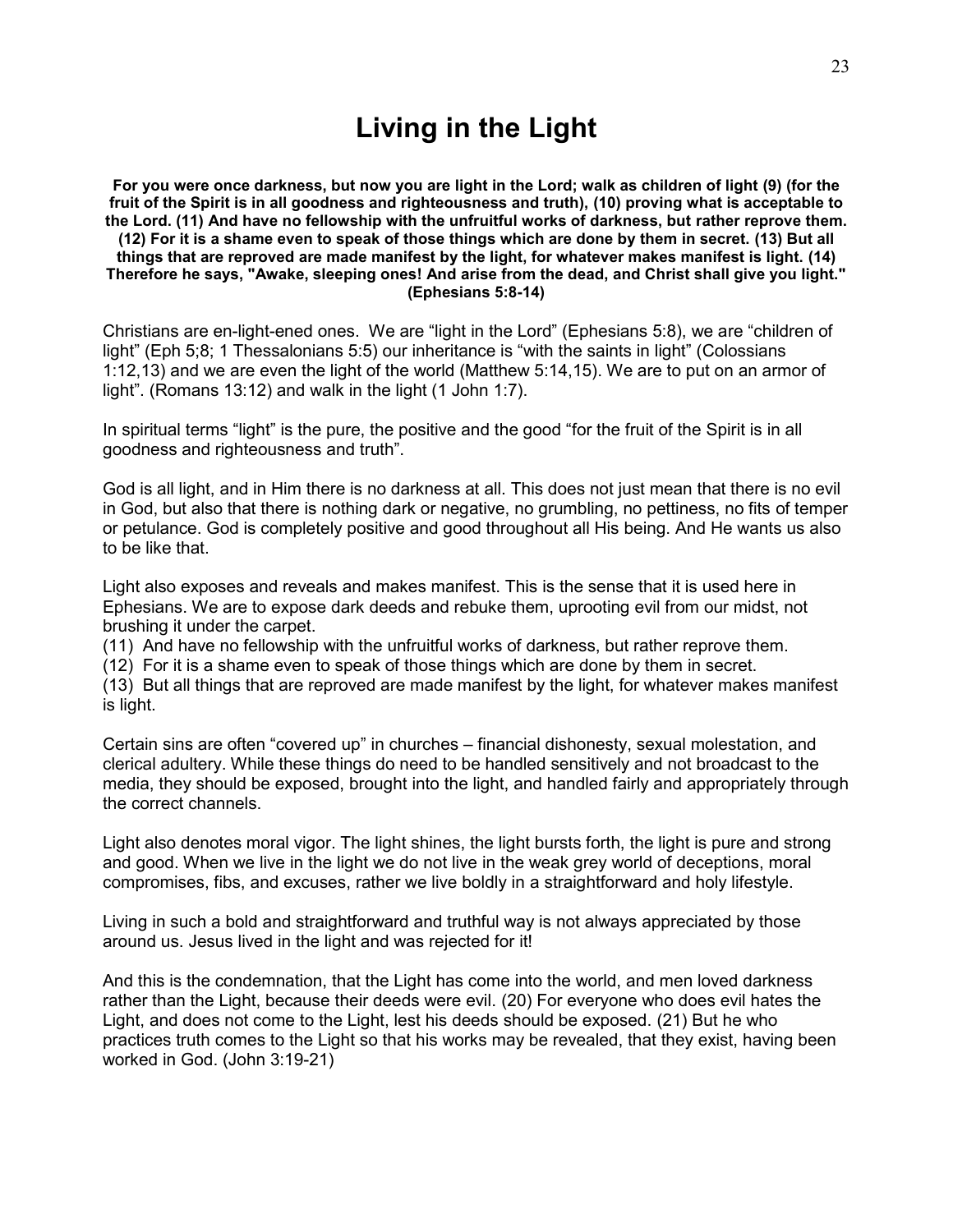Paul picks up on this when he says that those who live in the light go around "proving (dokimazo – testing, discerning) what is acceptable to the Lord". That is they live their lives out in the open before men and God that it may be obvious that their works have been "wrought in God". They are holy and transparent people.

Living in the light does not mean being indiscreet. We are still to be wise about what we say and to whom we say it. But it does indicate a bias towards openness and away from secrecy. We especially to avoid those who do sinful things in secret, who hide under a cloak of respectability, and who live double lives and revel in shameful deeds. (verses 11,12 above)

Some Christians are asleep in the twilight zone of sin and compromise, lacking moral vigor, stumbling, unconscious of both themselves and God. To these Paul speaks a strong word: 14) Therefore he says, "Awake, sleeping ones! And arise from the dead, and Christ shall give you light."

Many Christians need to wake up – to themselves, to a holy God, to the glory of the spiritual life, and to their moral responsibilities. This verse strongly implies that we have a clear choice, we can wake up, we can decide to stop dozing away our lives and we can choose to open our eyes and take a good hard look at ourselves "in the light of day".

If we decide to take God, our spiritual lives and our moral responsibilities seriously "Christ will give you light". God will give us more guidance, more love, more grace as we proceed down the path of living "awakened" lives.

To live a straightforward and holy life is both costly and unusual. But it is glorious and good and joyful. Those who live in the light can sleep well at night and look themselves in the mirror, and have no fear of the policeman or the taxman. Their life can stand inspection and their good works are obvious and bring glory to God. Such a person puts away dark passions, mutterings, murmurings, jealousies and hatred and lives in peace. In the end they are at rest, and know the light of eternity.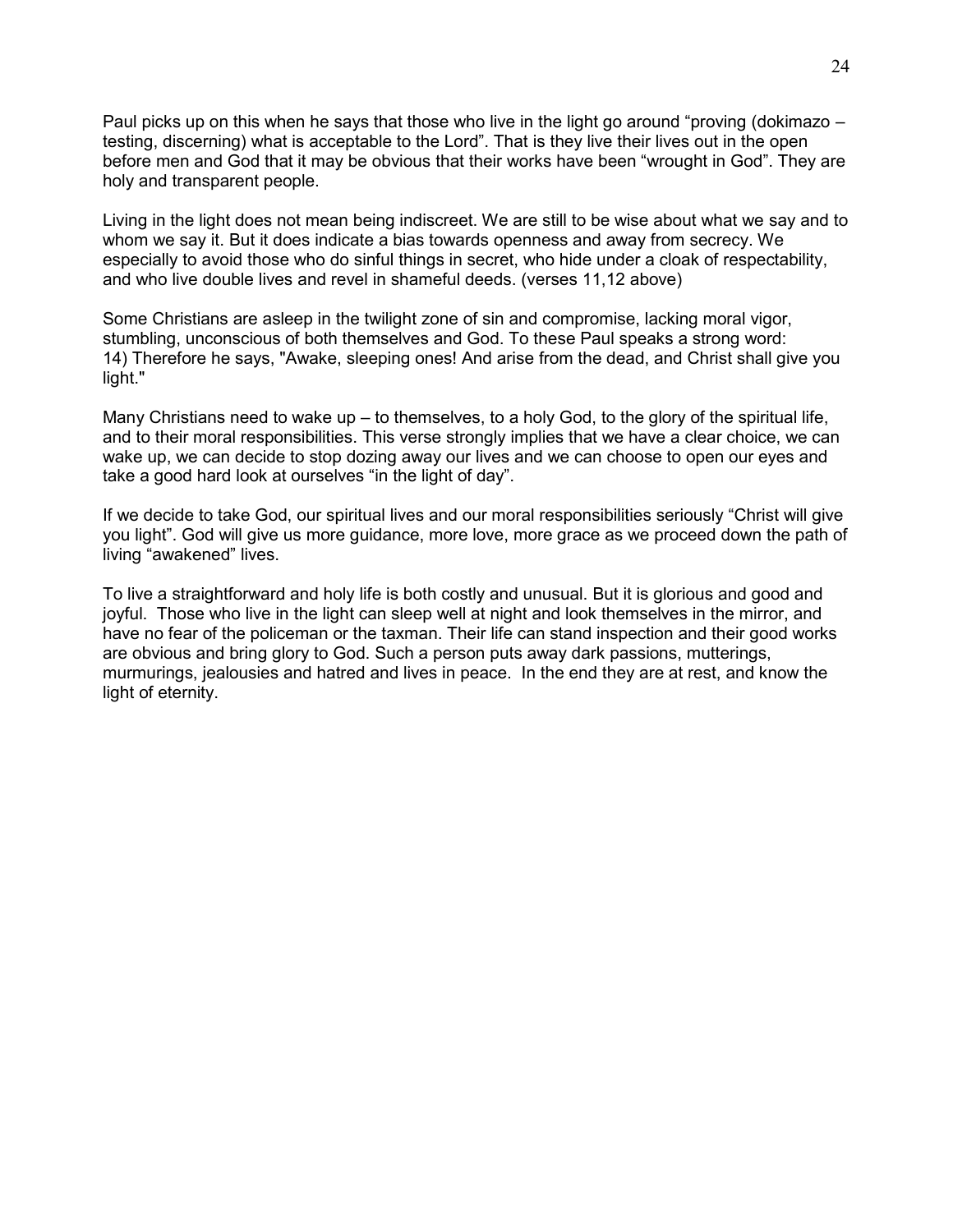# **Redeeming the Time**

#### **See then that you walk circumspectly, not as fools, but as wise, (16) redeeming the time, because the days are evil. (17) Therefore do not be unwise, but understand what the will of the Lord is. (Ephesians 5:15-17)**

Christians are to live wise and circumspect lives, using their time well, and doing good deeds, that flow from a deep knowledge of God"s will. This needs to be a conscious spiritual effort because the natural man naturally puts "idle time" to evil uses - "because the days are evil".

Christians were to be circumspect and wise. In other words we are to think over our actions, to consider our ways and take careful thought about our choices, to live deliberately and intelligently in all things. We are not to live thoughtless, foolish and undisciplined lives; for there is nothing spiritual about folly. So let's look at how we are spending our time because, after-all our time is our life-time – and we will give account to the Lord. (Matthew 12:36, Romans 14:12, 1 Peter 4:1-6)

Holiness involves time management – but not the time management of the "efficiency experts" but rather the time management of Christ where every moment is filled with the presence of God and with good deeds.

It is the quality of our time, not the quantity of our time that is important. In a fallen world "the days are evil" and in need of redemption, so we must sanctify our time and lift each moment up out of sin and lust and vanity and into the stream of redemption, faith and love.

In order no longer to live in the lusts of men, but in the will of God the remaining time in the flesh. (3) For the time of life which is past is enough for us to have worked out the will of the nations, having gone on in lasciviousness, lusts, excess of wine, parties, carousings, and abominable idolatries. (1 Peter 4:2-3)

Instead of spending a day brooding about revenge, spend the time in prayer and forgiveness. Instead of spending an hour day-dreaming about an illicit romance – spend it in bible study or doing good. Program your life according to the will of God. Fill your diary with good things, loving things, and with worthwhile and beautiful things.

Plan your life with God"s Kingdom interests in mind. Take a month on a short-term mission trip or a year to do some Bible College, or spend two years on the mission field, or a lifetime serving the poor.

Does your life have to be spent in the same selfish materialistic lifestyle as your peers? Can you redeem the future years and use them for the glory of God? I am not saying that you have to be a pastor or a missionary, but I am saying that your life should be lived positively and constructively for the will and purposes of God.

If you own a company –how is that corporation focused? Is the profit motive "the bottom line" or does it also exist for a higher purpose? Is it assisting with the betterment of mankind and the redemption of the community? It does not need to be a charity but it should be a kind, functional, happy and community-conscious workplace.

Do you consciously plan in family-time and time one-on-one with each child? Do you have a genuine day of rest?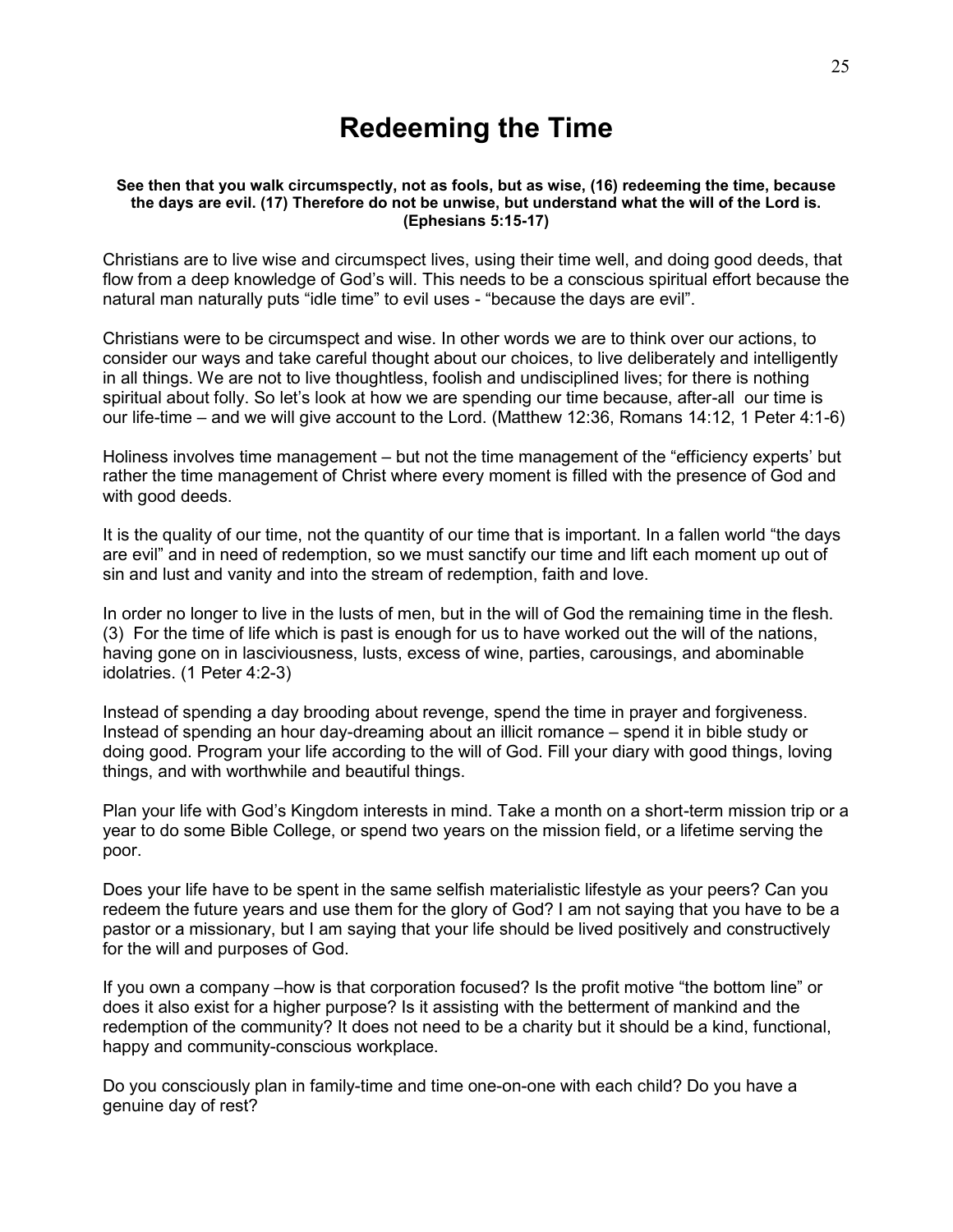Redeeming the time is different from efficiency in another important aspect – meetings and "busyness". If you are so busy that you are no longer sanctified, and the fruit of the Spirit have begun to "fall off the tree" – then you are too busy. If you are grumpy, impatient, short-tempered and unkind because you are so busy – then you are not redeeming the time; rather you are using time efficiently to make people miserable.

Rest is not idleness - actually rest is obedience. Time of quiet, times of reflection, times in prayer and meditation, time to be part of God"s creation and see His hand in things, and time for just enjoying people and loving our neighbor. Even time for the refreshment of sleep – for God gives sleep to those He loves (Psalm 127:2)

If you are in leadership consider disciplined scheduling of your time. That may sound onerous but there are some good reasons for it.

1. Scheduling in one's quite time and guarding that time can assist spiritual growth.

2, Scheduling in easily neglected ministry tasks such as visiting means you complete all that you are called to do.

3. Scheduling helps you to guard family time and preserve top priorities from demanding people.

4. Scheduling stops "drifting" into just doing what you like doing and maintains integrity and discipline.

5. Scheduling is a guard against church politics because it gives everyone the clear impression that you are working, that you are fair, that you have no favorites and that you are not blown hither and yon by personal whims.

6. Scheduling presents a disciplined life to God - who can then make changes in that schedule whenever He wants.

How should we allocate our time according to the will of God? Firstly, give no time for sin or for the flesh. Do not schedule a trip to a wild hotel-casino in Los Vegas. Also do not schedule in R-rated movies or dubious activities. Rather schedule in church, bible study, a visit to the lonely old lady in the neighborhood and a phone call to your parents.

Secondly, have a clear set of godly priorities that help you to allocate "which wins" in a clash in your schedule. May I suggest a set of priorities I have used for some years:

- 1. Relationship with God
- 2. Health
- 3. Family
- 4. Close friends
- 5. Ministry

Thus while the bulk of my time is spent on my ministry if I gets so busy that my quiet time suffers or my health is wrecked, or my family and friends are alienated from me – then I am doing too much and need to cut back.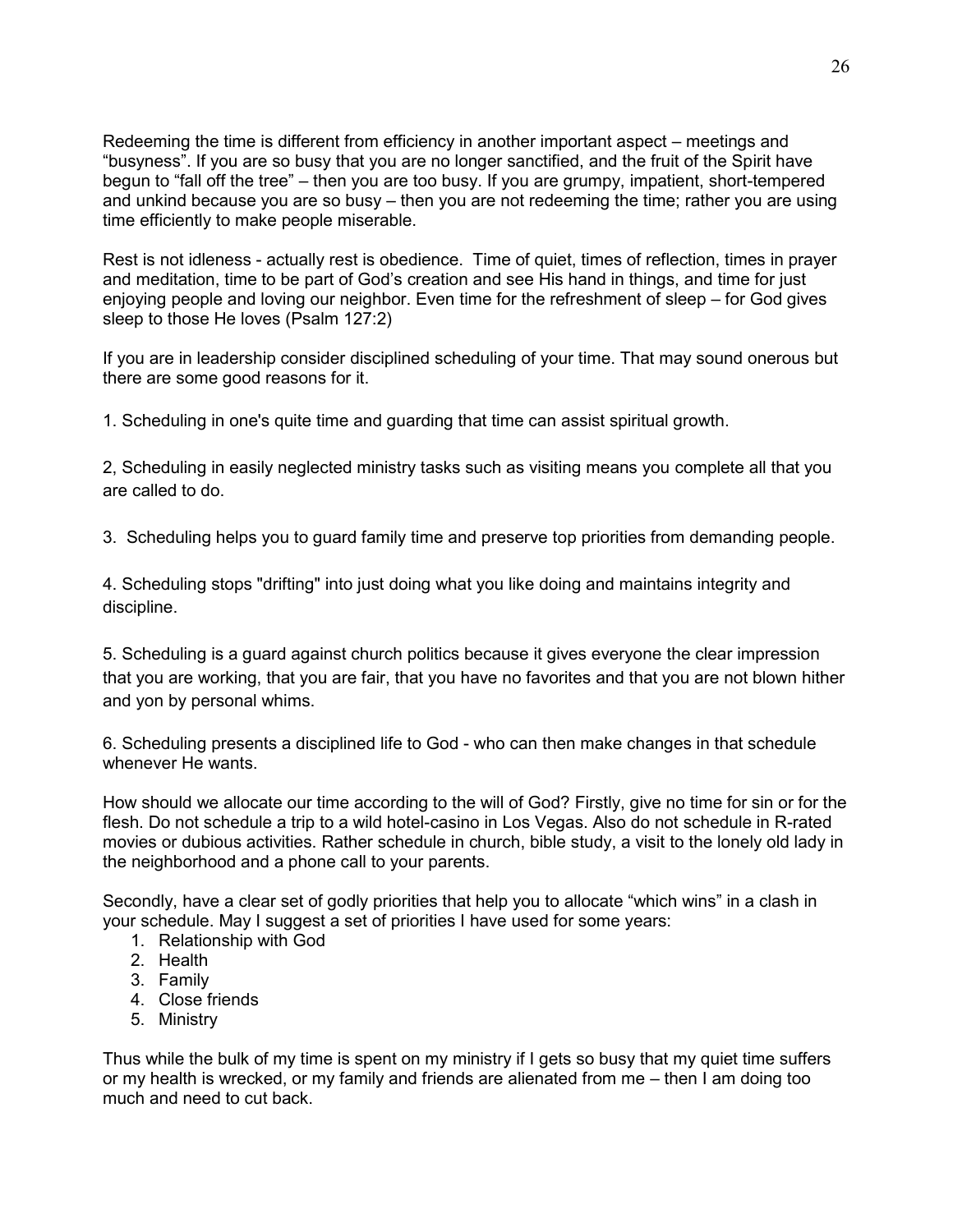Thirdly, develop a spiritual sense of God's timing for events. "A time to live and a time to die, a time to weep and a time to dance etc" (Ecclesiastes 3:1-11) God has His seasons and timings for all things and makes everything beautiful in its time (Ecclesiastes 3:11). Look at the gospels and Acts and develop a sense of what the Spirit-led life looks like with prayer and teaching the Word as priorities. (Acts 6:1-3). Understand what the will of the Lord is – and then put it in your day planner!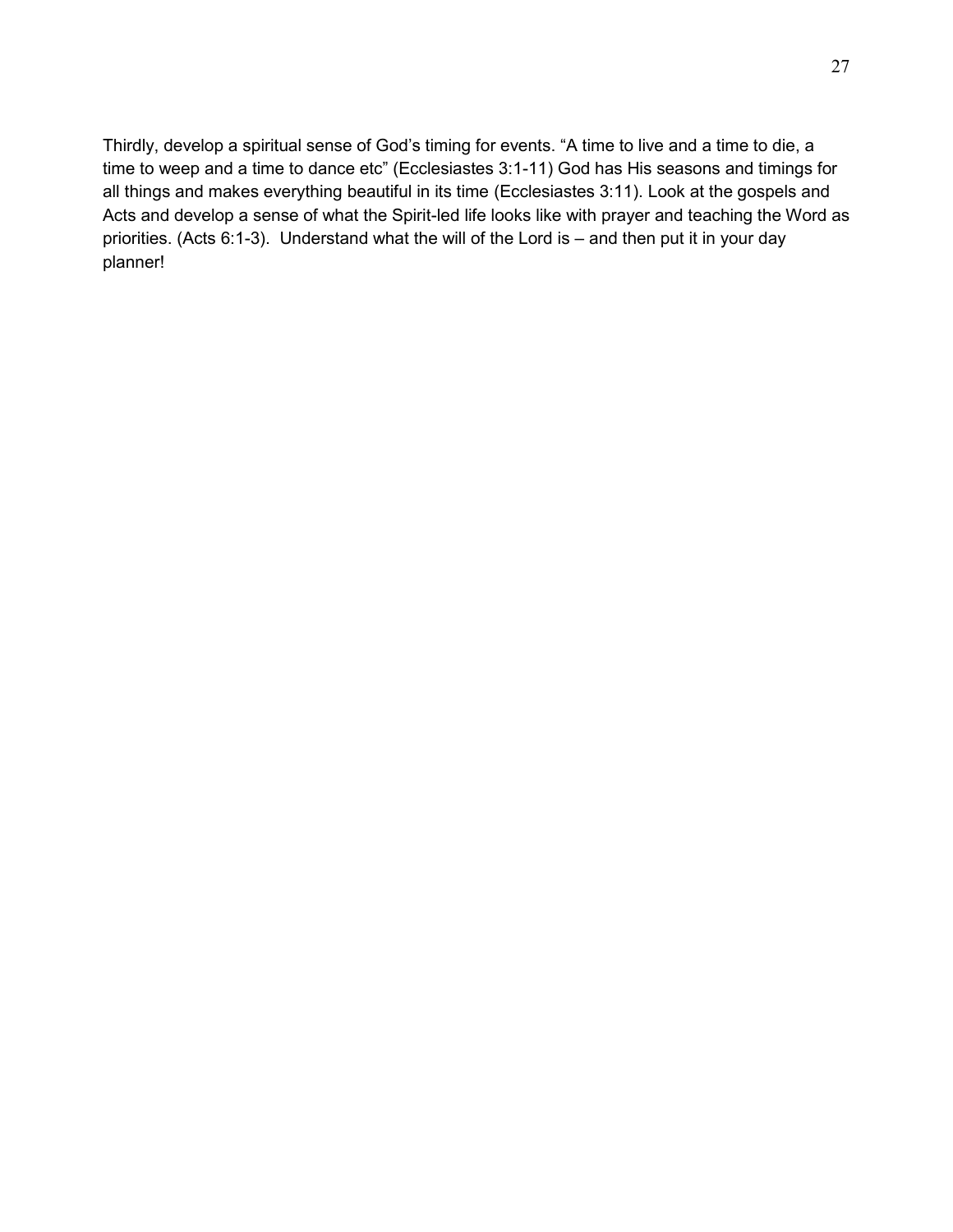# **Be Filled with the Spirit**

**And do not be drunk with wine, in which is excess, but be filled with the Spirit, (19) speaking to yourselves in psalms and hymns and spiritual songs, singing and making melody in your heart to the Lord; (20) always giving thanks for all things to God the Father in the name of our Lord Jesus Christ, (21) submitting yourselves to one another in the fear of God. (Ephesians 5:18-21)**

This section on being filled with the Spirit follows the earlier verses on the constructive use of time. They say that the Christian is not to lead a wasted, dissipated drunken life but rather a Spirit-filled, joyful, worshipful and thankful and respectful life.

"And do not be drunk with wine" – why? Because in it is "excess" or "dissipation". All pleasure should be pursued wisely and in moderation – whether it is alcohol, television or sport. Evangelicals may not often be alcoholics but they can sometimes be excessive day-dreamers, TV watchers, and gossips or infatuated with "working out" hour after hour n the gym. When a legitimate pleasure becomes a huge waste of time, or even a destructive addiction (and you can even get addicted to running) then its time to put it away in the name of the Lord. Addiction to alcohol can ruin years of a person"s life, and Christians should avoid it at all costs.

"But be filled with the Spirit" – we are to be intoxicated with the presence of God, with His love being poured out in our lives and so affected by it that others mistakenly think that we have had too much sweet wine.

#### Acts 2:11-17

(11) Cretans and Arabians, we hear them speaking the great things of God in our own languages.

(12) And they were all amazed, and were in doubt, saying to one another, What does this mean?

(13) But others mocking said, These men are full of sweet wine.

(14) But Peter, standing up with the Eleven, lifted up his voice and said to them, Men, Jews, and all who dwell at Jerusalem, let this be known to you, and listen to my words.

(15) For these are not drunk as you suppose, for it is the third hour of the day.

(16) But this is that which was spoken by the prophet Joel:

(17) "And it shall be in the last days, says God, I will pour out of My Spirit upon all flesh. And your sons and your daughters shall prophesy, and your young men shall see visions, and your old men shall dream dreams.

The joy in the life of a Christian is not to be from God not from a substance and it is to result in glory being given to God.

This joy is to affect how we think, and the "self-talk" that goes on in our minds so that we speak to ourselves in "psalms and hymns and spirituals songs" and our heart is renewed as we sing and make melody in our hearts unto the Lord. The heart of the Christian is to be full of song, a happy place where God rejoices to dwell.

When we are filled with the Spirit a happy, God-centered, and melodious self replaces the gloomy, self-centered, addictive self. The darkness is banished and the soul is filled with light and joy.

Instead of railing against the world like a disappointed drunk the Spirit-filled Christian celebrates life and loves God and lives respectfully and is in right submission to those with whom he or she deals in life. The Christians submits to laws and governments and employers in a respectful bit not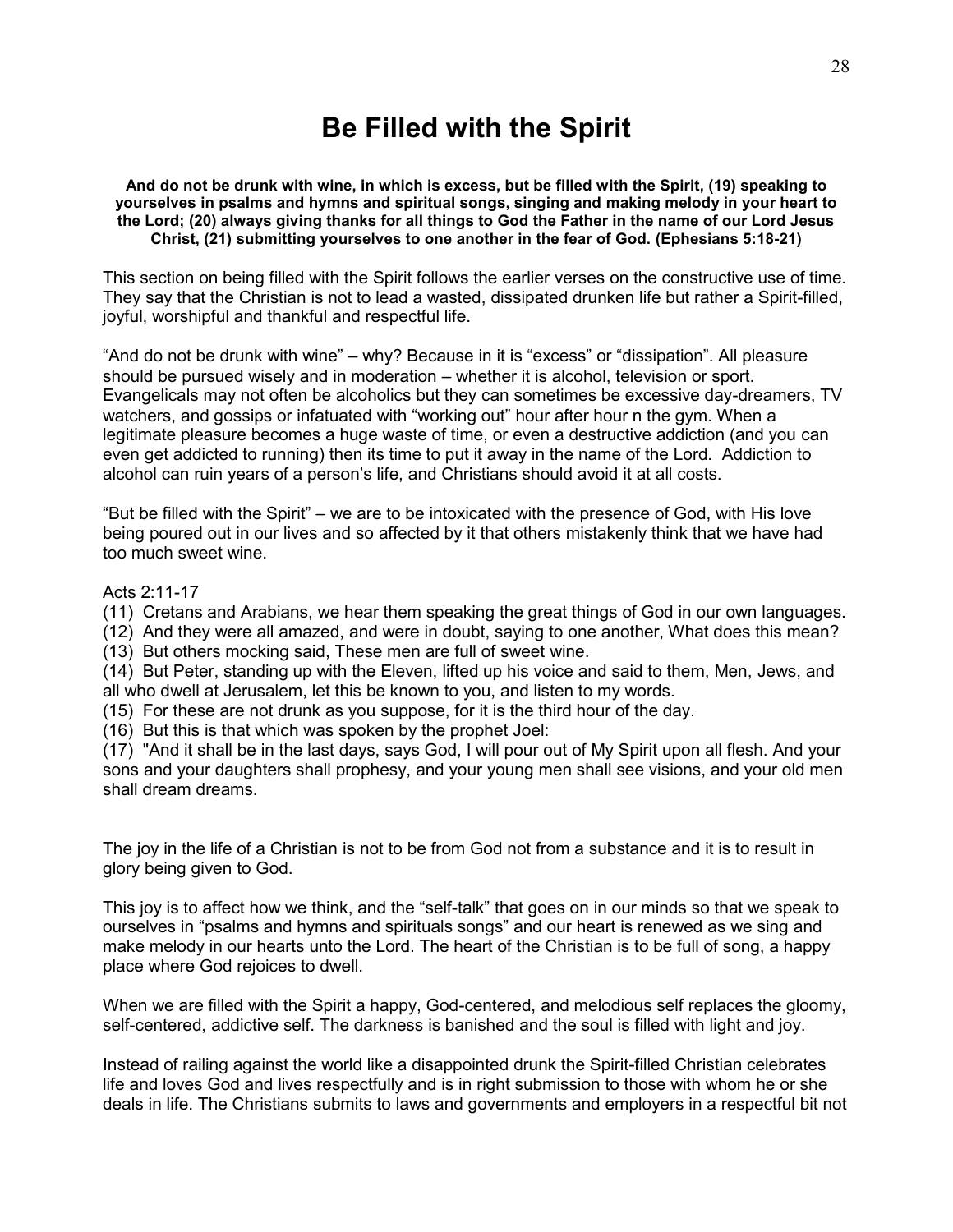obsequious or craven manner. They submit not out of weakness or a docile nature but out of fear of God who orders our world with justice. And yet, when God directs, they can take a costly stand as well.

Always giving thanks for all things to God the Father in the name of our Lord Jesus Christ" this is a key to powerful praying for gratitude is at the very heart of true prayer. We can give thanks for the sunlight, the fresh air, the birds, the earth we dwell on and of course for God Himself and for our salvation. There is enough to be thankful for to keep us going even on the worst of days. We can even thank God for our trials for they help perfect our character. (Romans 5:1-5)

Our life is from the hand of God and we need to thank Him for it. We also need to trust that no trial is too great or any night of the soul too long or too dark. To give thanks in the midst of injustice, illness, death or divorce is very difficult. At such times the world seems to be wrong-sided, fallen and awful. Yet misery is never a good solution. Find something to be thankful for, even something small and trivial. No matter how down I have been I have always been able to give thanks for my food! Cultivate thankfulness in the midst of trials and you will gain a soul-strength that is mighty and awesome.

In our prayers we give thanks "to God the Father in the name of our Lord Jesus Christ". This is the proper order of prayer – to God the Father and in the name of Jesus.

Well then how do we become filled with the Spirit? It's a command, it is something we must have a part in, something we must do. It is quite simple:

- 1. First come before God in thankful and faith-filled prayer.
- 2. Then confess any conscious sin and ask God to take charge of your life.
- 3. Ask to be filled with the Spirit that is invite the Holy Spirit to fill you and control you.

Pray a prayer something like this: Heavenly Father I come to you in the name of Jesus Christ and thank you for saving me and loving me, please forgive my sins, take control of my life this day and fill me with Your Holy Spirit. Amen

If you pray this each morning you will find your days quite different and much more joyful.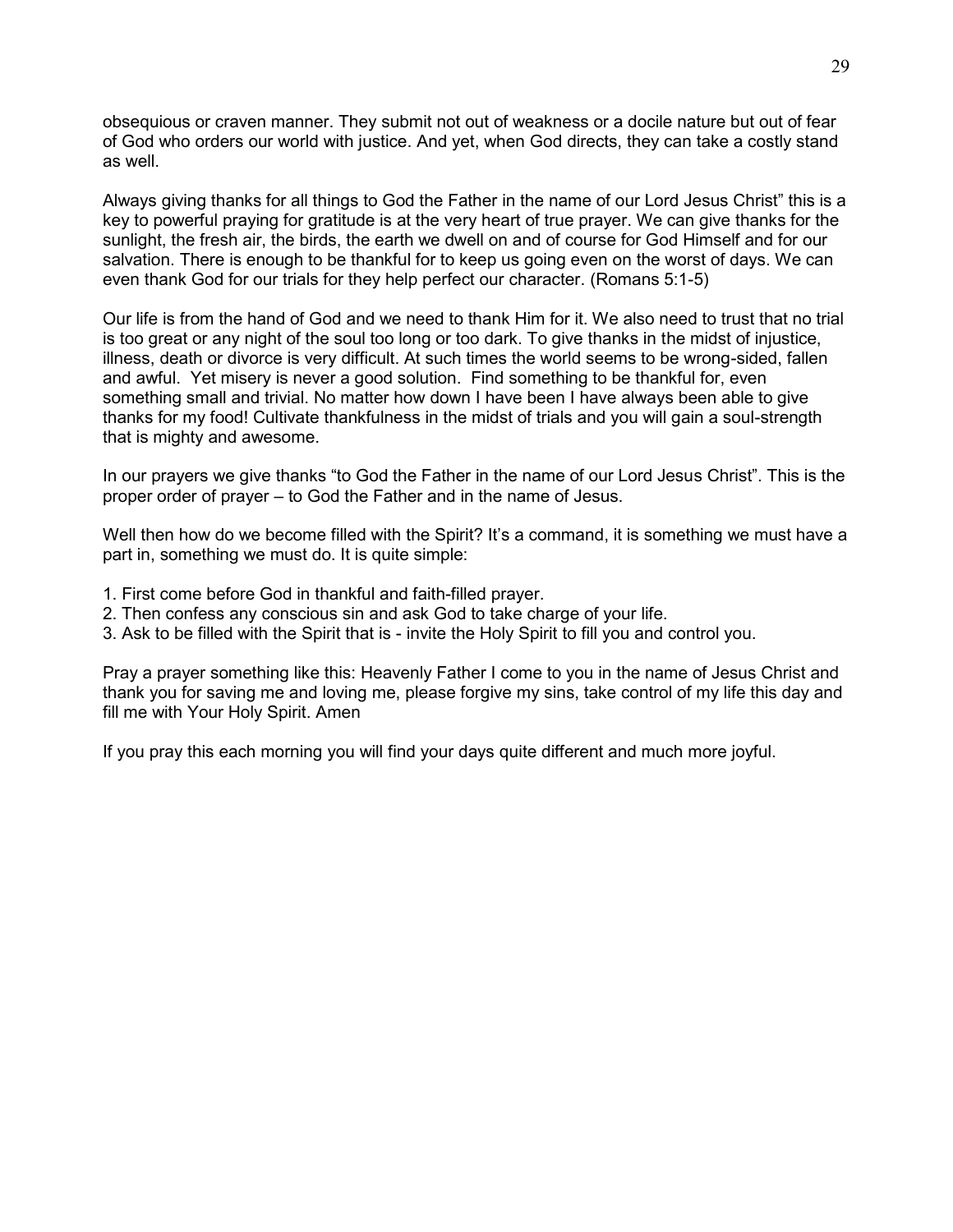## **Order in Relationships**

**Wives, submit yourselves to your own husbands, as to the Lord. (23) For the husband is the head of the wife, even as Christ is the head of the church; and He is the Savior of the body. (24) Therefore as the church is subject to Christ, so let the wives be to their own husbands in everything. (25) Husbands, love your wives, even as Christ also loved the church and gave Himself for it, (26) that He might sanctify and cleanse it with the washing of water by the Word, (27) that He might present it to Himself as the glorious church, without spot or wrinkle or any such things, but that it should be holy and without blemish. (28) So men ought to love their wives as their own bodies. He who loves his wife loves himself. (29) For no man ever yet hated his own flesh, but nourishes and cherishes it, even as the Lord loves the church. (30) For we are members of His body, of His flesh, and of His bones. (31) "For this cause a man shall leave his father and mother and shall be joined to his wife, and the two of them shall be one flesh." (32) This is a great mystery, but I speak concerning Christ and the church. (33) But also let everyone of you in particular so love his wife even as himself, and the wife that she defers to her husband. (Ephesians 5:22-33)**

Two sets of holy relationships are in view here. The relationship between Christ and the Church, and the relationship between a husband and his wife, and the two are seen as analogous.

Intimacy requires order. There can be little intimacy in the midst of anger, rebellion, selfishness and disorder. "You in your little corner and me in mine…." is not a recipe for deep love.

Intimacy also requires the mutual ministering of one to the other. The Church ministers to Christ in worship and Christ ministers to us through His Holy Spirit. Similarly the wife ministers to her husband through respect and the husband ministers to his wife through cherishing her in love.

My wife has a Ph.D. in Biology and a well-established international career – yet she needs my love. I have a good ministry – yet I need her respect and submission. Minda is strong and independent and capable but in the marriage relationship she is willingly respectful and submissive. As two strong people in a good marriage we still have to be careful with one another. Minda loves it when I cherish her and honor her and I enjoy it when Minda shows respect and honor to me. I am proud of her achievements and Minda delights in mine. I feel no need to diminish her in order to be "head of the house".

But it was hard for Minda to surrender her independence when we got married and just as hard for me to give up my untidy bachelor ways. Living by the biblical pattern is not at all easy – but it is worthwhile.

Submission does not mean that women are not "equal" to men. They are both part of the image of God. But a woman cannot delight in the strength of her man unless she lets him lead. A wife encourages and develops her husband"s leadership skills by letting him lead. Over time a respectful wife will produce a strong man that she can delight in. However, if a wife rips her husband"s self-esteem to shreds, takes over, and decides to be in charge then she will experience the "absent Adam" syndrome.

Husbands are called to cherish and love their wives as Christ loves the Church. First of all this means faithfulness in marriage, and then a loving, caring, unselfish regard for one"s better half. This verse prohibits polygamy and adultery because Christ has only one Bride. It also prohibits narcissistic, vain and selfish male behavior. Christ does not cherish Himself, but rather pours Himself out for the Church and we should do the same for our wives.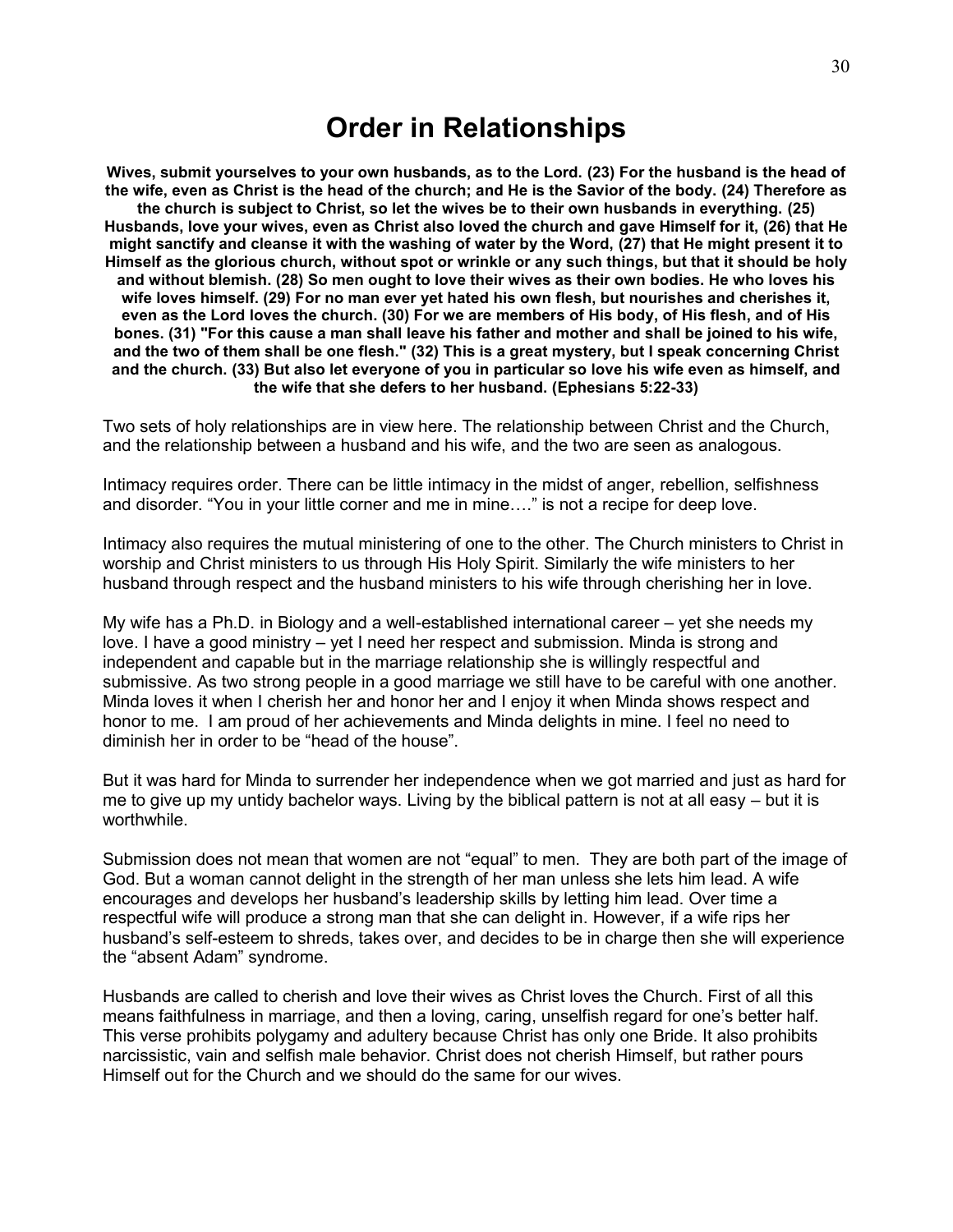Last Friday I was taking a bible study when a woman asked about who should give way in marriage and I replied that the husband should always be considerate and the one that reaches out to meet his wife"s needs. The response from the various women present was a sudden loud " O that is the nicest thing.." It was obvious that they all wanted considerate and caring husbands who gallantly met their needs.

Husbands – if you want a happy wife – then be caring, kind and considerate. But that is not quite enough – you also need to take the lead as Christ leads His Church. Your strength and your consideration will work together to make a joyful marriage.

This is a very deep passage and as I cannot finish without making reference to the relationship between Christ and us. "For we are members of His body, of His flesh, and of His bones." Christ is no stranger to us and we are no stranger to Him, rather we are "bone of His bone". We are members of the body of Christ, we pulse with His life and accomplish His will. And Christ cares for us as one would care for one"s own body.

This close relationship is outlined in F.J Heugels short book "Bone of his Bone" which you can read online at: <http://www.worldinvisible.com/library/huegel/5f00.0349/5f00.0349.c.htm>

Here is a paragraph: MY purpose is to trace step by step the scope of this great principle of participation in Christ-to measure, as it were, the length and breadth, the depth and the height, of this marvelous identification of the believer with his Savior. Christ, and all true believers, are one. They constitute His body. They are, in the language of Adam, "bone of His bone, and flesh of His flesh." Just what the implications of this oneness with Christ are-the overwhelming glory of such a position most Christians have never had -so much as an inkling. May the Father of Lights enable us not only to understand, but to enter into this holy temple, and to realize our oneness with Christ. This is the only spring that can quench our thirst. There is no other way to the fulfillment of our deepest aspirations as Christians.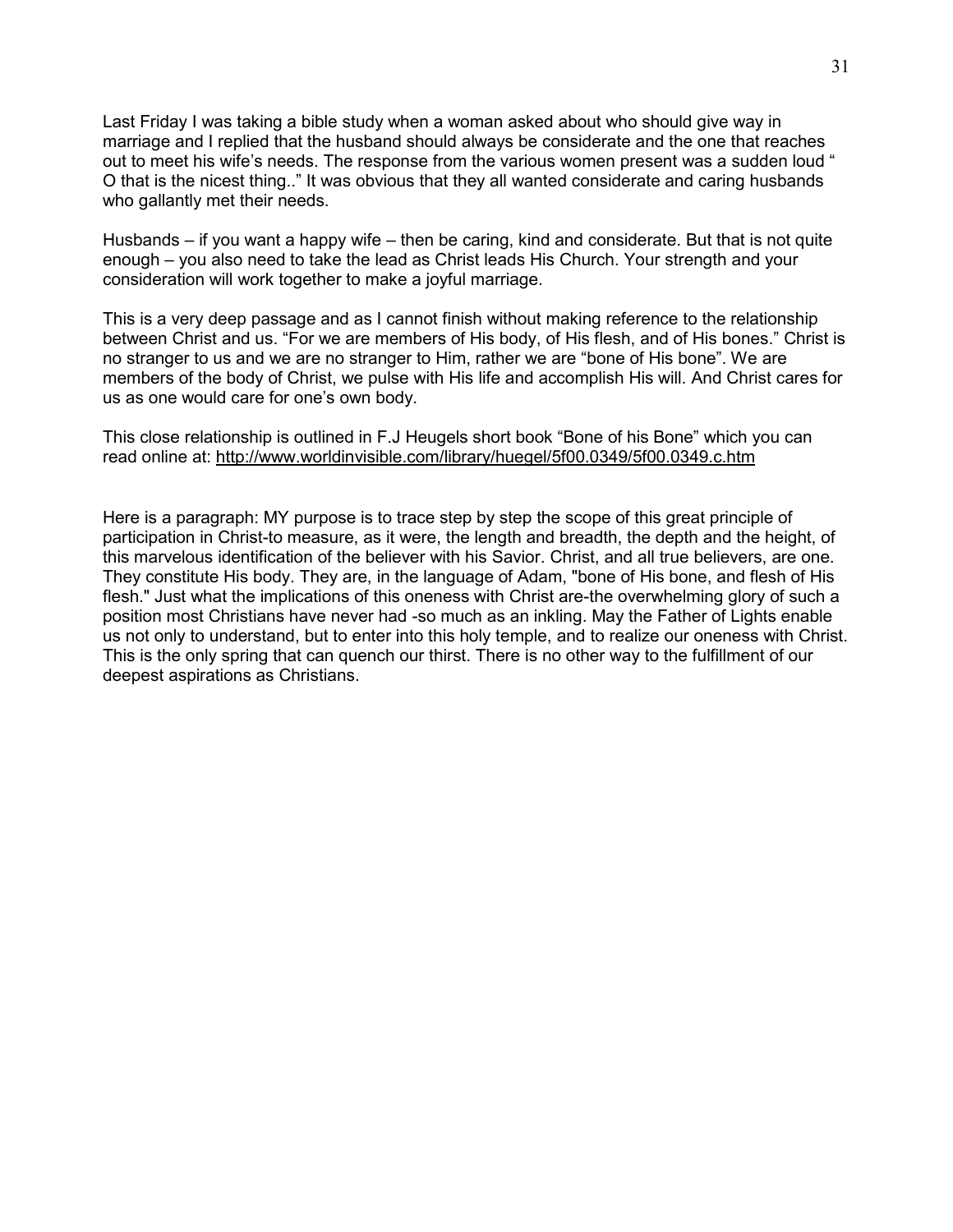# **Parents and Children**

**Children, obey your parents in the Lord, for this is right. (2) Honor your father and mother (which is the first commandment with a promise), (3) so that it may be well with you, and that you may live long on the earth. (4) And fathers, do not provoke your children to wrath, but bring them up in the nurture and admonition of the Lord. (Ephesians 6:1-4)**

Gentle, nurturing leadership by parents and obedience and honor from children is the biblical mandate.

Children are to obey their parents:

- 1. "in the Lord" within the scope of Scripture, not following them into wrong areas such as crime or idolatry.
- 2. "for this is right" it is God"s righteous order for families.
- 3. "so that it may be well with you" relationships with parents affect the whole of life.
- 4. "and that you may live long on the earth" respect brings stability and blessing.

In my counseling I find that dysfunctional relationships with parents underlie many problems that adults experience in later life. Getting the parent-child relationship right is essential and a key part of this is for the child to honor their father and mother.

Honor is more than respect - it also includes financial provision in their old age.

But if anyone does not provide for his own, and especially his family, he has denied the faith and is worse than an infidel. (1Timothy 5:8)

These are strong words – to breach major a family responsibility makes us "worse than an unbeliever". Right family relationships are thus part of the very core of biblical Christianity.

However, how can one honor a bad-tempered, violent drunken or abusive parent? With some caution – is the only answer. The relationship may be in tatters, the parent may be dangerous to us emotionally and physically, but we should still seek to honor them as much as possible within the bounds of common sense and good judgment. In such cases we should prayerfully bring that relationship to God for His healing touch.

The relationship with one's father is often the most awkward. Which is why Paul writes: "And fathers, do not provoke your children to wrath, but bring them up in the nurture and admonition of the Lord."

Fathers can wreck their relationships with their children by abusive use of their headship. Parenting is not a power trip but a stewardship. We men are to bring up our children in "the nurture and admonition of the Lord" – notice the word "nurture" men are to have a nurturing aspect to their life in Christ.

When the parent-child relationship works well then "you will live long in the land". I think we see the fulfillment of this in cultures such as China and Japan, which greatly respect parents – and consequently have never been scattered or moved out of their lands. As Confucius said – peace begins with the family.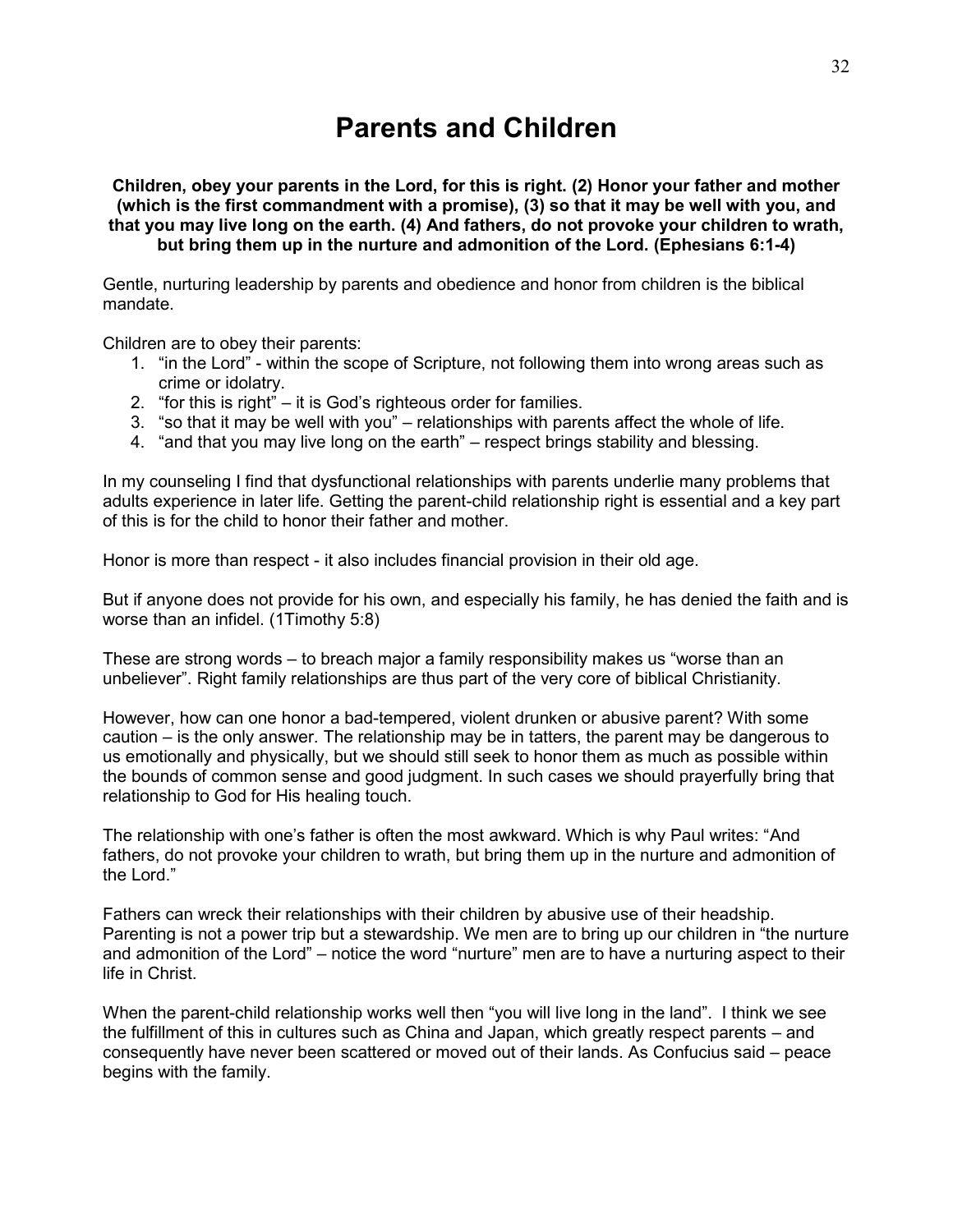The "first commandment with a promise" is meant to bring us great blessing. If we give our best to our parents then God will give His best to us.

Let us not blame our parents for who we have become. Yes, they played a part, but we can also did our part as well, we made certain choices and as adults our life is our responsibility – not theirs.

When the relationships between parents and children break down across a whole society then that society quickly comes under a curse – and prophetic intervention may be needed to turn the country around.

Behold, I am sending you Elijah the prophet before the coming of the great and dreadful day of Jehovah. (6) And he shall turn the heart of the fathers to the sons, and the heart of the sons to their fathers, that I not come and strike the earth with utter destruction. (Malachi 4:5-6)

Thus parent-child relationships are under constant spiritual attack and many of the inexplicable arguments may even have a spiritual basis – for Satan accuses the parents to the children and the children to the parents. Therefore, prayer, daily family times in the Word, forgiveness, keeping short accounts with God and each other, and alertness to each other"s needs are all ways the family can be protected from the breakdown in relationships.

The biblical guidelines on communication and on relationship repair are vital to family life.

Therefore if you offer your gift on the altar, and there remember that your brother has anything against you, (24) leave your gift there before the altar and go. First be reconciled to your brother, and then come and offer your gift. (Matthew 5:23-24)

Family relationships form a foundation to both society and true Christian spirituality. They will never be "perfect" in a fallen world but they can be rugged and strong and built on honor and consideration.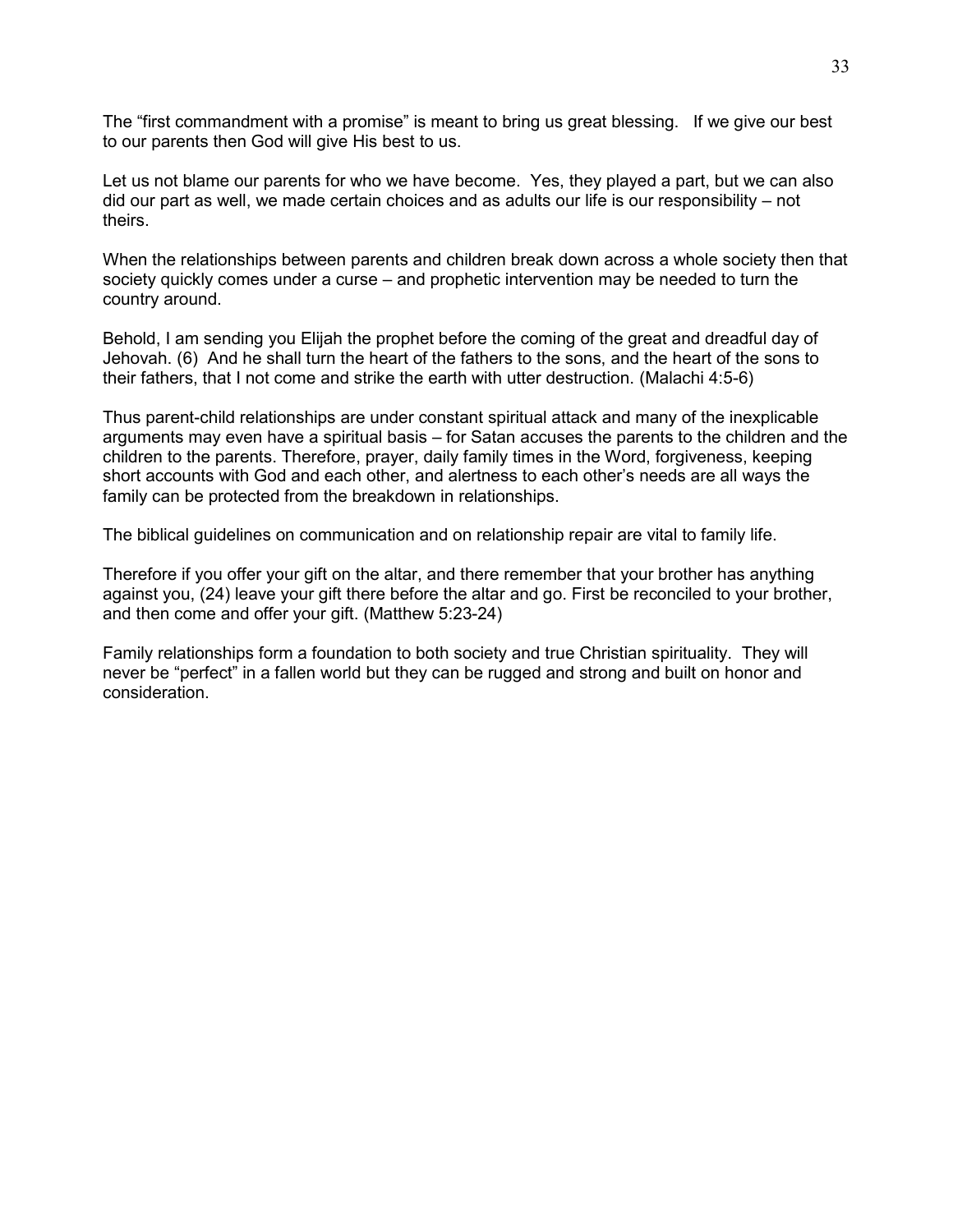### **Slaves and Masters**

**Slaves, obey your masters according to the flesh, with fear and trembling, in singleness of your heart, as to Christ; (6) not with eye-service, as men-pleasers, but as the servants of Christ, doing the will of God from the heart, (7) with good will doing service as to the Lord and not to men (8) (knowing that whatever good thing he does, he shall receive the same from the Lord, whether he is a slave or a freeman). (9) And masters, do the same things to them, forbearing threatening, knowing that your Master also is in Heaven. There is no respect of persons with Him. (Ephesians 6:5-9)**

Slaves and masters are equal before God who is "no respecter of persons". Therefore slaves are to serve their masters as if they were doing the will of God and masters are to treat their slaves with equality and respect and not threaten them.

Firstly, human employers are "masters according to the flesh", they are not masters in the spiritual sense and have no abiding claim on the employee – their claim goes as far as the employment contract and no further.

Yet they are to be served with due respect, and given good single-hearted service. Not just to please them for a moment but high quality work, the sort you would do if you were serving Christ. This says a lot about Christian ministry as well where we claim to be serving Christ but which so often is done half-heartedly or to please men.

Servants/employees are to "do the will of God from the heart". In so far as their work is within God"s will they are to perform it well. Obviously they are not to be lazy, corrupt, dishonest or fraudulent in their dealings. Pilfering is not to be part of the life of the Christian employee.

Work is to be done "with good will" (v. 7 above). That is it is not to be performed resentfully or grumpily. There is a savage ill-will in some workplaces that makes the air miserable and sour. This should not come from Christians.

The good we do at work is noted by God and is part of our reward in Heaven. "Knowing that whatever good thing he does, he shall receive the same from the Lord, whether he is a slave or a freeman" (V. 8 above). This is an interesting verse and seems to imply that we receive "in kind" from God the good that we have done for others.

Masters are to do the same for their slaves. No Christian is to treat another with superiority, disdain or contempt. Rather there is to be mutuality within the body of Christ.

Employers are to act "without threatening". There is to be no abusiveness, no tirades, in a Christian workplace and security of employment should be present (within the limits of good work being done). If the staff is fearful, uncertain and insecure, walking on tip-toes, then the firm will not only be less productive – it will also be out of the will of God.

(I thoroughly commend "God in Work" by Christian Schumacher as a guide to good Christian work practices. The author served as s consultant to British government and industry and has thought deeply about work structuring in the light of Christian theology.)

Masters / employees have a Master in heaven who is no respecter of persons or of socioeconomic indicators or class structures. Heaven has no Hilton for rich Christians. We are all equal before God – and equally poor before God as "all our righteousness is as filthy rags". (Isaiah 64:6)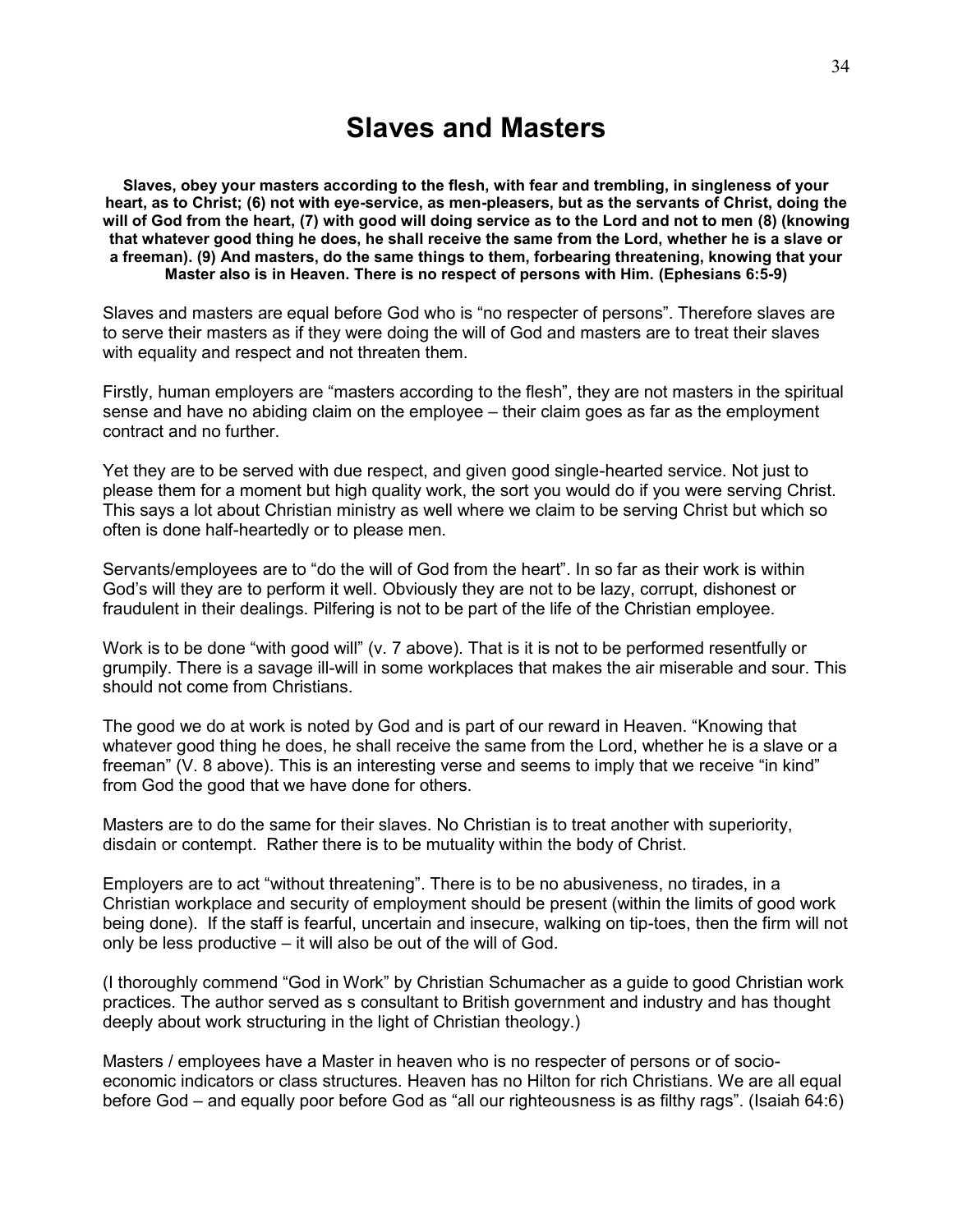Therefore whether we are rich and employ many – there is no ground for elitism; or whether we are a clerk in the basement – we have no ground for inferiority. God does not judge as men judges and many of the first will be last. (Matthew 20:16)

We are judged by the standard of Christ in our place. If Jesus was doing your job – how would he be doing it, if Jesus walked in your shoes, where would He be going? Jesus does dwell in you if you are born again and can do your job and does walk in your shoes. As you surrender to Him and walk in the Spirit you will discover how he would do your job.

Thus even at work we can be taught of God, as we listen to Christ in us, in the midst of the bustle of life. As we listen to our conscience, and to the prompts of the Holy Spirit we will hear a voice behind us saying "this is the way, walk ye in it". (Isaiah 30:21) We can learn of God in the pressures and challenges of work if we determine to do that work as if it were for Christ.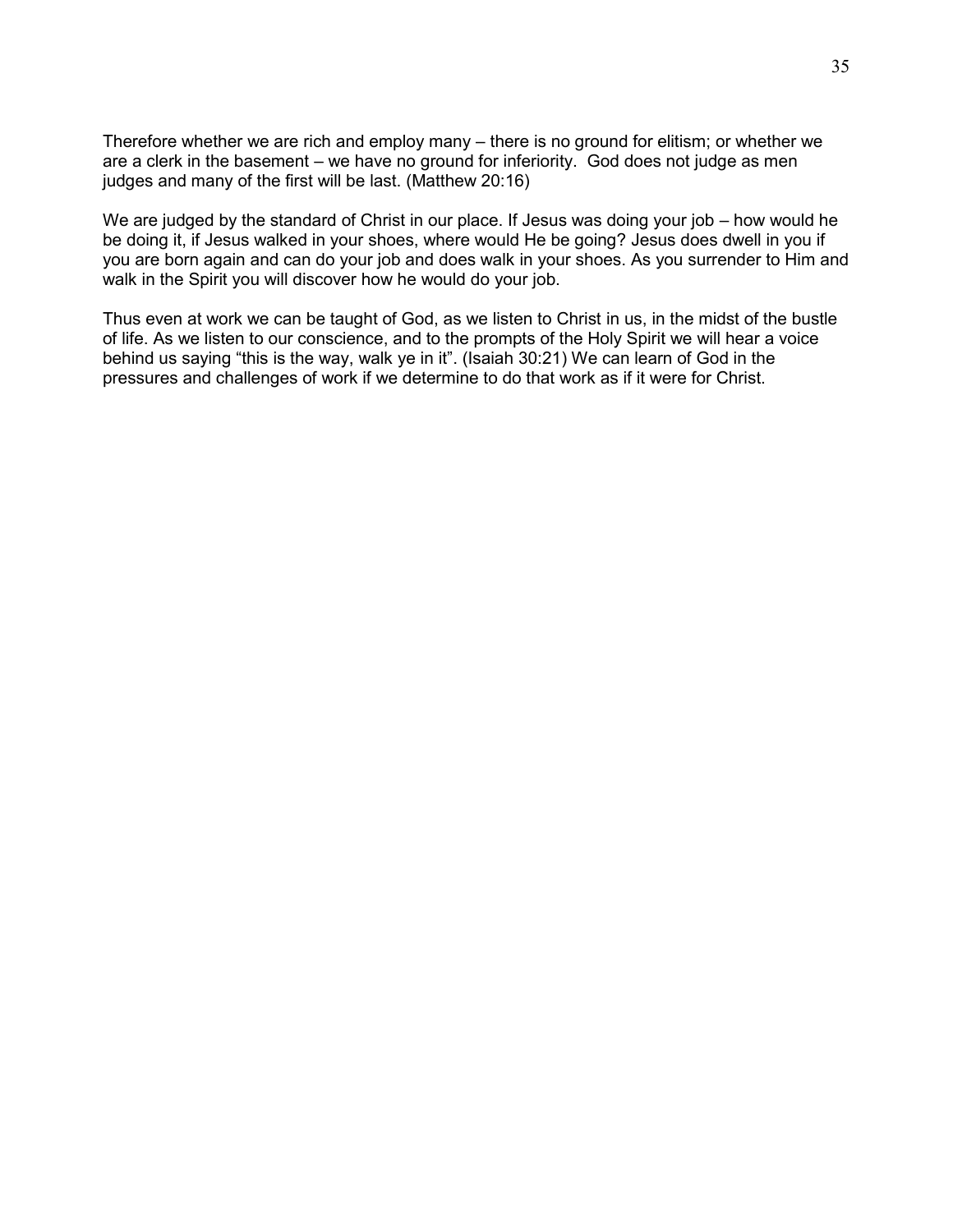# **The Armor of God**

**Finally, my brothers, be strong in the Lord and in the power of His might. (11) Put on the whole armor of God so that you may be able to stand against the wiles of the devil. (12) For we do not wrestle against flesh and blood, but against principalities, against powers, against the world's rulers, of the darkness of this age, against spiritual wickedness in high places. (13) Therefore take to yourselves the whole armor of God, that you may be able to withstand in the evil day, and having done all, to stand. (Ephesians 6:10-13)**

Today my cell-phone was snatched for the second time in a few months, two weeks ago my wallet was stolen on a bus, just before that all our personal documents were stolen including birth and marriage certificates. What am I fighting? Just thieves – or something more than thieves?

Perhaps behind all the hassles of being a missionary lie malevolent spiritual powers that target servants of God to defeat, discourage and destroy them. Perhaps the one who comes to "Steal, kill and destroy" was in the mind or the heart of the person who snatched my cell-phone as I stepped out of the taxi today. Maybe…

In the verses we are looking at today Paul emphasizes concepts such as: "be strong", "be able to stand", "be able to withstand", "in the power of His might", and "wrestle" – its warrior language, the language of conflict and combat where strength is the main virtue.

Strength is very much a Christian virtue and it underlies the sustainability of all other virtues. The strong Christian holds to God"s will longer than the weak Christian. The strong Christian is not easily overthrown by temptation, or by suffering – or be thieves and robbers. Neither is the strong Christian easily discouraged in the work of God.

How we react "in the evil day" is critical. How do we react when we face corruption or theft or delay or mindless criticism? How do we react to threats to ourselves, our property, our ministry or our reputation? Evil will attack and sometimes will succeed – so how will we handle it? At the moment I feel discouraged but I am fighting back that discouragement because I know it will do me no good. How do you react when things go wrong?

Armor is the stuff that makes us tough. The swords and shields and boots are all there to make us tough to deal with in battle. Christians are to be spiritually tough and resolute. We should be able to take a few hits – and dish them out as well! When evil strikes we are to strike back – but spiritually, not physically!

"For we do not wrestle against flesh and blood, but against principalities, against powers, against the world's rulers, of the darkness of this age, against spiritual wickedness in high places." (Ephesians 6:12)

In other words our main battle is in our spirit, in who we are as a person and for who we are as a person. The battle is also external to us in resistance to powers and principalities that dominate cities, districts and even entire nations. These spiritual beings create an atmosphere of entrenched evil and hopelessness and a feeling of defeat. The give the impression that nothing will ever change and that the evil will never lift and all that can be done is to accept it.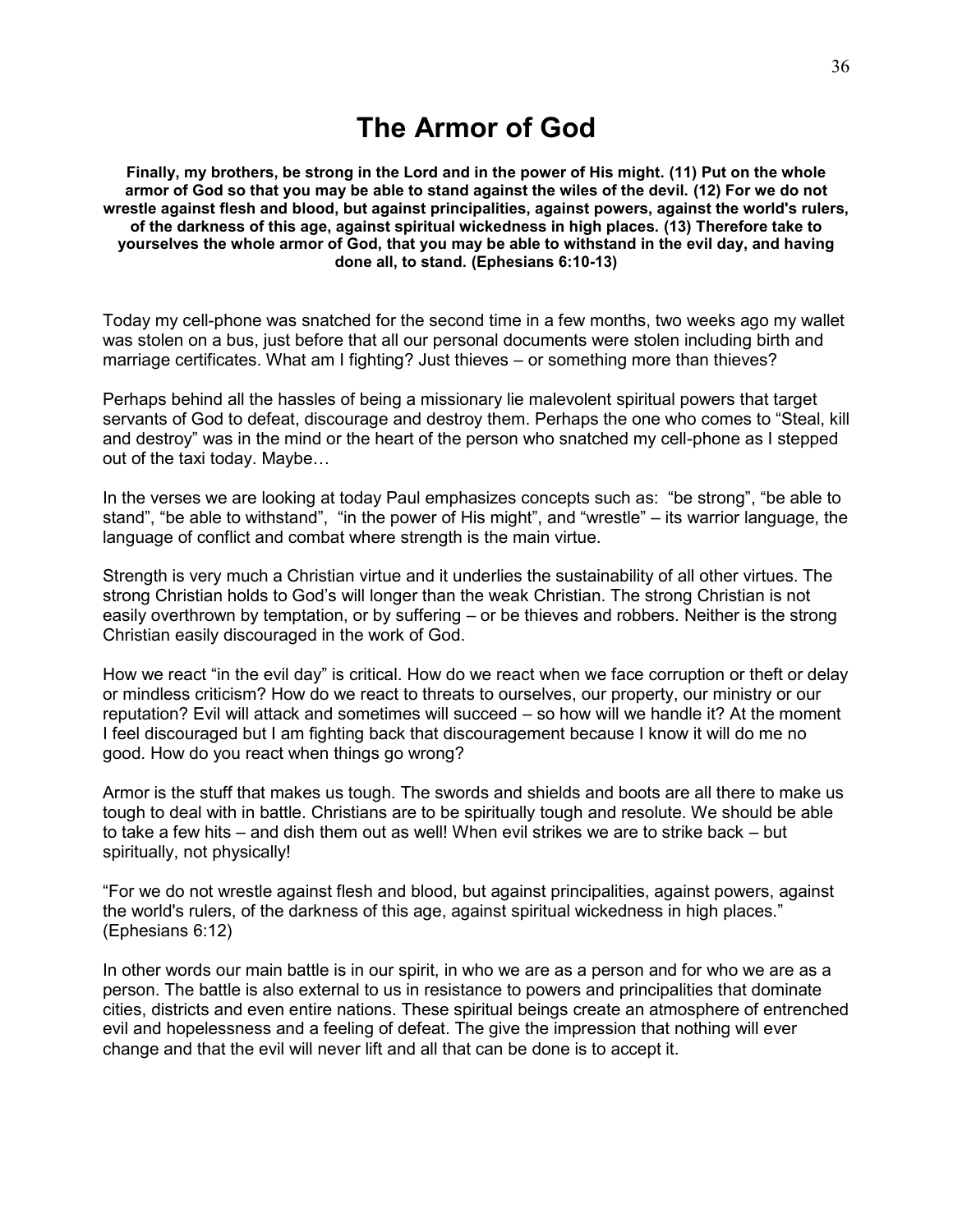But Paul says we are to fight. We are to wrestle the demons into the dust and pulverize them like a mighty gladiator at war. We are not just to accept evil, but to wrestle it to earth, to pin its arms, to slam dunk it and leg-lock it and render it inoperative.

There is wickedness in high places – in some corporate boardrooms, in greedy, grasping finance houses, in the minds of dictators, in unjust economics, in the machinations of mullahs and the networks of terrorists, drug dealers, the sex trade, illegal arms trade, illegal wild-life trade and the like. The world is in the coils of a dragon and it is we the Church who must slay the beast.

And the great dragon was cast out, the old serpent called Devil, and Satan, who deceives the whole world. He was cast out into the earth, and his angels were cast out with him. (10) And I heard a great voice saying in Heaven, Now has come the salvation and power and the kingdom of our God, and the authority of His Christ. For the accuser of our brothers is cast down, who accused them before our God day and night. (11) And they overcame him because of the blood of the Lamb, and because of the word of their testimony. And they did not love their soul until death. (Revelation 12:9-11)

The demonic ream is in layers from grubby little demons indwelling cell-phone snatchers to the cold deadly monsters behind the eyes of Osama Bin Laden. They inspire a whole agenda of stealing, killing and destroying (John 10:10) and especially work on the deception of leaders and the production of idolatry. (Revelation 13)

Demons resist God – (that's what "devil" means) and His will and His kingdom. They tempt accuse, sicken and kill. They steal, harass and hinder, they pollute and defile and deny the good at every turn. There is even some justification for the belief that they are assigned against Christian workers if 2 Corinthians 12:7 is translated literally "an angel of Satan to torment me."

Ephesus was loaded with the demonic (see Acts 19:1-41) so Paul told the Ephesians be strong and get tough and put on God"s fighting equipment to deal with the occult powers in your city. Paul did not just sympathize – he energized. The Christians are to be the resistance force in a world dominated by evil powers, and we have no option but to be strong in the power that God provides. Tomorrow we shall look at the armor of God –piece by piece.

#### **The Armor of God – Part 2**

Therefore stand, having your loins girded about with truth, and having on the breastplate of righteousness (15) and your feet shod with the preparation of the gospel of peace. (16) Above all, take the shield of faith, with which you shall be able to quench all the fiery darts of the wicked. (17) And take the helmet of salvation, and the sword of the Spirit, which is the Word of God, (18) praying always with all prayer and supplication in the Spirit, and watching to this very thing with all perseverance and supplication for all saints. (Ephesians 6:14-18)

The first injunction is "stand" and it"s a word that can also mean "abide" or "continue" so the idea is to stand firm, on a permanent basis, to take one"s stand and hold the fort.

Christians need to stand firm against evil. God has not called us to be passive observers of the decay of mankind, standing aside and cheering on the wrath of God. Rather we are to stand against the tide, we are to be transformers of society, to be salt and light and to do good deeds hat make a difference to the world. We are to stand in the truth, we are to stand for the teachings of Christ and we are to stand opposed to all forms of wickedness.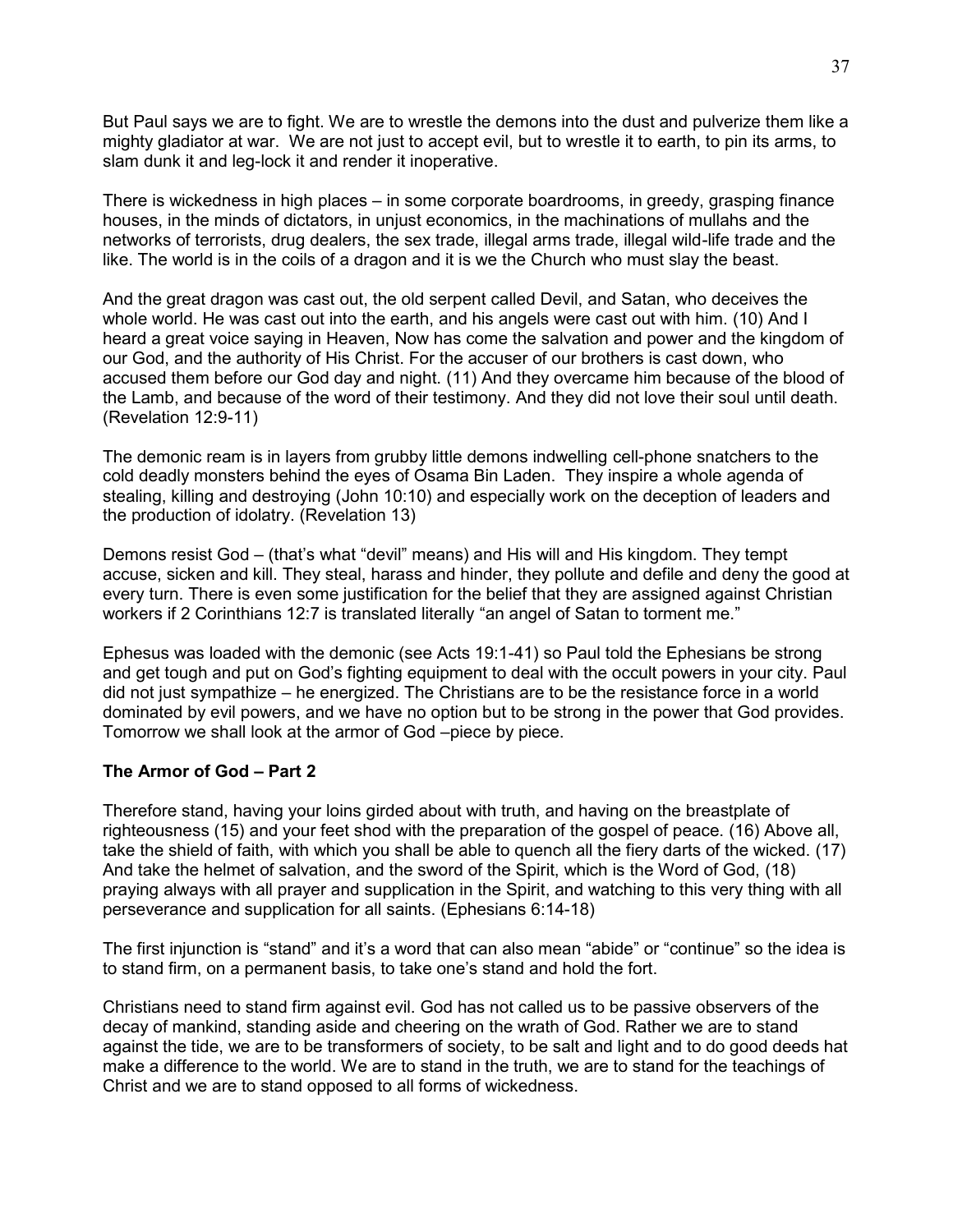To stand in battle is to face the enemy head on and to never yield an inch of ground. We are not to yield the battle to the media, to the pornographers, to the violent, to the wicked or to the corrupt. We are not to let our honesty slip, our doctrine be pushed into error, or our standards be lowered. We are to stand in the face of criticism and persecution and unpopularity because we are standing firm for Christ.

"Having your loins girded about with truth" – truth secures and limits the Christian"s walk with God. Christians walk in the truth that is in Christ and in factual truth - as truth as generally known in the world. Christianity never asks the believer to walk in delusion or in falsehood. You can be a good scientist and affine Christian; you do not have to deny the facts in order to believe. Inside the truth is inside God"s safe zone. We are protected spiritually when we become discerning of truth and error and stick with the truth.

"And having on the breastplate of righteousness" – Righteousness is the hardened plate steel of the Christian life. It is the "Kevlar", the bulletproof jacket. This righteousness is the righteousness of faith, which is in Christ; it is the work of the blood of Christ, securing us in God. If we doubt our righteousness, if we think we must earn it in this way or that, we become vulnerable to spiritual fraud and manipulation. If righteousness depends on pleasing this leader or giving so much money, then we are trapped. But in Christ we are set free.

By having on the breastplate of righteousness we place ourselves within the righteousness that is by faith and end the righteousness that comes through works or the rule of law. We then live out a righteous life and have the additional protection of the clean and godly life that protects from much harm.

"And your feet shod with the preparation of the gospel of peace." Our task is to stand and we stand on the gospel and in Christ. We stand firm and solid because we know we are at peace with God and not in religious turmoil or under condemnation. We are established in God, at peace with God and able to stand firmly in the midst of life as stable people who are peace with themselves and the universe. The gospel protects us with inner stability and peace. When we grasp the glory of the gospel we are prepared to face life and its trials and tribulations with an equanimity born of a new nature, a pure conscience and a glorious destiny in Christ.

"Above all, take the shield of faith," – Faith gives us the sure knowledge of God"s approval so that our heart is not smitten by accusation and condemnation. Faith takes all Satan"s accusations and extinguishes them with the knowledge of the sure love of God and His justification of us – even though we are sinners. Faith finds the truth in Scripture and believes it to the defeat of the Devil. Faith grasps the goodness and mercy of God and lays hold of God"s promises so that we can rejoice even in the midst of trials.

"And take the helmet of salvation" – Or more correctly the knowledge of their salvation. Paul is writing to Christians, to those already saved and asking them to understand their salvation, to get it "into their thick skulls" so to speak- that God loves them and is redeeming them and has wonderful plans for them and will make them like Christ. We need to deeply understand our salvation so that we are can rest in all that God has done for us. ( 1 Corinthians 2:9-16) Much of Ephesians is devoted to explaining that salvation –along with Romans and Galatians and Hebrews. This is not just theology – it is spiritual survival. Wrong ideas about salvation lie at the heart of many cults, sects and heresies.

"And the sword of the Spirit, which is the Word of God" – The cutting edge of Christianity is bible study and Scripture memory. Jesus used it against Satan in the wilderness and believers can use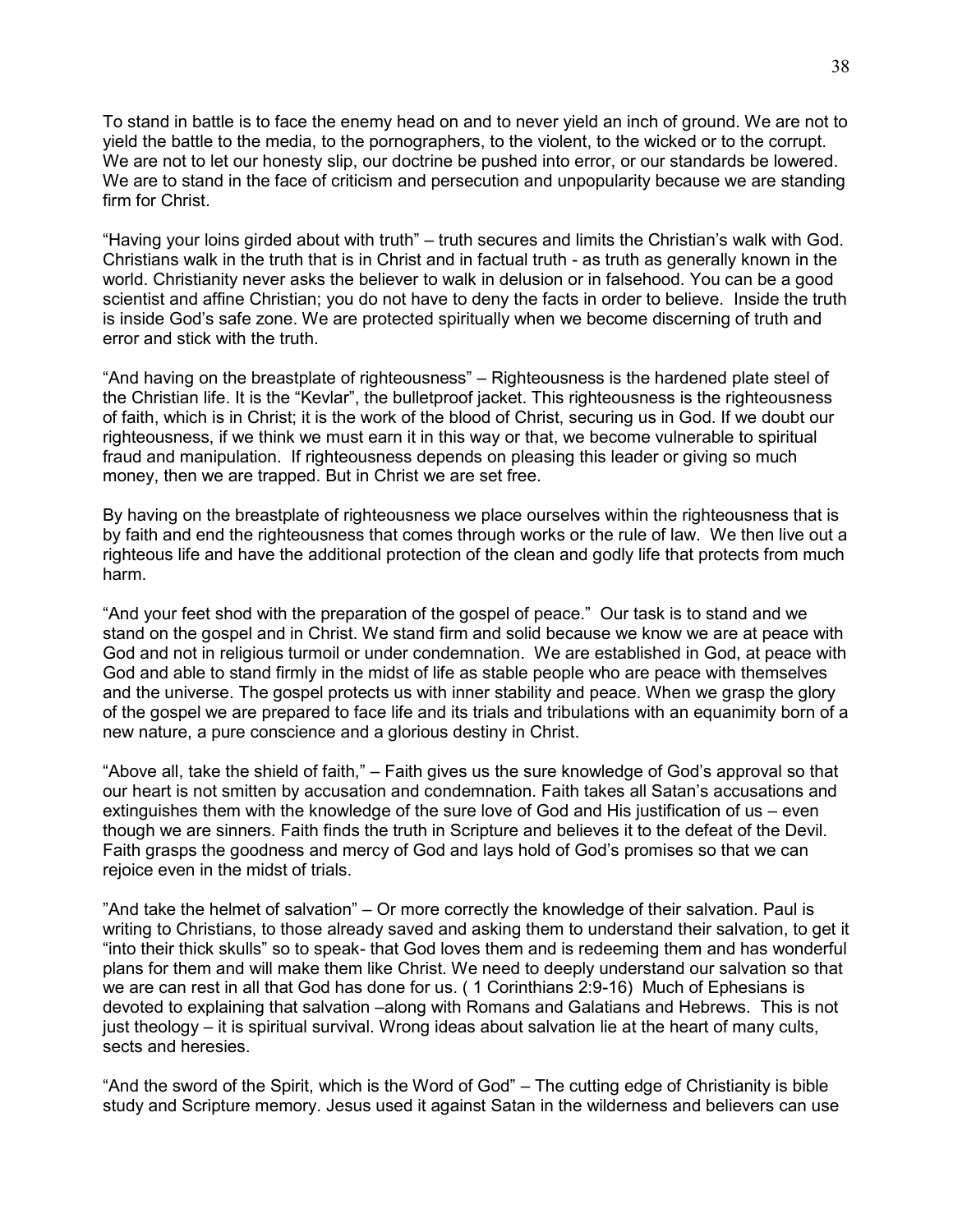it still. The word of God is living and active and sharper than any two-edge sword (Hebrews 4:12) and is able to enter into human hearts and life situations and change them. It is when we take the Word to the world and apply it, and even smite it with it, that society changes. I do not mean crude bible-bashing but rather thinking biblically and commenting accurately from a Christian perspective.

The word can be powerfully used in intercessory prayer in the Spirit. We can claim Scripture, proclaim Scripture aloud and pray through scripture to defeat the enemy of souls. Thus Paul enjoins us to be "praying always with all prayer and supplication in the Spirit, and watching to this very thing with all perseverance and supplication for all saints." We are to watch over life like a hawk, bringing the Scriptures to bear on it, with prayer and supplication in the Spirit. We are to guard ourselves, our families, and all the saints through prayer. And not just casual prayer but prayer from an awake and watchful spirit, alert to spiritual motions and able to discern and pray according to God"s will.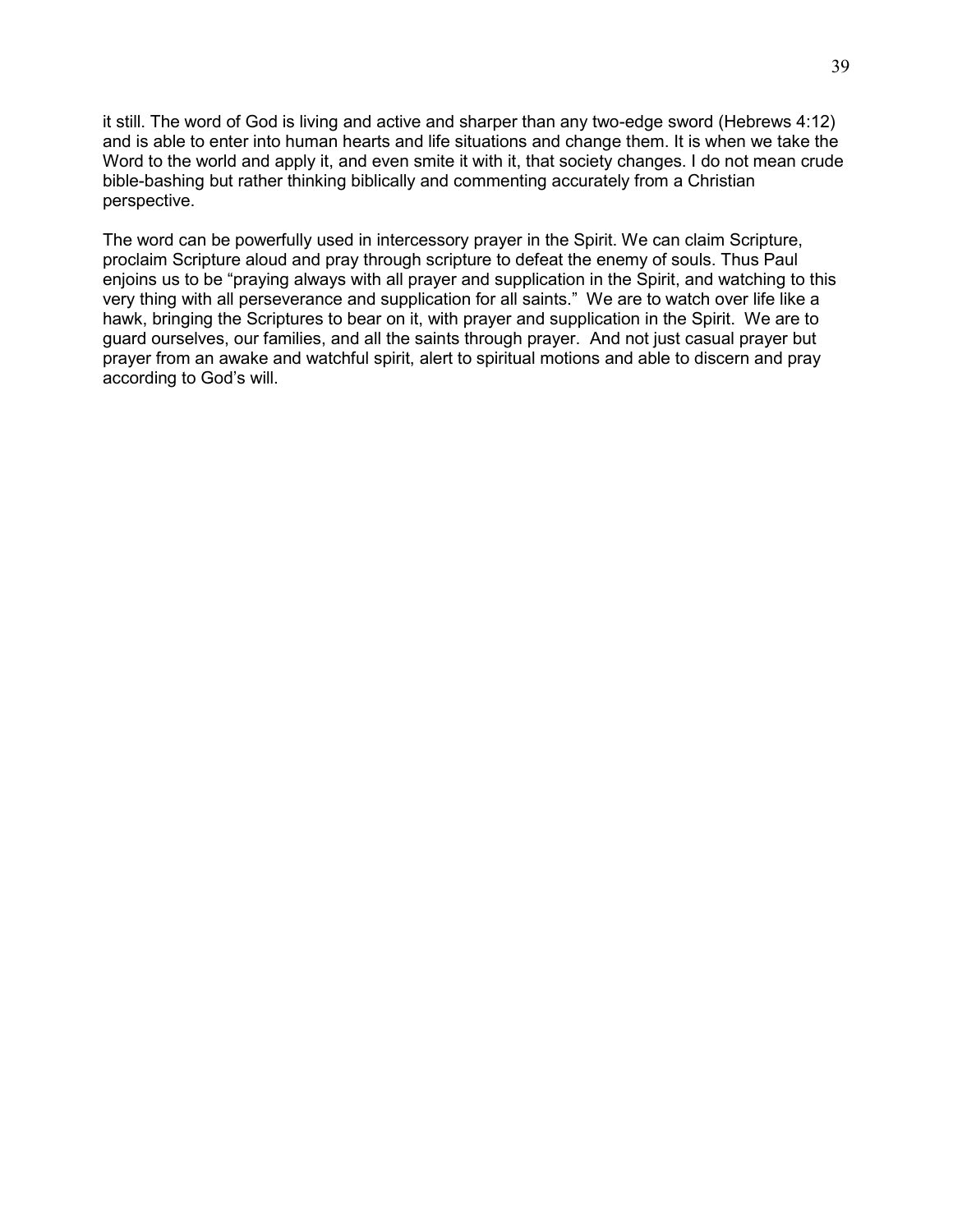# **An Ambassador in Chains**

**(19) And pray for me, that utterance may be given to me, that I may open my mouth boldly to make known the mystery of the gospel, (20) for which I am an ambassador in bonds; so that in it I may speak boldly, as I ought to speak. (21) But, so that you also may know my affairs and how I do, Tychicus, a beloved brother and faithful minister in the Lord, shall make known to you all things, (22) whom I have sent to you for the same purpose, that you might know our affairs and that he might comfort your hearts. (23) Peace to the brothers, and love with faith, from God the Father and the Lord Jesus Christ. (24) Grace be with all those who love our Lord Jesus Christ in sincerity. Amen. (Ephesians 6:19-24)**

Paul is in prison and yet his only thought is for the advancement of the gospel. Paul does not say: "Please pray that I may be discrete, I am in big trouble and if anyone finds out I am a Christian then I am in for it." Paul is no secret believer but rather is a bold testimony. The priority is not his own life and comfort but the knowledge of the gospel – even to prisoners, guards and officials of Rome. (It is generally agreed that Ephesians was written during the Roman captivity of Paul probably between 58 AD and 64 AD)

Studies on persecution show that the main aim of persecution is to silence the Church. But Paul will not be silenced by persecution! Paul says, "Pray that I may be given utterance". Pray that Paul may be louder still! This is Christian courage at its best.

It is wise to be discrete about the names of believers and the existence of underground churches – but not about the gospel itself. There is no long list of greetings at the end of Ephesians, and only Tychicus, the actual bearer of the message is mentioned. This is doubly unusual because of his long stay at Ephesus and his dear friend Timothy"s location in that city. He must have known hundreds of people there but none are greeted - possibly out of concerns for security. His greeting is a simple "Peace to the brothers..and grace be with all".

So Paul is silent about the local church but bold about the eternal Christ. Christ cannot be hurt by our proclaiming Him - only exalted!

Paul knew things were coming to an end for his ministry. He was not going to go out quietly. Rather he was going to go boldly, proclaiming, and testifying to the gospel.

Paul calls himself "an ambassador in chains". This shows the contempt the world has for God. Ambassadors of worldly governments generally cannot be imprisoned and must be released and returned to their home country. Paul, an ambassador for Christ, is given less respect than an ambassador from the smallest principality would receive.

However, over the centuries, Paul has received greater honor than many kings. Great men still study Paul"s writings but few read whatever Nero may have written. Paul"s words are in the Bible while the words of the dignitaries of Rome are on their tombstones.

What does an ambassador do? The ambassador communicates the will of the government and enters into offers and negotiations on behalf of the realm. Paul"s message, from God, to all the world was - "be reconciled to God".

Then we are ambassadors on behalf of Christ, as God exhorting through us, we beseech you on behalf of Christ, be reconciled to God.